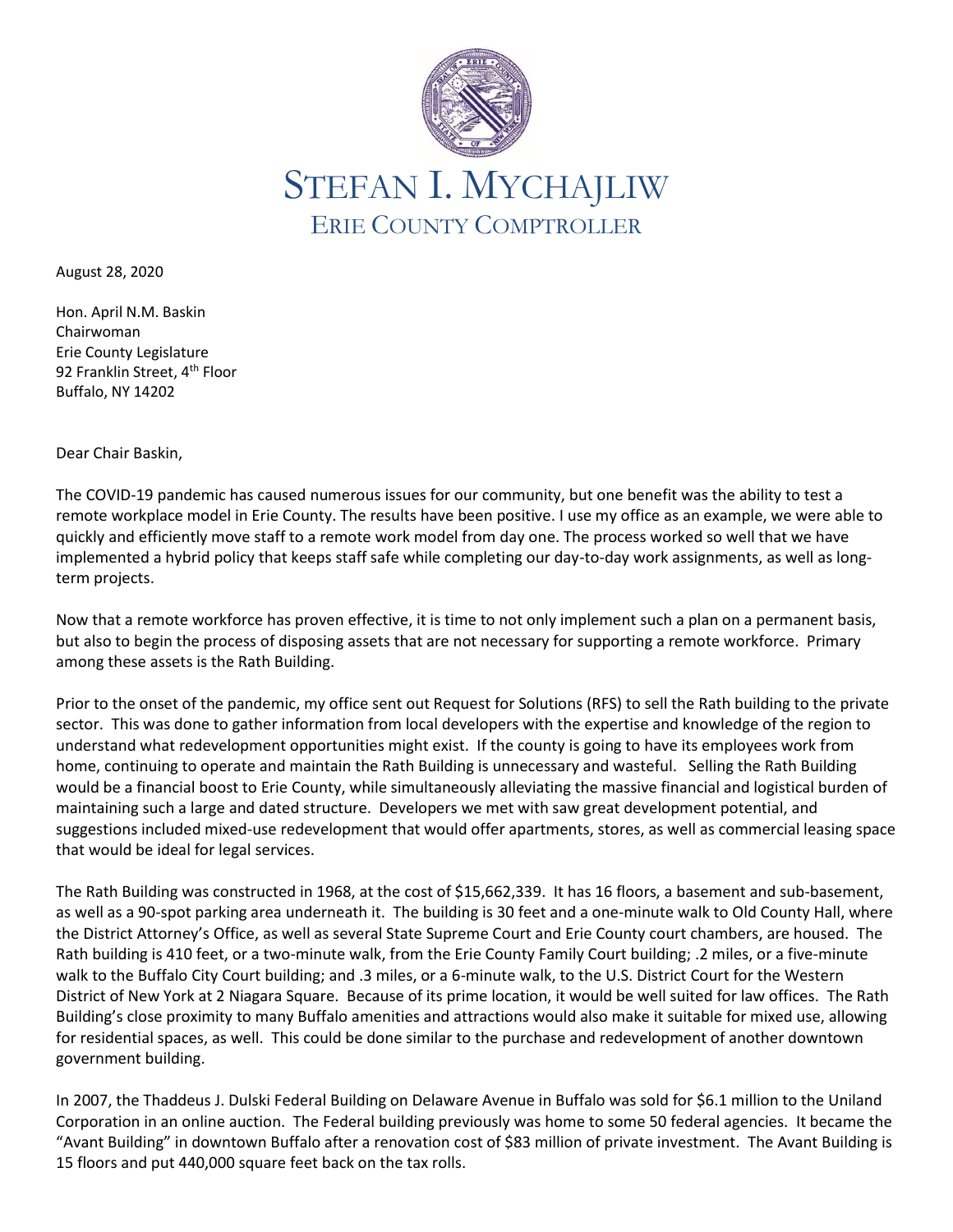Another Federal building to sell recently was the Niagara Center on Elmwood Avenue in Buffalo. It sold to a private development company in 2018 at the cost of \$89 Million. This building still houses the U.S. Department of Veterans Affairs and the Internal Revenue Service, and one of the National Labor Relations Board's regional offices, with leases through 2021. Those leases are for \$7.1M annually. The Niagara Center consists of 268,000 square feet of office space, 40,000 square feet of warehouse space, and a 5-story parking ramp.

This comes at a time when developer Doug Jemal is reinvesting in One Seneca Tower and the former Buffalo police headquarters. These renovations will offer a synergy and excitement to downtown that we have not seen in a long while.

In addition to selling the Rath building, the county could further decrease costs to taxpayers by reducing the needed space now being leased. In a remote workplace model, the vast majority of county employees won't be "onsite," as such Erie County could lease a much smaller amount of space for customer facing departments and individuals who are "onsite" at a fraction of the cost currently being spent for maintenance. Although most building leasing expenses are reimbursed by the state and federal government, it should still be noted that Erie County pays approximately \$4.2 million up front annually for leased space. Erie County would also receive a large boost in revenue, both short and long term. In the short term, Erie County would receive the purchase price from a developer, and in the long term the Rath Building would be added back to the tax rolls, and the City of Buffalo and Erie County would begin to receive tax revenue for it. An additional fringe benefit to the sale would be the job creation and private expenditures on renovation of the Rath Building.

Given the success of my office, as well as other departments within Erie County government, with remote working environments, I would also like to offer my insight into finalizing a permanent remote work plan. Any permanent plan must consider the following topics:

# **ACCESS TO TOOLS**

Erie County's virtual desktop allows Erie County workers to access their files, as well as shared files, from home or any location. The secure site removes the necessity for many workers to be physically onsite to complete their work. Part of the policy will be an agreement on a file-sharing method that includes version control and accounts for relevant security concerns.

Many of the floors that house DSS employees, for example, are crowded. This became a larger concern after COVID-19 hit our region. This presents an issue when considering client privacy and workplace distractions.

Further, training would be accessible in electronic and other delivery methods. Simply having access to tools is not sufficient without the proper understanding of capability and usage remotely. The training would also reduce strain on the remote helpdesk, discussed later in this document.

## **ACCOUNTABILTY**

We have heard from both employees and supervisors who say their work product has been maintained, or in many cases improved. This is due to a variety of reasons, not limited to: removal of workplace distractions, elimination of commuting and possible headaches it creates, ability to complete a personal appointment without using a full day by removing the commute to downtown, etc.

Employees who work remotely are monitored. Productivity is measured. Systems, such as the Jabber, allows for the tracking of time, and in the case of DSS, as reported by one employee, this requires the submission of daysheets that are checked against work that is handed in daily. As employees have reported: DISS also can record remote computer work.

Daily work logs should be used for time in ESS, as well as in emails to managers/supervisors with as much detail as possible.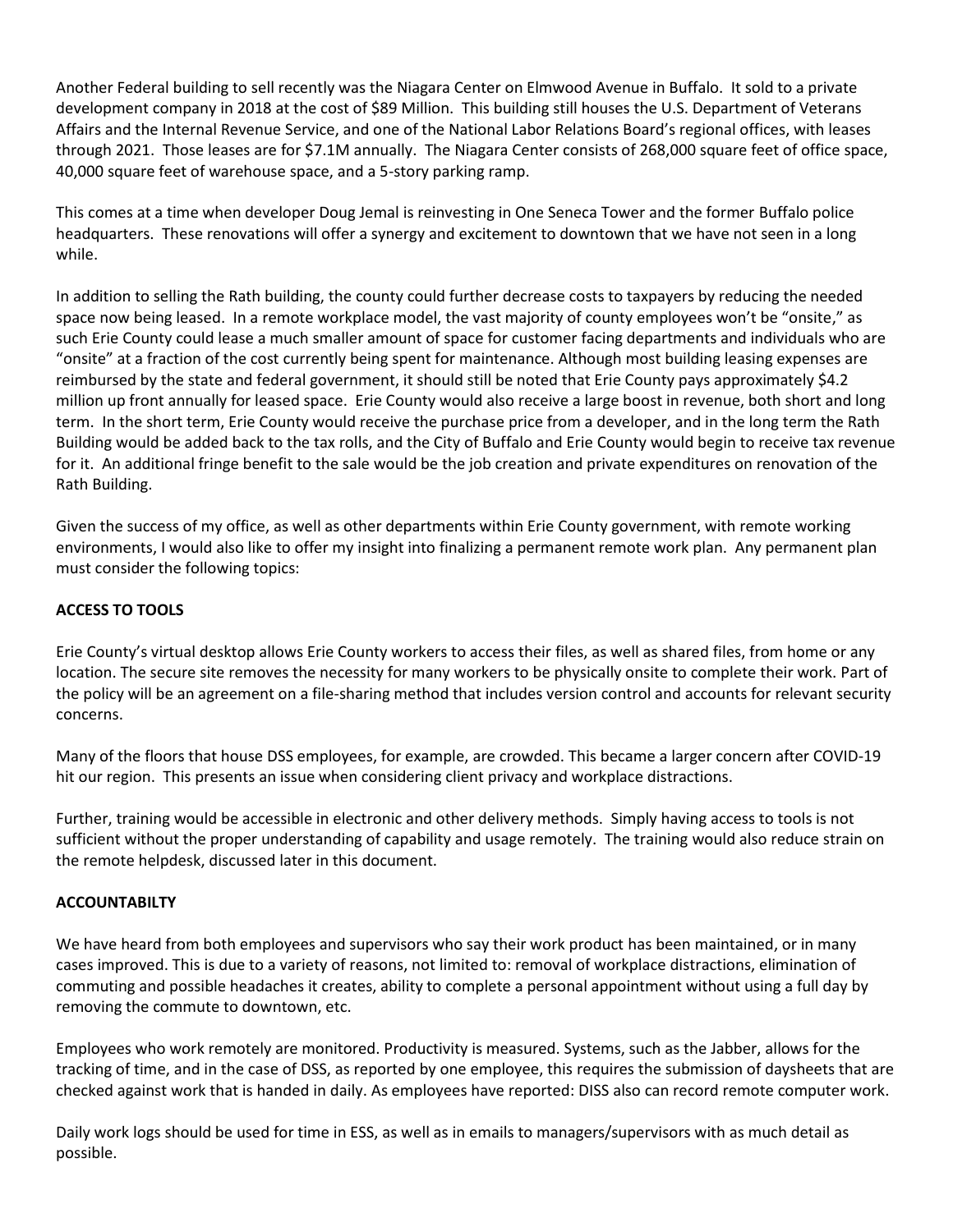### **EMPLOYEE/WORKPLACE SAFETY**

In order to provide a secure work environment for our employees and protect the county from liability, a review of safety and liability concerns should be undertaken with the cooperation of the County Attorney. Issues should include, but not be limited to: prohibiting in person meetings in the home of an employee, requiring non-attendee supervisory knowledge and approval of any off-site meeting, examining liability issues, etc.

### **ROTATION TO MEET PUBLIC NEEDS**

In many cases, a hybrid model may be necessary. As a government entity, we serve the taxpayers who fund the programs they need. This requires a certain level of customer service by some employees. Departments and offices with service counters, where the public is allowed to walk up, must be staffed properly during business hours. This ensures the public is served properly. This doesn't require a full department staff. Employees not handling face to face interaction should work remotely if they are able.

In these cases, greater consideration can be given to flexibility to employees that must work in a county operated facility. For example, if employees were offered the opportunity to work four 10-hour days that would mean fewer workers downtown in offices, which would allow for greater distancing between work spaces. Meanwhile, any employee who is able to complete work remotely should be permanently assigned to do so.

### **TELECONFERENCE**

During the pandemic we were all introduced to Zoom. This online service "provides videotelephony and online chat services through a cloud-based peer-to-peer software platform and is used for teleconferencing, telecommuting, distance education, and social relations." We saw the Erie County Legislature use this service on many occasions for committee meetings and sessions.

The county provides WebEx, powered by Cisco. This service uses web conferencing and videoconferencing applications. This allows meeting attendees to either call in from a phone or virtual chat using a computer and web camera. With today's technology we no longer need to file employees into a conference room to discuss issues, projects, etc.

## **PERSONAL EQUIPMENT**

In moving forward with a permanent remote workplace model, Erie County will need a policy concerning use of personal equipment, as well as personal internet services. Employees will need access to secure, high speed internet that allows them to complete their daily tasks without interruption. The county has always provided equipment to staff. Being able to do so in a new remote workplace model would be feasible. The county should also explore utilizing CARES Act funding to purchase necessary equipment, including but not limited to laptops and MiFis for employees. This funding would certainly be a good use of these funds, as allowed.

The county should transition to a laptop/docking station for each employee when computers need to be replaced. Desktops are no longer viable in today's technologically advanced world. A laptop will also improve employees' ability to complete tasks, such as meeting with clients safely, visiting sites, etc.

#### **REMOTE HELPDESK**

Today, requests are placed electronically. In many cases, a representative from the HelpDesk can assist an employee over the phone. This should be able to continue in a remote workplace model.

The county should also consider the following issues and questions:

• Disaster Recovery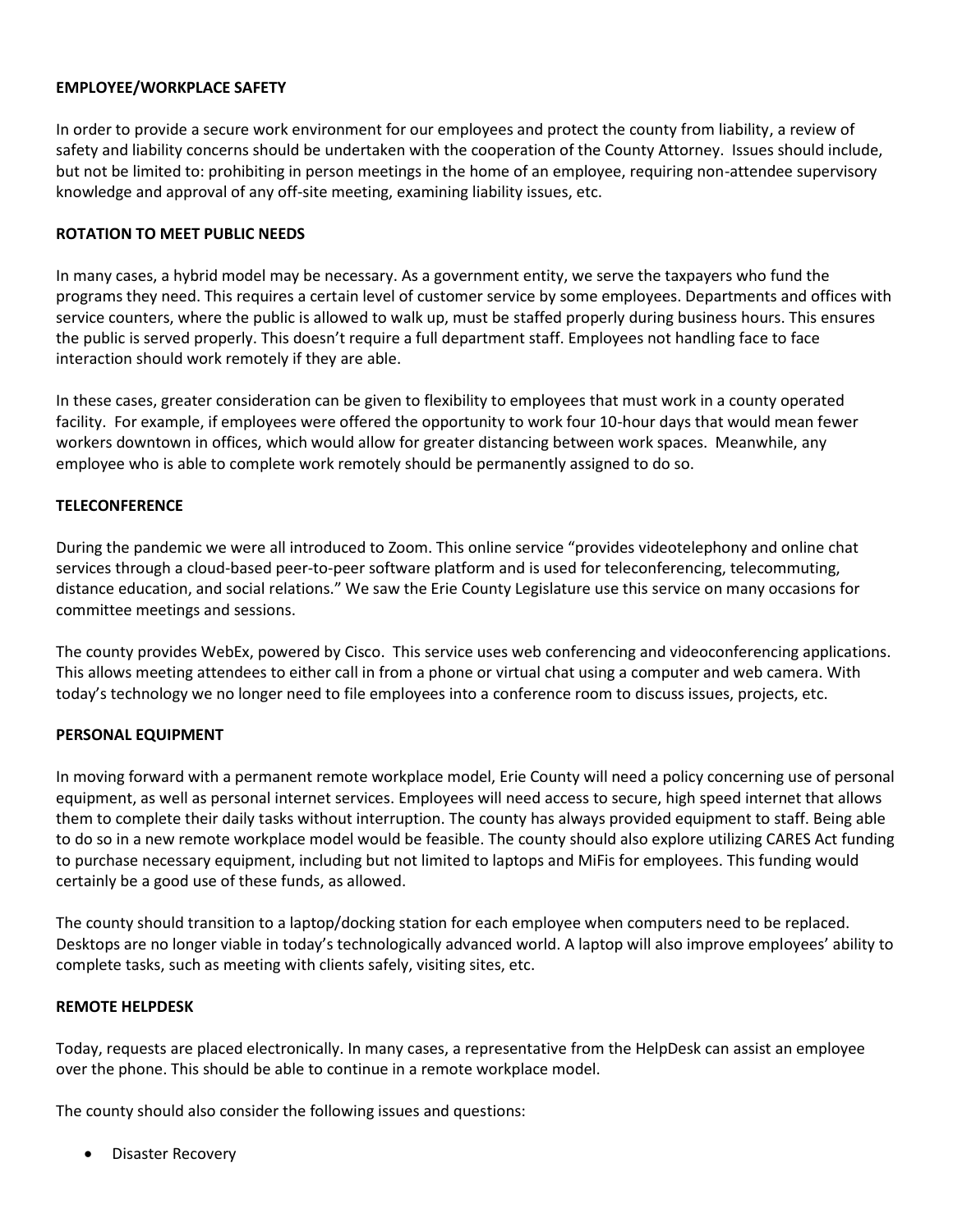- o What if employees are unable to connect to SAP?
- o What if employees are unable to connect to the Email Server?
- o What if employees are unable to connect to the share drive?
- $\circ$  How are they supposed to check in with management and document the above items? How are they supposed to perform their job function? How are they supposed to submit work?
	- **■** If they are unable to perform their job function due to not being able to log in to a specific program like SAP, do they need to log out for the day?
	- **■** If they are logging out does that mean they need to take the day off or are they given the time despite not being able to work?
- $\circ$  In the event of power outages, snow storms, closures, etc... what is expected of our staff?
	- If the Rath Building/County is closed, are they expected to still log in and work off site?
	- If the Rath Building/County is closed, are they given the time off under "emergency Closure"?
	- **■** If their power goes out but the Rath Building is still open, what is the expectation for their work? Do they need to report in to the office? If they cannot report do they have to take a day off?
- o If the answer for any of this is not just "put in the time as Emergency Closure: we will need a process for our staff on how all of this must be put into SAP.

### **VACATION/PERSONAL/SICK TIME**

When considering a remote workplace model, the benefits provided to employees should not be compromised. A remote workplace model should not be seen as less than an onsite model. Employees who can work remotely are doing the same job they were hired to do in the Rath Building or another site.

As such remote employees should also be allowed a one-hour lunch, as well as breaks. The Administration and unions should also revisit what a "standard work day" is for remote employees, and consider flexibility outside of the 7 AM-3 PM, 8 AM-4 PM, 9 AM- 5 PM shifts with evenings and weekends allowed.

#### **CREATION OF TASK FORCE**

Creating a workplace task force would allow various entities to come to the table to create a model that is most effective. That task force would be comprised of one representative each from: Erie County Executive, Erie County Comptroller, Erie County Sheriff, Erie County District Attorney, Erie County Clerk, Chairwoman of the Erie County Legislature, Minority Leader of the Legislature, and one representative from every bargaining unit in Erie County government. The purpose of the task force would be to provide the Administration and bargaining units with policy and procedure proposals for their consideration and negotiation.

#### **CONCERNS ABOUT DEPARTMENTAL PROCEDURES**

The county should review offering an outlet to all employees to voice any concerns they may have about these procedures or county wide safety procedures etc. and make suggestions. Similar to a whistleblower line, it might be good to offer a confidential way for our staff to voice their concerns etc. so we can augment these procedures based on the needs of our staff, or address concerns one on one to people who may not be completely comfortable voicing them publicly.

Many other government agencies, as well as private companies, have reportedly transitioned to remote workplace models, including the City of Buffalo, Rich Products, M&T Bank, IRS, Independent Health, and Geico. With these models in place and being tested, the county should consider working with our partners to see what works and what doesn't.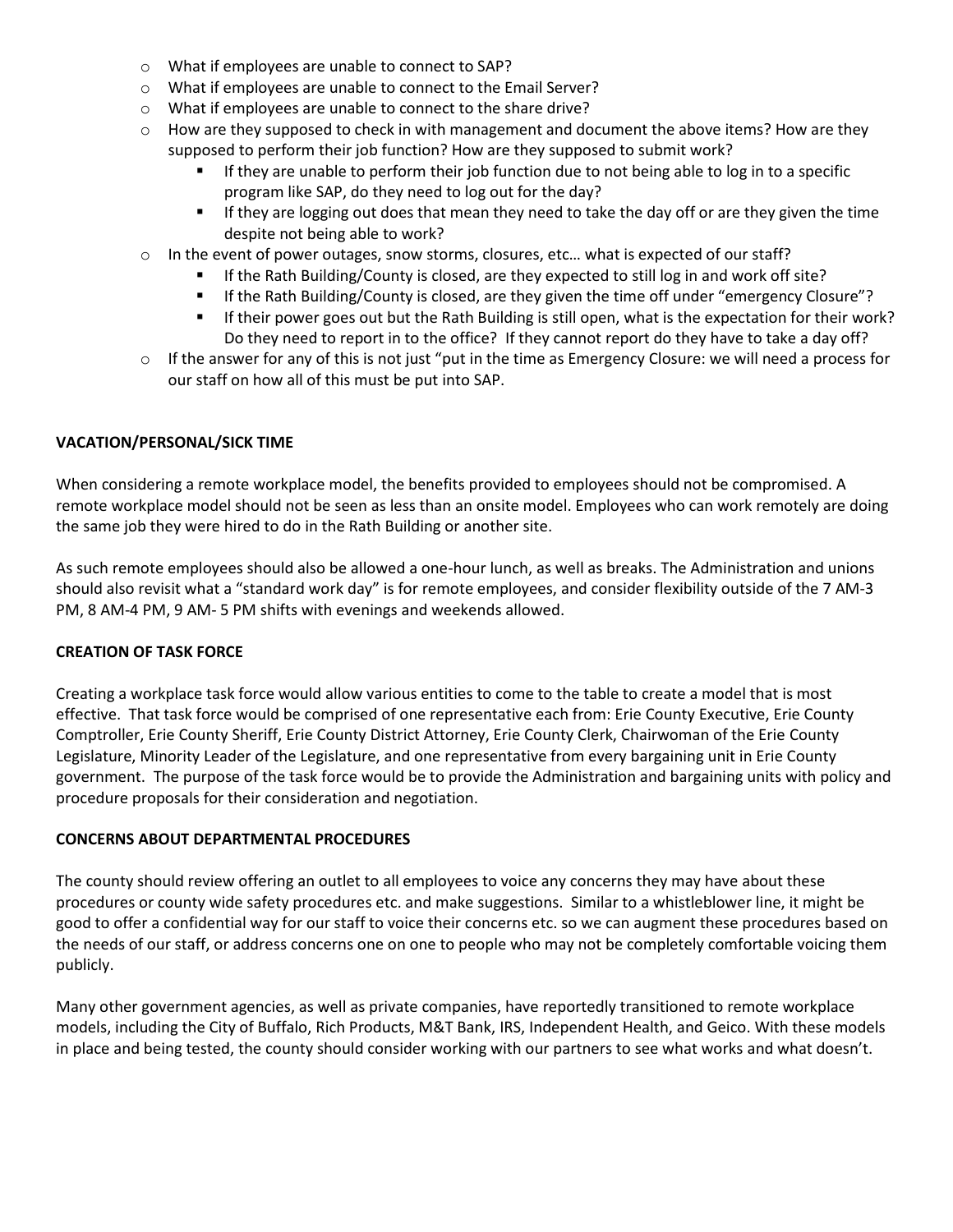#### **REGIONAL APPROACH**

By taking the regional approach in Erie County to working efficiently and effectively while saving taxpayer dollars, county government should consider sharing space with the City of Buffalo at City Hall, where there is considerable space. Even Buffalo Common Council chambers could be used for the County Legislature and other public meetings.

In addition to the County Personnel Department offering a survey, my office has heard from dozens of employees *(attached)* who shared their concerns and ideas about transitioning from working in the Rath Building to a remote setting.

Implementation of a permanent remote working environment will result in many benefits, including staff productivity and morale, a positive environmental impact and reduced costs. However, perhaps the biggest benefit will be the opportunity to return the Rath Building to the tax rolls, resulting in sustained benefits for the taxpayers of Erie County.

As always, I am available to discuss these plans further and look forward to your response.

Sincerely,

Stefan I. Mychajliw, Jr. Erie County Comptroller

CC: Honorable Erie County Legislators Hon. Mark Poloncarz, Erie County Executive Michael Siragusa, Esq. – Erie County Attorney Gary Wilson, Esq., Commissioner, Erie County Department of Labor Relations Timothy Hogues, Commissioner, Erie County Personnel Department Denise Szymura, President - CSEA Local 815 Rich Canazzi, President, AFSCME Local 1095 Brian Dickman, President, Teamsters Local 264 Tim Donovan, President - Erie County Sheriff's PBA Andrew Sako, President - Faculty Federation of Erie Community College Maureen Fitzpatrick, President - Administrators' Association of Erie Community College Dennis Zgoda, Upstate Area Director - New York State Nurses Association Marc Priore, President CSEA Local 815 Unit - Erie County Corrections Andrew Maines, President - Librarians Association of the Buffalo and Erie County Public Library Kevin Zawadzki, President - Librarians Clerical and Maintenance Union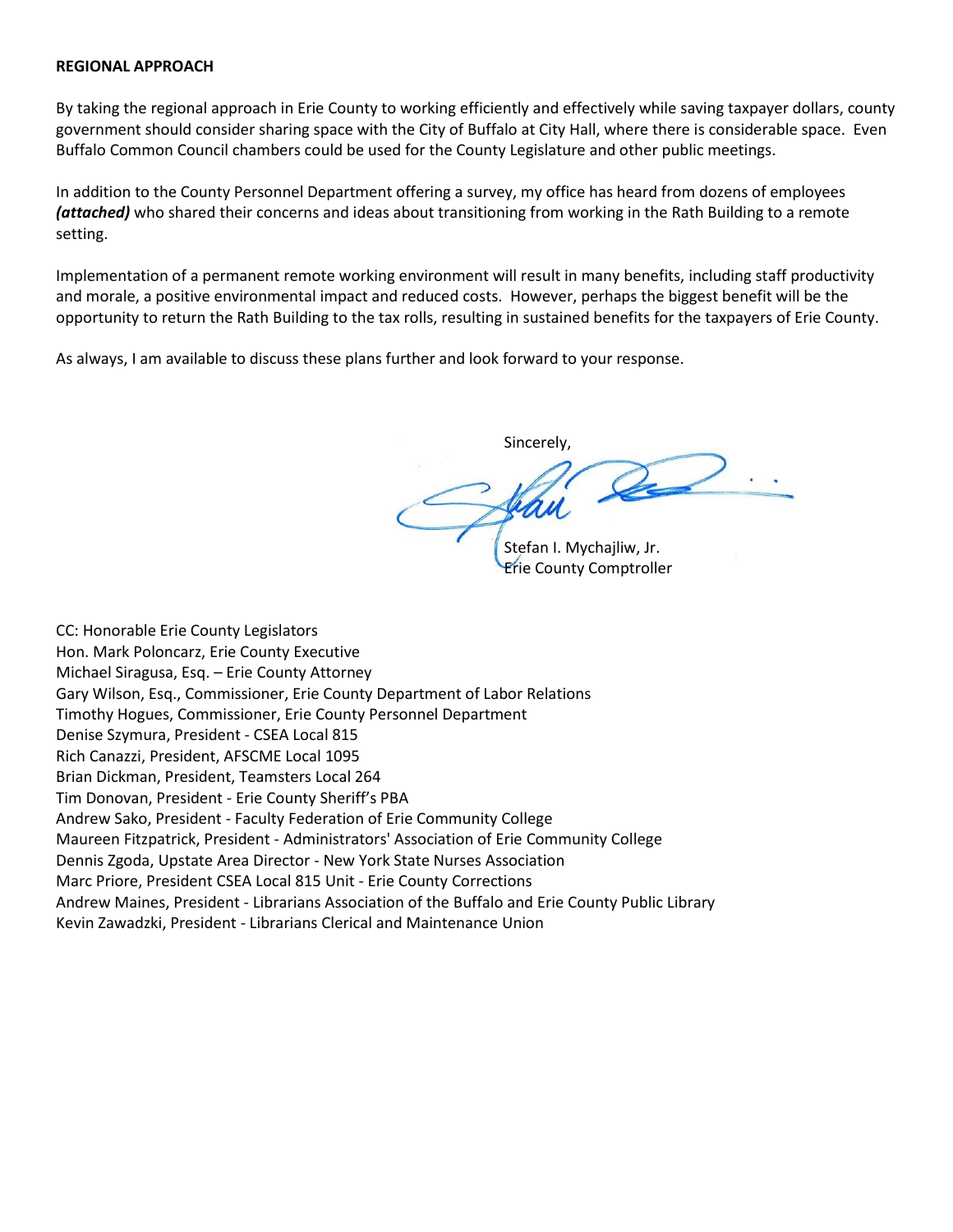# **Emails, letters and whistleblower complaints received by the Office of Erie County Comptroller**

**From: Sent:** Monday, June 1, 2020 **To:** Mychajliw, Stefan <Stefan.Mychajliw@erie.gov> **Subject:** Remote Work Good Afternoon, My name is REDACTED REDACTED. I am a REDACTED REDACTED REDACTED REDACTED REDACTED BY Division. I have been with the County since  $\blacksquare$ , the entire time in  $\blacksquare$ . I am a valued and hardworking employee in my division. I have received an **REDACTED Award and also an** REDACTED Award from one of the previous Commissioners. I never could have imagined all the changes that have taken place during my employment with the County, especially the most recent change which is working remotely. I have been working from home since April 2,2020. I am a a ReDACT year old a and a reduced year old (who is currently living and working in ReDACTED and a REDACTED year old am so grateful to be able to have had the ability to work remotely, to be able to keep myself and my during the Covid 19 Pandemic, to continue to earn a full paycheck and to continue to take care of our clients. My department heads (**REDACTED REDACTED REDACTED REDACTED** REDACTED REDACTED REDACTED REDACTED REDACTED REDACTED REDACTED **REDACTED** REDACTED REDACTED **REDACTED** and **REDACTED REDACTED REDACTED** and **REDACTED REDACTED** office to working remotely practically seamless. My immediate Supervisor has been an incredible support throughout the day answering questions, making sure time is approved and reviewing my cases. I have not abused this privilege. I work my full 6.5 hours a day, taking my two 15 minute breaks and my hour lunch. I have been just as productive if not more working remotely. My daysheets and my Supervisor will attest to that. I am so thankful that you are trying to bring awareness to possibly allow this remote work to continue. My Summer Camp is not operating this year and I have no other option for childcare for **REDACTED. I received notification** from school district in that they aren't even sure what the plan is as far as resuming school in the Fall. I am scared. I am worried that the work from home accommodation at some point will not be able to continue and I will be faced with having to exhaust all my time to be able to stay home with REDACTED. Once my time runs out I am worried that I will not have a paycheck. I wanted to email you to put a human "face" to this pandemic. These problems are real. My anxiety and fear over my employment are real. I am certain I am not the only one in this position. I wanted you to hear my story so you would know how beneficial it has been for me to work remotely. I honestly don't know what I would have done had I not been able to be home. I understand that not all jobs within the county are not able to be performed remotely but mine can be. I hope hearing a little piece of my story will encourage you to continue to

**From: Sent:** Monday, June 08, 2020 **To:** Mychajliw, Stefan **Subject:** REMOTE WORK

Thank you so much, REDACTED REDACTED

speak up for county employees in regards to working remotely.

Good Morning Sir, My name is **REDACTED REDACTED REDACTED**. I am a REDACTED REDACTED REDACTED BY In the REDACTED Division. I have been with the County since **REDACTED, the entire time in** REDACTED. I have seen quite a few changes in that have taken place during my employment with the County.

Up until now the change that had the biggest impact on the RedACD Division was the REDACTED Division was the R recent change, due to the Covid 19 Emergency, is working remotely. I have been working from home since April 2, 2020 and am grateful to be able to have had the ability to work remotely, to be able to keep myself and my family safe during the Covid 19 Pandemic, to continue to earn a full paycheck and to continue to take care of our clients. Working at home, I still put in a full 6.5 hours a day, and my entire job function can be performed remotely.

has had the easiest transition from working in the office to working remote. Other departments such as Temporary Assistance have asked for our departments assistance when setting up their remote work.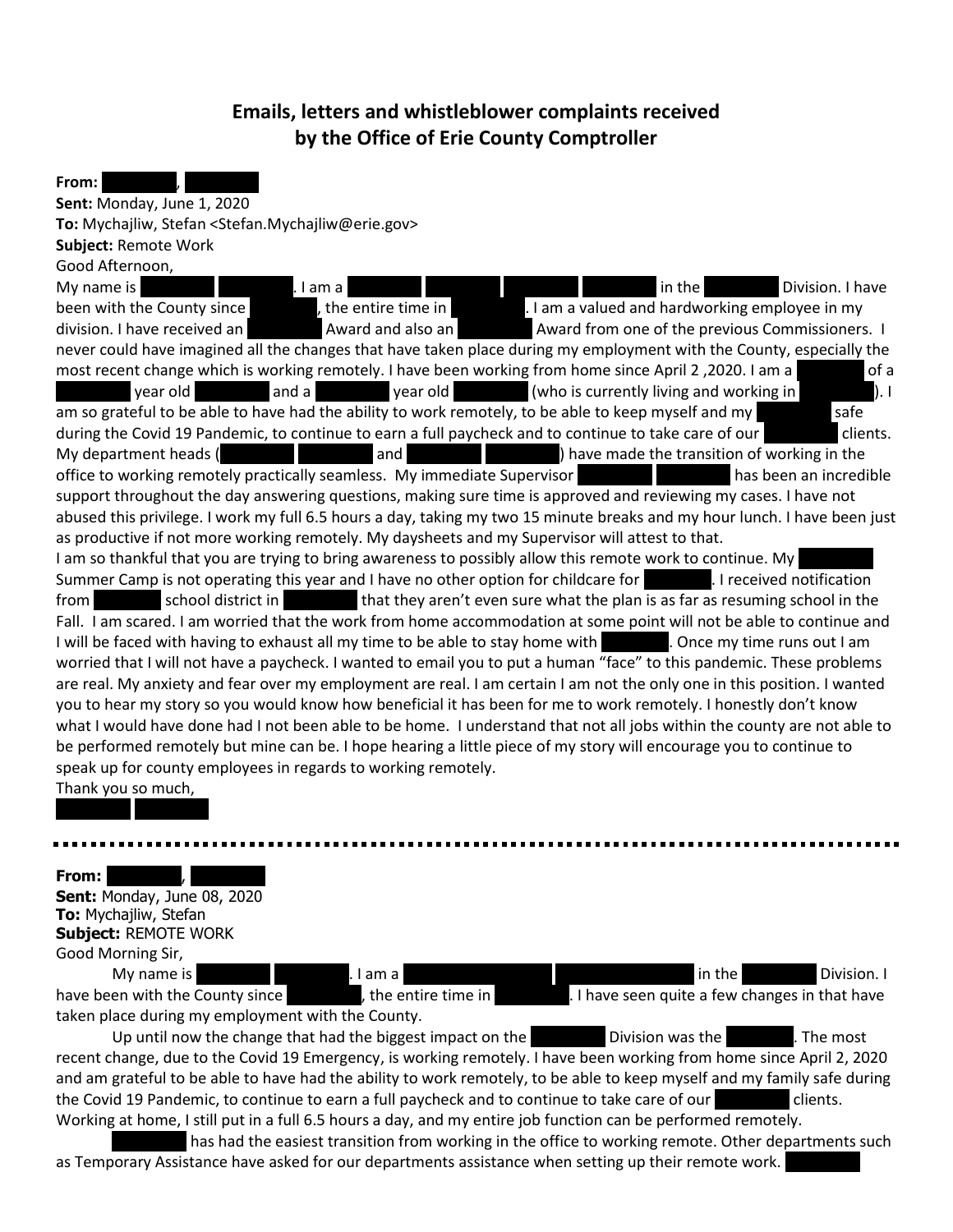and **REDACTED and REDACTED REDACTED REDACTED REDACT** have worked extremely hard to make sure their department runs smoothly and that clients are still taken care of. As we do not see clients there is no need for us to return to the office.

As a person with health issues, I am worried that the work from home accommodation at some point will not be able to continue. Every now and then due to my health issues, I unfortunately have to "call" in and take time off. I have not had to use any sick time since I have been working from home. I have found that even when I have a bad night, working from home allows me to still put in a full day of work and I do not have to take a sick day. I am quite sure I am not the only one in this situation.

I wanted to relay my experience with work from home so you would know how beneficial it has been for me, and the County, to work remotely. I understand that not all jobs within the county are not able to be performed remotely but mine can be. I hope by hearing of my experience with remote work, it will further encourage you to continue to speak up for county employees in regards to working remotely. Thank you for your time and consideration,

# **WHISTLEBLOWER TIP**

REDACTED REDACTED

From: Erie County Comptroller's Office <sysadmin@www2.erie.gov> Sent: Thursday, June 18, 2020 To: Mychajliw, Stefan <Stefan.Mychajliw@erie.gov> Subject: Waste, Abuse, Employee or Vendor Misconduct REPORTING FORM

Submitted on Thursday, June 18, 2020 - 18:53 Submitted by anonymous user: [Redach Lubmitted values are:

### Observation/Information:

The County has stated a return to work date of 6/29/2020 per the email from Marie Cannon found at WGRZ's website. The County has not issued formal policies or procedures for their re-opening plan. The Governor stated that each business needs to affirm they have a plan and make it available upon request. Date Of Occurrence:

Identifying Information (License tag, vehicle description, etc.):

Names of Employees/Vendors Involved:

Mark Poloncarz

Gale Burstein

Timothy Hogues

Other Witnesses:

Your Name (OPTIONAL):

Telephone/Email where we may contact you for additional information (OPTIONAL):

#### From: **REDACTED**, **REDACTED**

**Sent:** Thursday, June 18, 2020

**To:** Mychajliw, Stefan <Stefan.Mychajliw@erie.gov>

**Subject:** Return to work

Good morning Mr. Mychajliw,

| My name is |                       | and I am a                                                                                                    | in the                 |                                   | Department. I have work for | for |
|------------|-----------------------|---------------------------------------------------------------------------------------------------------------|------------------------|-----------------------------------|-----------------------------|-----|
|            |                       | years now. The reason I am contacting you is my concern about returning to the Rath Building.                 |                        |                                   |                             |     |
| My         |                       | and I have been taking care of my                                                                             | 24/7 for months due to |                                   | having                      |     |
|            | . Our l               | passed away on                                                                                                | leaving behind our     |                                   | l. Mv                       |     |
|            |                       | s and I have taken every precaution to stay safe from Covid 19 to insure we brought nothing into our          |                        |                                   |                             |     |
|            |                       | home. I am deeply afraid that once I enter the Rath Building I can no long feel confident that would still be |                        |                                   |                             |     |
|            | true. One of my other | s works for                                                                                                   | also so                | is in the same situation I am in. |                             |     |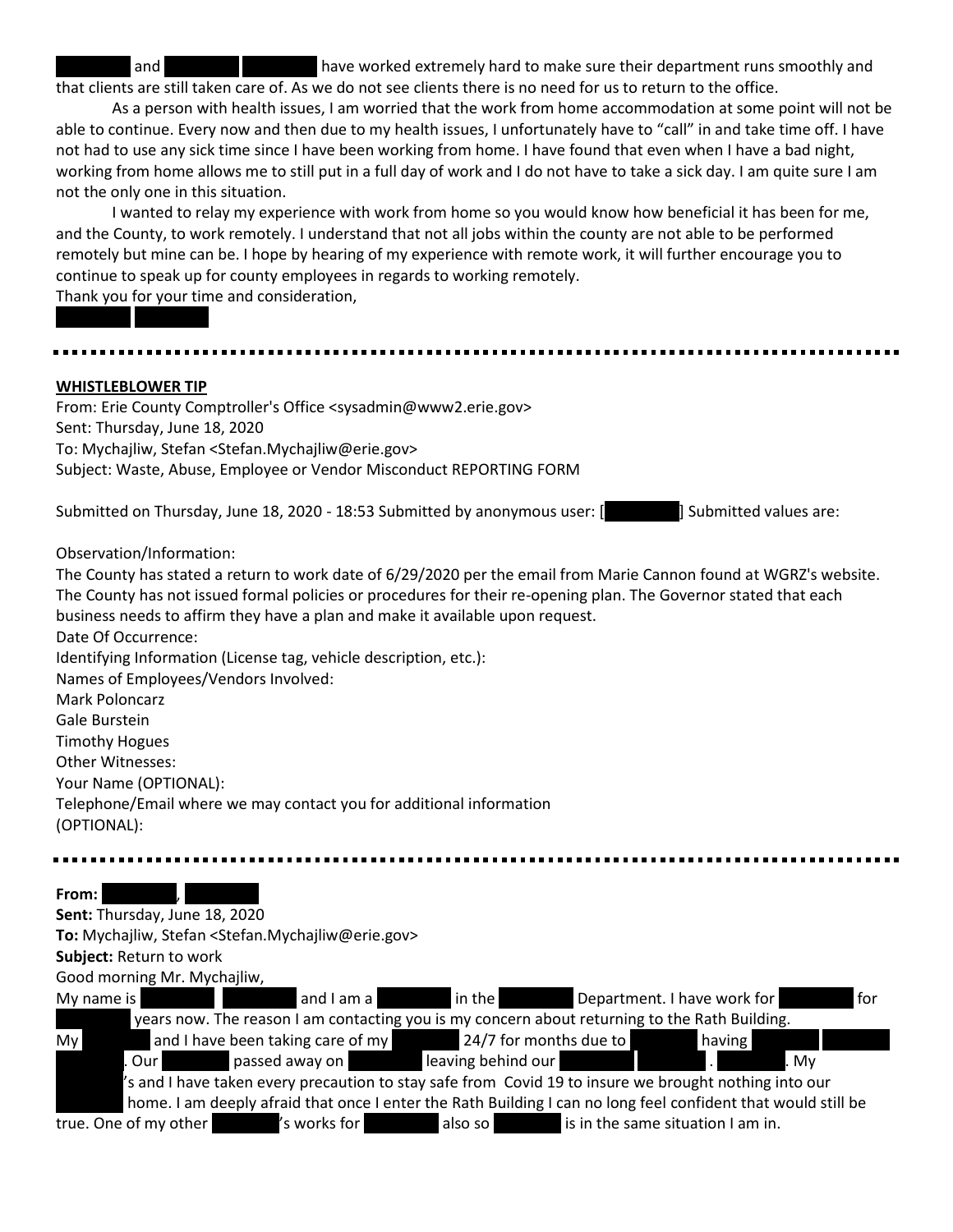|                                           | We are a very close family and we are truly heartbroken that we have lost the Rock of our family. |                                                 | has fought                    |
|-------------------------------------------|---------------------------------------------------------------------------------------------------|-------------------------------------------------|-------------------------------|
|                                           |                                                                                                   | and has amazed so many in the Medical field for | will to live.                 |
| Everyone that met our                     | instantly fell in love with                                                                       | and my                                          | as they were always together. |
| Now is not the time that we can leave our | by <sub>l</sub>                                                                                   | . Any guidance would be greatly appreciated.    |                               |
| Thank you,                                |                                                                                                   |                                                 |                               |
|                                           |                                                                                                   |                                                 |                               |
|                                           |                                                                                                   |                                                 |                               |

#### **WHISTLEBLOWER TIP**

#### June 19, 2020

Voice message: The Rath Building is back to normal business for employees on June 29th but appears cleaning is not taking place at least in Social Services.

From:  $\leq$ 

**Sent:** Monday, June 22, 2020 **To:** Mychajliw, Stefan <Stefan.Mychajliw@erie.gov> **Subject:** Open Letter wrt reopening the Rath building

# **AN OPEN LETTER TO ERIE COUNTY EXECUTIVE MARK POLONCARZ Why work-from-home should continue in the face on an ongoing global pandemic**

The appeal to tradition is tempting. It's easier to say "we've always done it this way" than to adapt to a changing world. In these unprecedented times, that appeal to tradition has the potential to be fatally flawed.

Erie County policy forbids remote work - an antiquated clause that was written without the faintest whisper of a global pandemic. It was only when Governor Cuomo enacted New York State on PAUSE that the thousands of nervous Erie County employees were permitted to go to the safety of their homes to serve the county remotely.

And while we have flattened the curve, that does not mean the world has returned to normal.

The leaders of the County seem to be appealing to tradition by forcing Erie County employees to return to a crowded and at-full-capacity office. Again, the old fallacy of "we've always done it this way" has been the stated reasoning.

Nevermind that little has changed. Thankfully hospitalizations have continued to decline locally, however, there is no vaccine, and COVID-19 is still circulating in our communities and large gathering places like the 16-floor Rath building.

Furthermore, the County should be prepared for the inevitable spike in cases, which has already been seen in states across the country that reopened earlier than NYS, and should share that preparedness plan with staff.

Countless employees have expressed their fear, anxiety, and complete lack of understanding on the logic of returning to a crowded workplace, which will inevitably reduce the efficacy of social distancing. The oft-cited explanation is "policy doesn't allow for work from home." Case closed. No further discussion. In the midst of a global pandemic, this is not an acceptable form of communication.

As highlighted in a recent Buffalo News [article,](https://buffalonews.com/2020/05/22/slow-and-steady-office-leaders-in-no-hurry-to-rush-back-to-work/) other large local employers including Rich Products, M&T Bank, and Geico are permitting employees to continue their remote work, as are countless other national employers. As a Rich Products spokesman stated in the article, "we just don't see any reason to rush our folks back into the office. Taking any undue risk at this point is simply not prudent."

It is important to note that Erie County employees have been efficiently (and successfully) working from home since March 17th. The projects, processes, and services that residents have come to expect have not stopped or suffered. Many of us have actually become more productive without the distractions of a busy office. There simply is not any apparent benefit, to the County or its residents, to having non-essential employees return to a crowded office building when their work productivity would not improve.

While the County has publicly and rightly touted the importance of social distancing and avoiding large gatherings whenever possible, its messaging should match its practices with its own employees and workplace.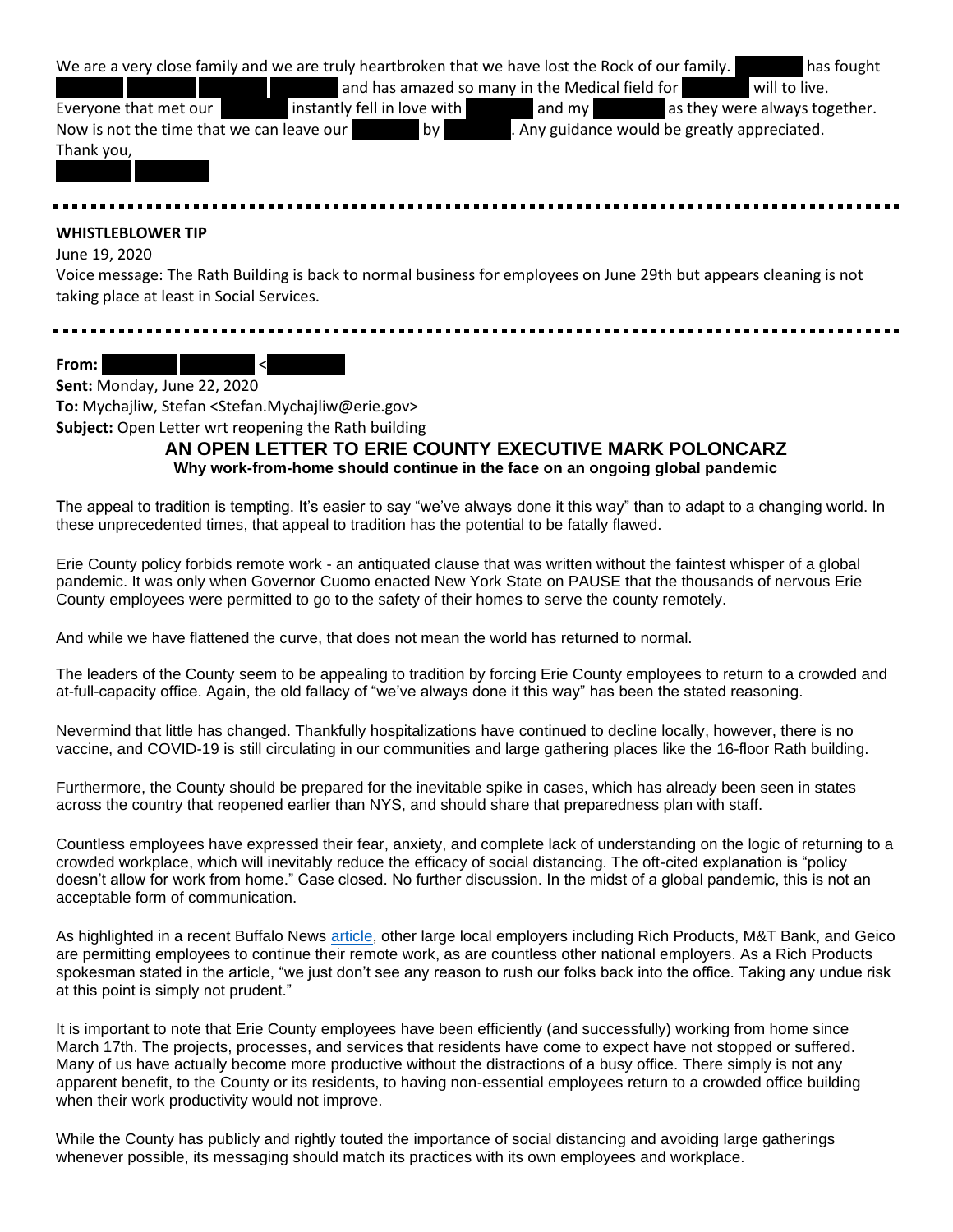In his inaugural address, Mr. Poloncarz stated that "a government is concerned with the welfare of those it represents, all of its citizens, not just taxpayers." This fact was reiterated last month, when Mr. Poloncarz again stated that he represents, above all, the people of Erie County. I would then ask, County Executive, that you remember the employees of Erie County are also the people of Erie County. We are your constituents and taxpayers and we are proud of your invaluable leadership during this crisis.

Mr. Poloncarz has made it a point to address mental health issues during the pandemic, informing us recently that anxiety is normal and directing residents to ask for help when needed. At your advice, we are asking for help. We are asking that you remember our interests and allow us to continue to remain safe at home and work remotely.

To the Erie County administration and CSEA Local 815, we ask that you work together to amend policy and immediately allow remote work.

"We've always done it that way" is invalid in the face of the COVID-19 pandemic.

Concerned Erie County Employees

From:  $\vert$  < Red

**Sent:** Tuesday, June 23, 2020 **To:** Mychajliw, Stefan **Subject:** Re: Open Letter wrt reopening the Rath building Stefan,

Thank you for your response. The biggest thing you could do to help would be to again raise your voice in support of County employees regarding these issues. We feel that we are not being heard by the County Executive, the Legislature or the union and the question and concerns listed below have either been ignored or not adequately addressed.

- Can the County Executive give us an answer on why he is abruptly forcing employees to physically return to a crowded office? The only answer we have gotten is that remote work is not in the contract so it's not allowed anymore. Just because it's not in the contract doesn't mean it makes sense. We have proven our ability to successfully complete our work from home like many other office workers. Please call on the County Executive and Legislature to be reasonable and work in good faith with employees to at least give us the option of working from home. This administration has simply ignored these requests so far.

- Have any Rath Building employees tested positive for COVID-19? What is the administration's plan for when a positive case occurs and will employees be informed? What happens if an employee or someone in their house tests positive, will they be forced to use sick time to quarantine? Why not let them work from home if they can? We have gotten inadequate responses to these questions and we are concerned about the lack of communication regarding this, which goes against the County Executive's public messaging during the pandemic. The administration should be as transparent as possible. They need to have answers to these questions **before** people are forced back to the building.

- Is the County adequately prepared to maintain a safe workplace once the building is full of employees and members of the public? What has actually changed since March when the Rath Building had an inadequate cleaning staff and a bedbug problem that has somehow still not been fixed. Many employees share tight workspaces. Why are these people being forced to sit together when the administration is telling the public to socially distance whenever they can?

If you could please use your voice to raise the above concerns of many county employees we would be very grateful. We are contacting you anonymously because we have already faced backlash for raising these questions and worry about further retribution. We're frustrated and we think the taxpayers of Erie County should know about the questions we are raising, the lack of response we have gotten and the potential danger that employees and members of the public would unnecessarily be exposed to at the Rath Building.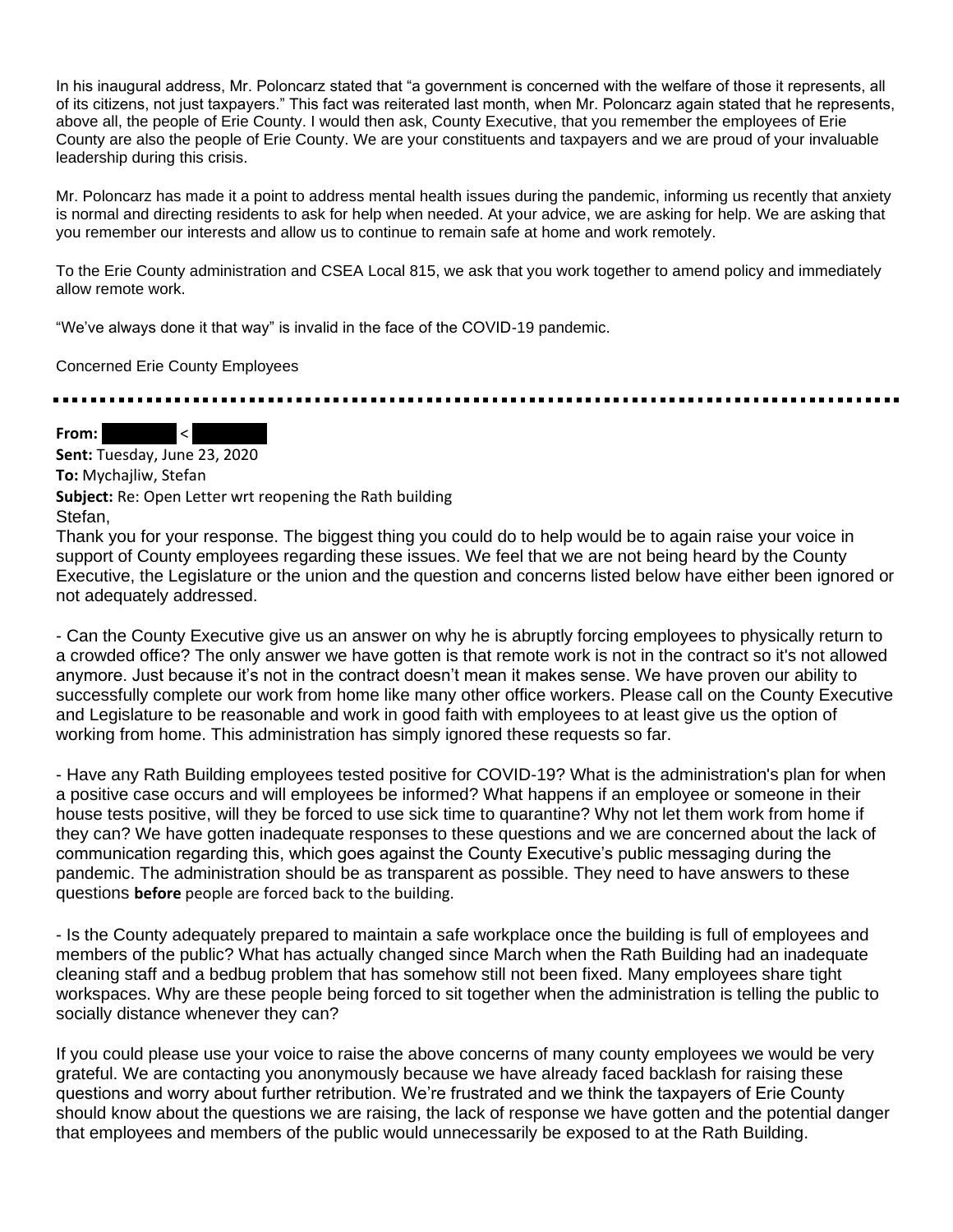We are civil servants, not political appointees. We have served Erie County residents under multiple administrations, and want to keep providing these services in the most effective way we can. But forcing us to return to a fully occupied building without even an option to work from home will not accomplish this.

Thank you for standing up for County employees.

| From: I                      |  |  |  |
|------------------------------|--|--|--|
| Sent: Tuesday, June 23, 2020 |  |  |  |
| To: Mychajliw, Stefan        |  |  |  |
| Subject: 6/29/20             |  |  |  |
| Hi there.                    |  |  |  |

I just wanted to reach out to you on behalf of myself, and coworkers including supervision about returning into the building on June 29<sup>th</sup>.

I am sure I am not the first to bring forth concerns but I just wanted to give you a little bit of my background that also leads me to have concerns about the safety and well-being of actually everyone that will be coming back.

| I am a primary caregiver of my | that has health issues. I have been more than vigilant with keeping                                  |
|--------------------------------|------------------------------------------------------------------------------------------------------|
|                                | safe as well as myself during this pandemic. I went out of work on March 16 <sup>th</sup> as my      |
|                                | and I was example imary caregiver. I could not risk bringing anything into their household. I burned |
|                                | through all my time off as it was a priority to be with them when they needed me most.               |

| I submitted all and any medical documentation that would back me up in my decision to stay at home with |                                          | Mv                                               |
|---------------------------------------------------------------------------------------------------------|------------------------------------------|--------------------------------------------------|
| needed 24 hour care and I was lucky enough to provide it to                                             | . My $\blacksquare$<br><b>STATISTICS</b> | passed away                                      |
| ago, I spend my time with my newly                                                                      |                                          | I was shocked at the email last week about going |
| back into the building.                                                                                 |                                          |                                                  |

I immediately contacted the department of people with disabilities as I was in the same boat and I can get medical documentation that being in the building with people that may have been exposed to covid 19 or carries puts me and my family in a very dangerous position. I was told there are no exemptions this time around.

This time around? This wave is not over, people are still getting sick and carrying covid 19.

My point is everyone has a story, a family to protect and Erie county does not seem to take any of that into consideration. I know the world has to start turning again, but working from home is working. My department is in compliance, the work is getting done and most importantly my family is safe. I have numerous friends and coworkers that have stories and I believe respectively they need to be heard. We are individuals and we are scared and no one feels as if the Rath building is ready to have everyone return at full staff.

I appreciate you taking the time to read my story. I would love to reach out to anyone that may also be interested in hearing it? In hopes that something can be done because I know as well as the majority of those returning we don't feel safe.

Thank you for your time  $\odot$ 

From: Redaction, Redaction, **Redaction**, **Red.** 

**Sent:** Wednesday, June 24, 2020 **To:** Mychajliw, Stefan **Subject:** Returning to the Rath building after Covid19 Hello Mr. Mychajliw, my name is **REDACTED REDACTED.** I work for Social Services **Redact Redact in the Rath building in the** 

department. It was suggested that I could voice my concerns to you via email, regarding the return of all workers to the building on 6/29/20.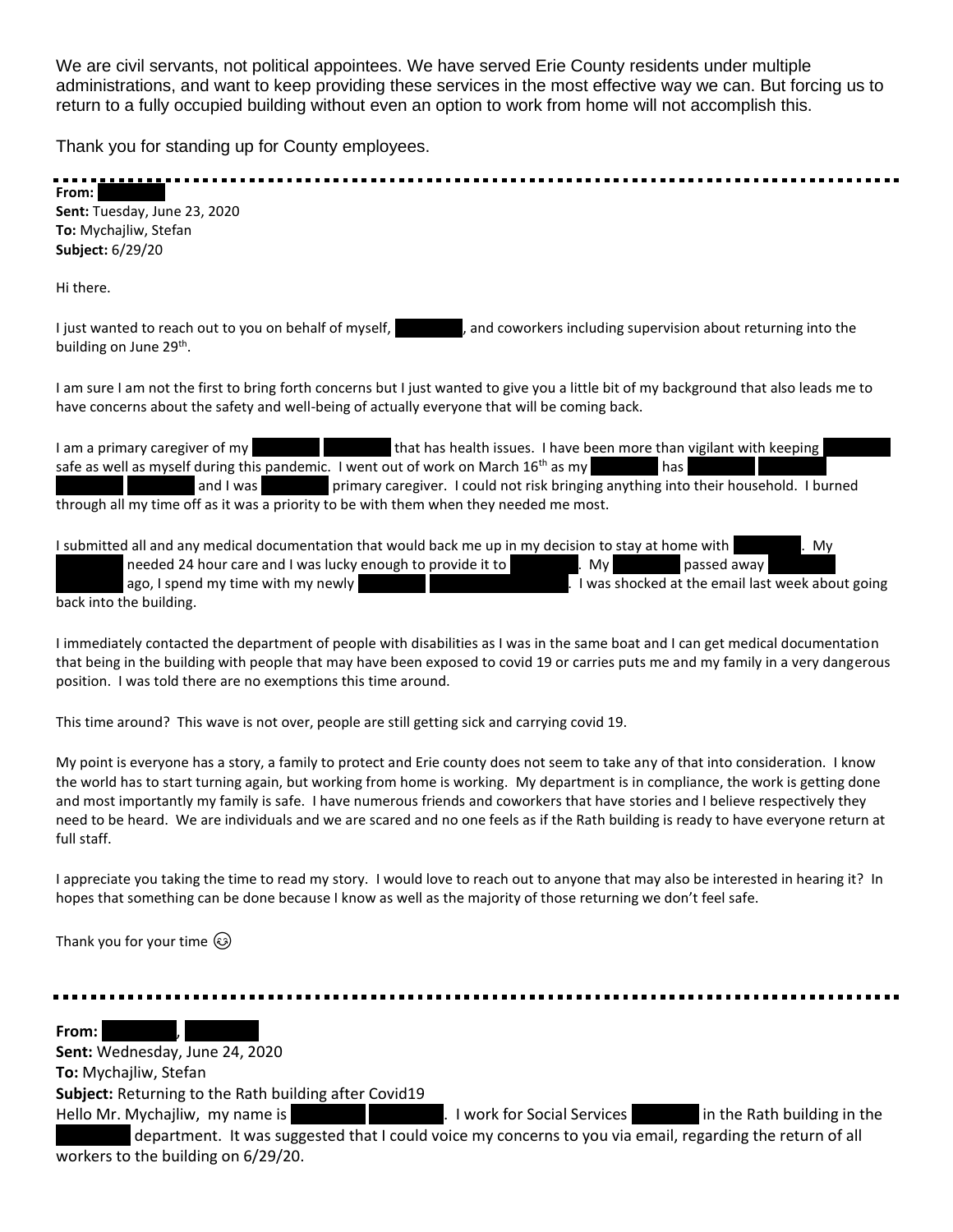I know many of us have concerns regarding the return to the building full staff. Concerns such as social distancing, elevators, restrooms, equipment and childcare issues. My biggest concern is with and no accommodations for working from home. We started out as just county workers and overnight we became essential workers and continued to work in the building with clients until finally it was closed to clients coming up to other floors than the first floor. We immediately began working from home to issue the benefits at a rapid pace due to the pandemic.

Well now the pandemic is winding down and we are no longer essential I suppose and must return to the normal. However there is no normal at this time. My personal issue is that I have REDACTED REDACTED REDACTED RE home and they do not have programs or school to return to. I have one **REDACTED REDACTED** that needs services and the school is providing them via zoom and virtual classroom. Unfortunately, in the school is providing them via zoom and virtual classroom. Unfortunately,

on and Dachted own. I cannot obtain childcare for Redaction as they would not accept him into a REDACTED REDACTED At and would not provide a REDACTED REDACTED REDACTED REDACTED REDACTED REDACTED REDACTED AT A REDACTED A REDACTED A REDACTED AND TO GET REDACTED A REDACTED A REDACTED A REDACTED AND INTO REDACTED A REDACTED A REDACTED A REDA

virtual classrooms all day long, not to mention the cost of childcare. I have been working from home since March and have been able to help **Repart Controlation**, however, I would not be able to do that from the Rath building.

When I reached out to ask about accommodations I was told absolutely not and if need be take a leave of absence. So from essential to take a leave and not a worry that I could not afford such a leave from work. We have been productive working from home for all of these months, which I would think is cost effective for the county and the workers as well. Even if I REDACTED REDACTED REDACTED REDACTION REDACTION REDACTION REDACTION REDACTION REDACTION REDACTION one is difficult.

In closing I am asking for some type of joint effort between the employees and the county executives to figure out how we can resolve these concerns. Any assistance you can give me would be very much appreciated. Thank you for your time and consideration.

# **WHISTLEBLOWER TIP**

REDACTED REDACTED

## June 24, 2020

Voice message: Department of Social Services has benefited greatly from working from home. Production is up while overtime costs are down. DSS's **REDACTED REDACTED REDACTED REDACTED REDACTS** could save significantly on lease space if remote workplaces are made permanent. Employees and their families are safer, and absenteeism is way down.

#### From:

**Sent:** Wednesday, June 24, 2020 **To:** Comptroller <Comptroller@erie.gov> **Subject:** Concerns related to the return to onsite order for June 29

Greetings Comptroller Mychajliw,

First of all, thank you for your service, and thank you for taking the time to hear workers' concerns regarding the County Executive's order to return onsite June 29th, and cancellation of the work at home program during the continuing COVID-19 global pandemic.

In the simplest of terms, the above forces me to choose between my life and my livelihood, which is really no choice at all. Let me explain.

| I am a                                                                                           |  | in the |       |                                                             |  | program. I have been working for the |  |
|--------------------------------------------------------------------------------------------------|--|--------|-------|-------------------------------------------------------------|--|--------------------------------------|--|
| Department of Social Services since                                                              |  |        | , and |                                                             |  |                                      |  |
| experience serving the people of Erie County, however. My first job was at the while a junior at |  |        |       |                                                             |  |                                      |  |
|                                                                                                  |  |        |       |                                                             |  |                                      |  |
|                                                                                                  |  |        |       | for Senior Services. When I left EC to pursue a career as a |  | my dream, I took my                  |  |
| commitment to customer service as well as serving our most vulnerable into                       |  |        |       |                                                             |  | Unfortunately, health                |  |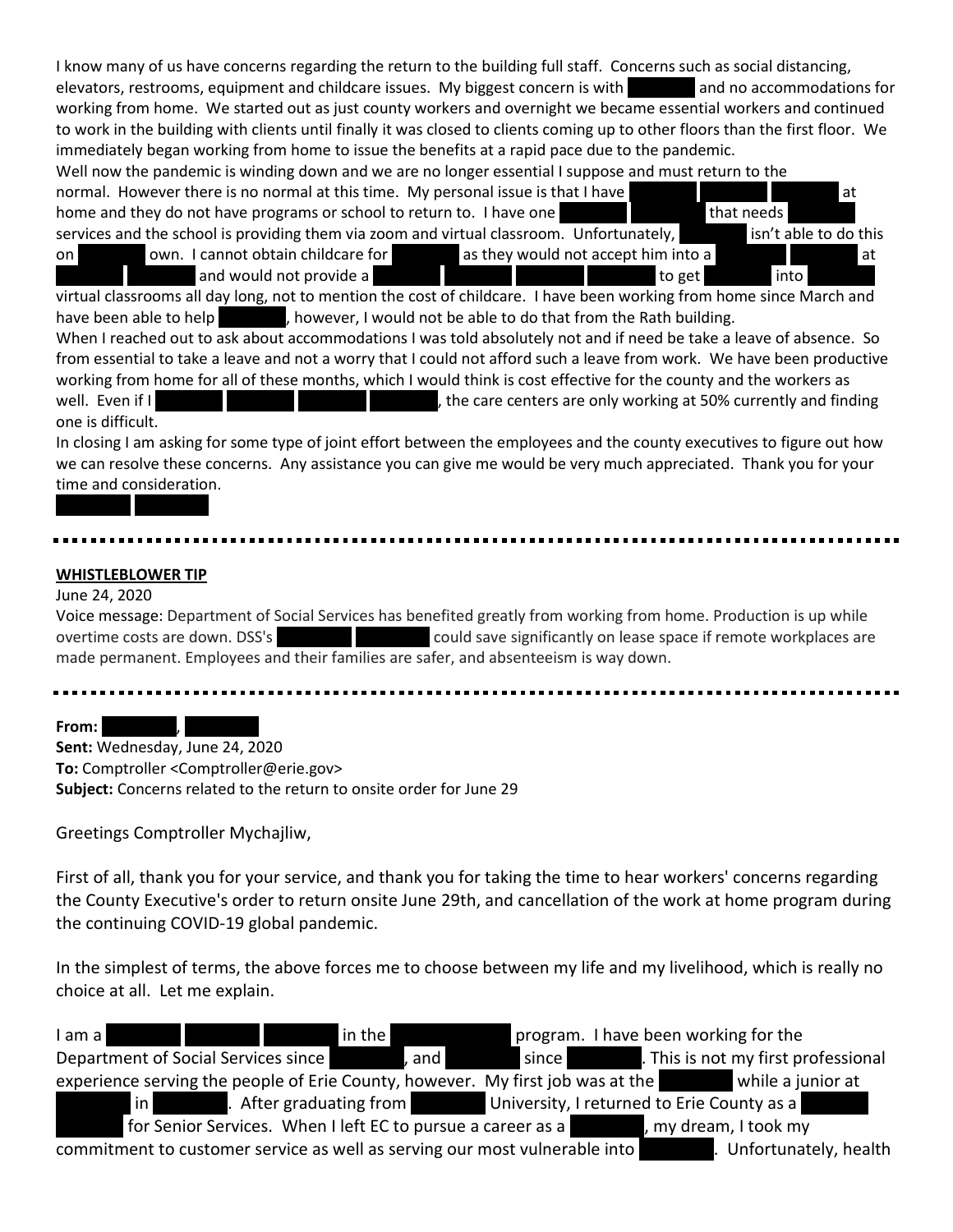problems ended my **REDACTED career. I was delighted to have the opportunity to return to Erie County service** in REDACTED In REDACTED II All this background is \*just\* to give you some insight as to the kind of worker (the human resources) you will find in DSS. I have many years of professionalism and quality education under my belt, and I bring those to my job every day.

I also have been a client. I know what it's like to be in a precarious financial situation. I know what it's like to be afraid. I know what it's like to need to be heard. And Comptroller Mychajliw, I bring that empathy and concern to my work with clients, whether talking to them on the phone as I have been since the work at home program initiated in April, or in processing their cases, as I have been doing faithfully as well. I believe I am just the kind of worker DSS and Erie County would want to keep. But unfortunately, and confusingly, and maddeningly, my employer is asking me to choose between my own life and my livelihood. by ordering the end of work at home and return to full staffing onsite. Sadly, for me, this is no choice at all.

Erie County is often known for leading best practices. I have found this to be true in many positions and trainings throughout the years. Yet here, now, when every expert and every report states unequivocally that social distancing and reduction of staffing is the best and safest way to slow the spread of this deadly virus, the administration is shockingly ordering us back to full staff in a space where, to be frank, we are unable to keep 6 feet from each other, and where cleanliness has never really been a priority. We have to share restrooms, hallways. We will have to eat at our desks while removing our masks. Share printers. The list goes on. For someone like myself who has several at-risk factors for dying from COVID-19, as does my whom I care for (and who REDACTED served Erie County for REDACTED years), it is just too terrifying to report onsite. I will have to exhaust my time, and tragically leave county service. And likely go back on public aid.

But beyond that, the work at home program has been a success for **REDACTED REDACTED** ! and Erie County has an opportunity to lead the way once again in terms of best practices in customer service delivery and worker advocacy by keeping the program. Not only does it ensure my own and others' health, well-being, and safety, it keeps onsite staff safer by reducing numbers onsite, and it keeps clients who do need to visit the building that much safer as well.

Notice I do not say "return to work." That is purposeful. Comptroller Mychajliw, I have been working. I have been working very hard every day since the program began. I have used my own resources without objection or hesitation in order to make this work (phone, computer, wifi, office supplies, etc.). I have held myself accountable as have my supervisors. I use the Jabber chat to track my time, I submit daysheets that are checked against my work handed in daily, and DISS records all of my remote computer work. I am accountable. To signal to the public that "we can't keep track of workers" or "we don't know what workers are doing" is disingenuous and false. Since working at home I have learned and adapted to a whole new workflow and I have excelled. My error rate is down and my productivity is actually increasing. This translates to better service to our clients (ironically, in REDACTED REDACTED, the elderly and disabled, or the most at-risk population) and it saves money in the long run as I am sure you can attest.

Comptroller Mychajliw, I respectfully ask you to advocate for workers' health, safety, and well-being by advocating for the work at home program to continue. I pray that I will not have to choose to leave a job that I love and am good at. Please do not hesitate to contact me at  $716 \blacksquare$  to discuss this any further. I permit you to use my name should you need to. Once again, thank you for your continued service, and for your time and attention.

Respectfully,

REDACTED REDACTED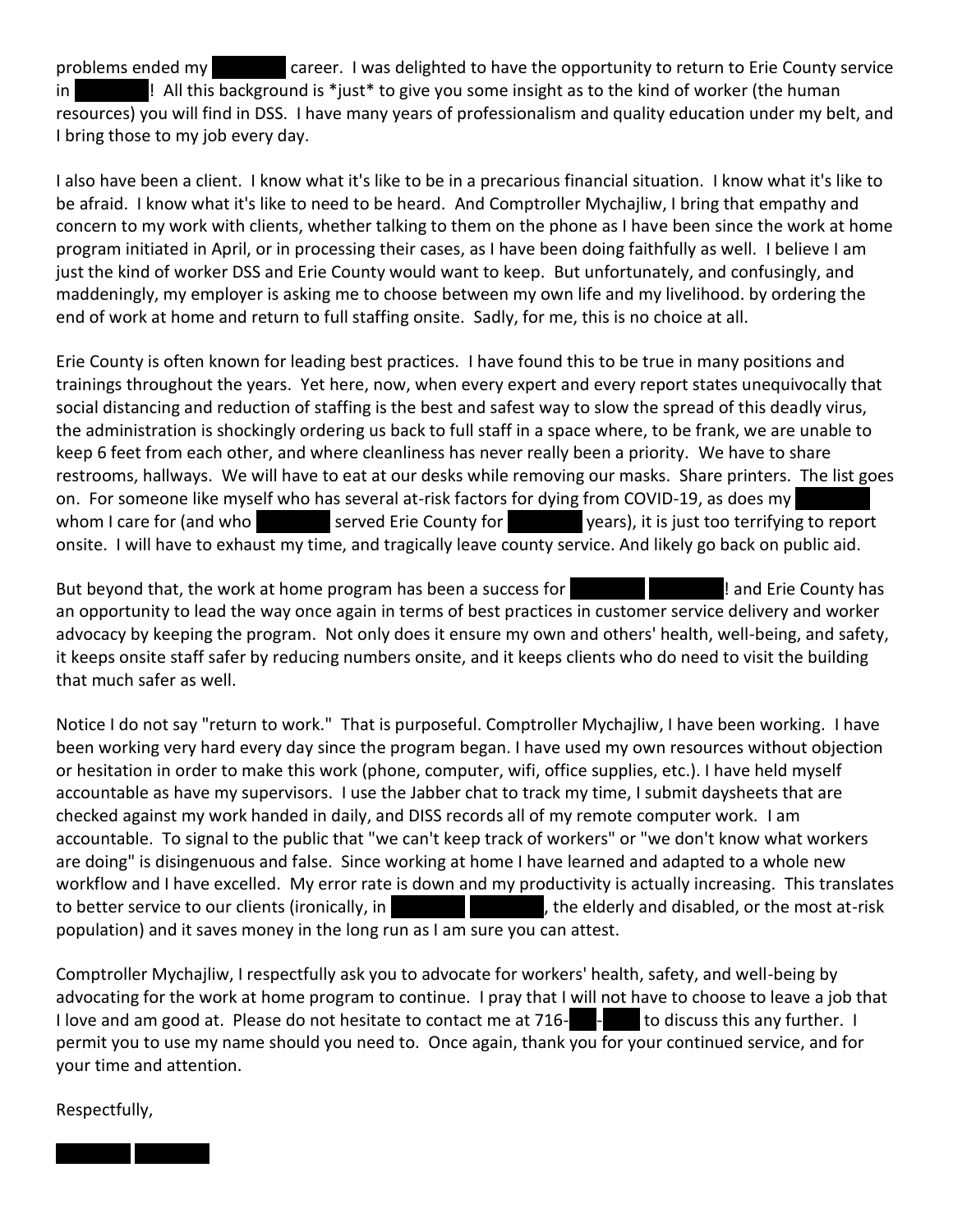#### **From:**

**Sent:** Wednesday, June 24, 2020 **To:** Comptroller <Comptroller@erie.gov> **Subject:** FW: Concerns regarding returning to the Rath Building **Importance:** High

I have several concerns regarding returning all staff to the Rath building on 6/29.

The Rath building has a history of not properly or professionally cleaned. During this crisis, cleanliness is more important than ever. The notice received on Friday afternoon states maintenance staff will concentrate on common areas but offices should be disinfected by the office staff. A professional cleaning crew should be brought in on a regular basis to protect our staff. I would imagine these steps are taken in higher floors of the building.

There are reports that the proper procedures of wearing of masks, social distancing and taking of staffs' temperatures are not being followed. Staff temperatures are not being taken when entering the building. Social distancing will be very difficult in an office of our size with the large number of staff in our office. Employees have complained about the issues of wearing a mask for 8 hours a day. Masks cause discomfort, breathing issues, fogging of eye glasses, soreness of straps around one's ears.

Other issues include staff that cannot acquire child care during the crisis. Availability of day cares and summer camps have been greatly reduced or are very costly. Relatives cannot be relied on as they are reluctant to be near children of some working in the building especially older relatives.

A number of our staff including myself, rely on public transportation. Commuting with large groups of people heightens the possibility of becoming infected and then bringing the virus into the building, our office or homes.

There have been staff members that have tested positive for the virus in our office. Common sense would be to not bring in more staff where the virus was present.

The solution to these issues is to continue and increase the number of staff working remotely. This is the safest and most effective measure. Staff working remotely in the REDACTED REDACTED REDACTED REDACTED have been incredibly productive. The backlog of paperwork has been eliminated. Customer service call levels have never been greater. Staff production while working remotely is recorded and can easy be tracked with technology. We have treated our staff like responsible adults and they responded as such.

Wellness of our staff and their families should be of the highest priority. A SF-TIC principle is taking care of your mental well being along with your physical well- being. Working remotely helps promote this. The constant threat of the virus creates anxiety and stress.

Working remotely produces many benefits:

- Reduction of wear and tear on buildings, roads, equipment, utilities, etc., which creates cost-savings
- Creates a paperless environment.
- Most importantly, keeps our staff safe

The Covid crisis is not over and it is reported there will be a second wave soon. The County should do everything in its power to keep staff and clients safe. Bringing staff back to the building while we have proven the department can continue to provide services at a high level with remote staff, does not make sense.

It is disheartening to feel that upper management is not making every effort for the well-being of their staff. Our staff should be commended for the work they have successfully completed under these trying times. I'm very proud of our

For their accomplishments and dedication during the crisis. Being brought back into an unhealthy building is irresponsible and a slap-in-the-face to our staff.

Putting our staff and their families in harm's way while there are procedures in place to continue to function remotely and provide services at a high rate is unconscionable.

Our office contained staff that tested positive for Covid. If our office is 100% staffed, more people will catch the virus, become sick or worse.

Thanks for your time regarding this matter,

REDACTED REDACTED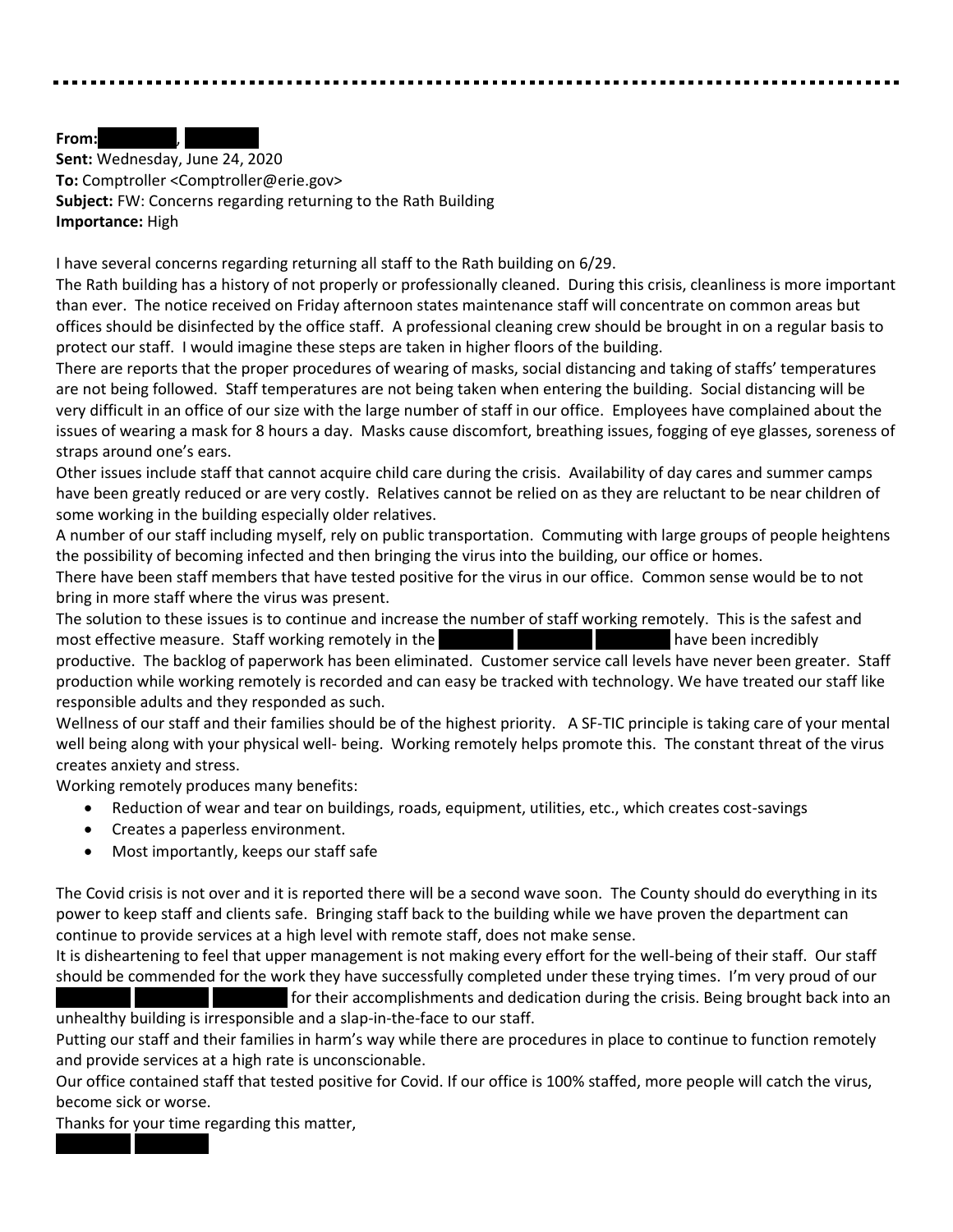### **From**

**Sent:** Wednesday, June 24, 2020

**To:** Mychajliw, Stefan <Stefan.Mychajliw@erie.gov>

**Subject:** Remote Work

Dear Mr. Mychajliw,

Thank you for taking the time to read the emails from the workers of Erie County. Taking the time to want to represent them for a just cause. Also, for just caring about the workers of Erie County government.

I have been an employee for Erie County for over **REDACTED vears.** I have worked for **REDACTED** Erie County Department, but most of my years have been spent at Erie County **REDACTED.** I have also been involved with for over vears in various roles. In the past three months, I have never been more

# disappointed in either one.

I'll start with the county first, I feel my work is my second home, I spend more time at work, then I do my own home, especially if I work overtime. In one week I can put in anywhere from 37.5 hours to 55.00 hours. I don't want to be told that thermometers are not in the budget, I priced them, they are only \$29.00 for a good no-contact thermometer. You can have one at each entrance. As for who will be taking the temperatures of employees and clients, ask the National Guard to assist, they are assisting Nursing homes. I don't want to hear that plexiglass dividers aren't in the budget. They are roughly \$59.00 a piece for Sneeze Guard 16 X 16 divider, we are being told as long as there are six squares between a desk, that is sufficient. What happens, when someone sneezes and it sprays, not everyone is wearing a mask, employees are getting notes from doctors so they don't have to wear masks. Why can't we ask clients to wear masks upon entering the building? It is for our own protection and theirs.

No one is monitoring the elevators for capacity purposes. At the beginning and endings of shifts, employees are just going to pile on, they aren't going to care that there should only be four people. There are going to be conflicts between people, telling people to get off, and people aren't going too. Same with the bathrooms, the bathrooms weren't clean prior to COVID19, they aren't clean now. Mark Poloncarz insists that the Rath building is clean, he insists that only the remote workers are making complaints, this is not true. The onsite workers have been complaining all along.

Remote workers have been working at home since mid-March, productivity has increased in most departments, if not all. Mr. Poloncarz insists there is no way to track how we work or what we are doing during the day. I object to his allegations. Our supervisors, check our day-sheets against what we submit to them in their supervisor folders. We are on the "jabber" system all day, they can get a hold of us through that at any point. We are supposed to sign off for breaks and lunch only. If they wanted to, they could have the help desk pull up our key strokes for the day. We also have staff meetings on Microsoft Teams. If you aren't producing, they will bring you back onsite. As a union rep, I have seen this happen.

I also feel virtual work is the way of the future. Many companies are doing it, I also am a

 $R$ . We were not allowed to go on base at all through the months of April, May and June. Our drills were virtual. We signed in through Zoom with our supervisor, sign out at the end of the day and work on a virtual desk top through out the day, just like the counties. July is even a virtual UTA if you don't feel comfortable coming in. They want the least foot traffic on the base.

I have spoken to friends and family who work at different companies, for example Lawley is not bringing their personnel back 100% not at least until September. They are only going in twice a week. Merchants Insurance company, they aren't going back until after September  $4<sup>th</sup>$ , they are all working virtually. The IRS, City of Buffalo is working virtually. The benefits of remote working are saving on parking, there a reduction of traffic on the road, fewer office politics, less electricity used, save on office products, workers save on child care, workers use less sick, PL and vacation time. Just to name a few!

There are many workers now that don't know what to do about child care because summer camps are closed and day cares are at full capacity, because they are regulated only to take a certain percentage and honestly do you feel comfortable sending your children somewhere you don't know?

Now for the union, I'm an Redacted and I get asked all these questions and more from my co-workers and workers I don't even know. I ask my fellow officers and officers above me what are we doing for our members…..crickets! I ask how the safety and health meeting went, I hear the committee can't answer our questions, we still need follow up. We can't get access to the cleaning logs. Why not? Aren't there inspections? Shouldn't there have been cleaning logs all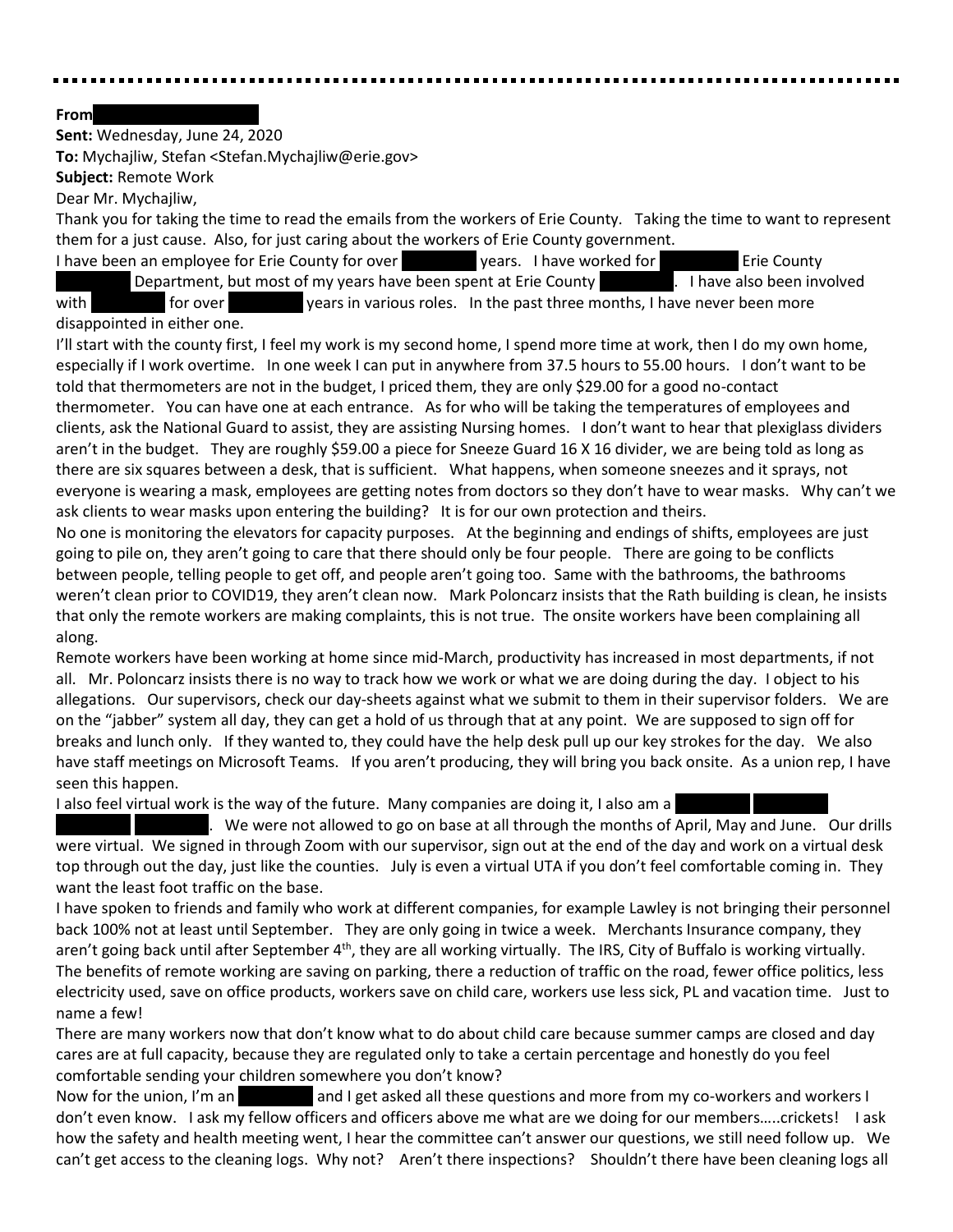along? I am an officer and I don't have faith in the union, because I feel like we can't protect the workers, because I can't give them any answers....only one.....that we have to enter that building on Monday, June 29<sup>th</sup> at 100% capacity with clients to follow. If I don't feel safe, I'm sure a lot more people feel the same way. Thank you for your time and effort in this matter.

Sincerely,

REDACTED REDACTED

**From:** 

**Sent:** Wednesday, June 24, 2020 **To:** Mychajliw, Stefan [<Stefan.Mychajliw@erie.gov>](mailto:Stefan.Mychajliw@erie.gov)

**Subject:** work from home

I was told that you were heading over to the leg to express the desire to continue the option to work at home for county employees.

If that is true, first, I would like to thank you for your representation. Second, I'd like to give you my pitch! Let me start by going back to my Ed Psych roots:

According to Maslow's Hierarchy of Needs, we have five categories of needs: physiological, safety, love, esteem, and self-actualization. In this theory, higher needs in the hierarchy begin to emerge when people feel they have sufficiently satisfied the previous need. Second only to food, water and shelter is SAFETY. Once people's physiological requirements are met, the next need that arises is a safe environment. Our safety needs are apparent even early in childhood. Maslow pointed out that in adults living in developed nations, safety needs are more apparent in emergency situations (e.g. war and disasters). When an individual does not feel safe in their environment, it is not possible to rise to the additional tiers which include things like feeling accomplished, achieving potential, utilizing creativity, etc….in other words, work, and all of the necessary psychological aspects of performing their work.

The REDACTED REDACTED REDACTED REDACTION REDACTION REDACTION REDACTION REDACTION REDACTION OF DSS has for quite some time been buried in the weeds of the hundreds of applications we receive each month. We're a small staff, with a difficult job and a skill set different from any other department in the agency.

Since the beginning of the COVID-19 crisis REDACTED REDACTED REDACTED REDACTION Staff have followed a one day in office, 4 days work from home schedule. This schedule has been extremely successful! Perhaps even more so that the typical 5 day in office week pre COVID.

Our numbers are improving! We are pending and opening more cases now than previous to this work from home policy and we are desperately hoping that we can continue to work from home for a myriad of reasons. We feel safer at home.

We are productive at home.

Are children are safe with us at home.

The community agencies we work with have seen an improvement in the lag time between application and opening while we were working at home.

This is working!!! No one is more excited than I am to see it.

I fear that an early return to the Rath Building will cause my staff to revert to the second tier. Become unable to perform to their highest level due to fear for their health.

I am not alone in the feeling that this "all at once" full return to the building seems reckless.

I have staff with underlying Medical conditions that will resort to FMLA when they could instead be home and be **PRODUCTIVE!** 

Where is the sense in that?

From:

Sent: Wednesday, June 24, 2020 To: Mychajliw, Stefa[n Stefan.Mychajliw@erie.gov](mailto:Stefan.Mychajliw@erie.gov) Subject: 6/24/20 Hello,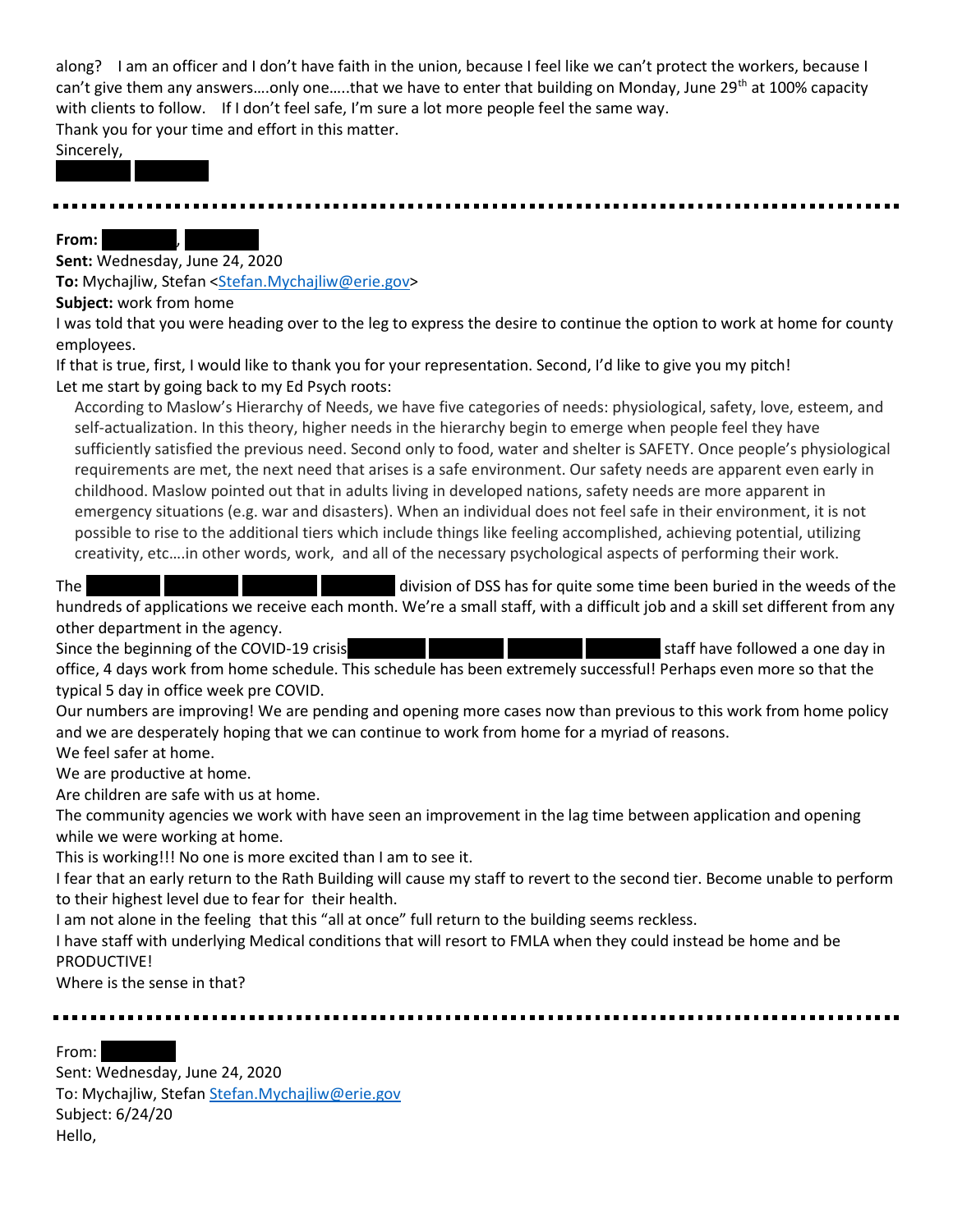I felt I needed to reach out to you about my concern for returning to the Rath building on June 29<sup>th</sup>. I also know of many other coworkers that have the same concerns.

While working from home I was diagnosed with REDACTED. I am under a doctor's care and I have REDACTED in place, however I have concerns for my health being in the building at full staff. I know I am unable to receive an exception at this time that would enable me to continue to work from home.

I work in a cubicle that is not six feet from the coworkers on either side of me and have not been informed on how I will be protected.

We are under a waiver for the face to face interviews at this time and there has been no talk about our safety once that waiver is lifted. I myself, and several coworkers will be uncomfortable with having a client less than six feet from them in their cubicle.

I appreciate you taking the time to read my letter and I am asking for reconsideration on brining everyone back into the building all at one time.

# Thank you

From: Redaction Redaction Research

Sent: Thursday, June 25, 2020 To: Mychajliw, Stefan [<Stefan.Mychajliw@erie.gov>](mailto:Stefan.Mychajliw@erie.gov) Cc:

Subject: EC Employees request to work remotely

# Good morning.

I am writing to support that county government workers workers are allowed to continue to work from home and not be required to go into the Rath building. During my division's time working from home, we have continued to successfully provide our services without interruption. We have successfully remotely provided services and support to families and children **Repart Common Act in Act is a medically fragile.** Fragile.

NYS has stated that the services that we provide are essential and I believe having the ability to work remotely allows us to do this.. It is unnecessary to ask us to put the families we work with and our own families at risk. My family has been following all safety guidelines put forth by the county executive and governor and has been thankfully able to avoid contracting Covid. Asking workers who have successfully implemented their programs to go back into a highly populated and crowded Rath building is senseless and dangerous. Many of us have infants, special needs children, and family members with high risk factors living with us who will be directly put at risk if we are asked to provide our services in a building where we have no control and limited knowledge of how the people around us are or are not taking safety precautions. I find myself working more effectively knowing that I'm safe and not putting my coworkers and others in harm way..

Again, the Rath building is a workspace that has been around for many years with very little updates and quite frankly In need of major renovations that many and all Erie County Employees have endure for years.. In our department work areas have very little space and many of us work in a office with multiple coworkers less than 6ft apart...

We are so lucky to have the technology available to keep government workers and their families safe. It is a fact that states that are opening to quickly and with little regard to their populations are seeing a spike in COVID cases. NYS and Erie County have successfully avoided this. Why not use what we have to continue successful programs and support the safety and well being of government employees?

Thank you for your time. Respectfully, REDACTED REDACTED

From: **Sent:** Thursday, June 25, 2020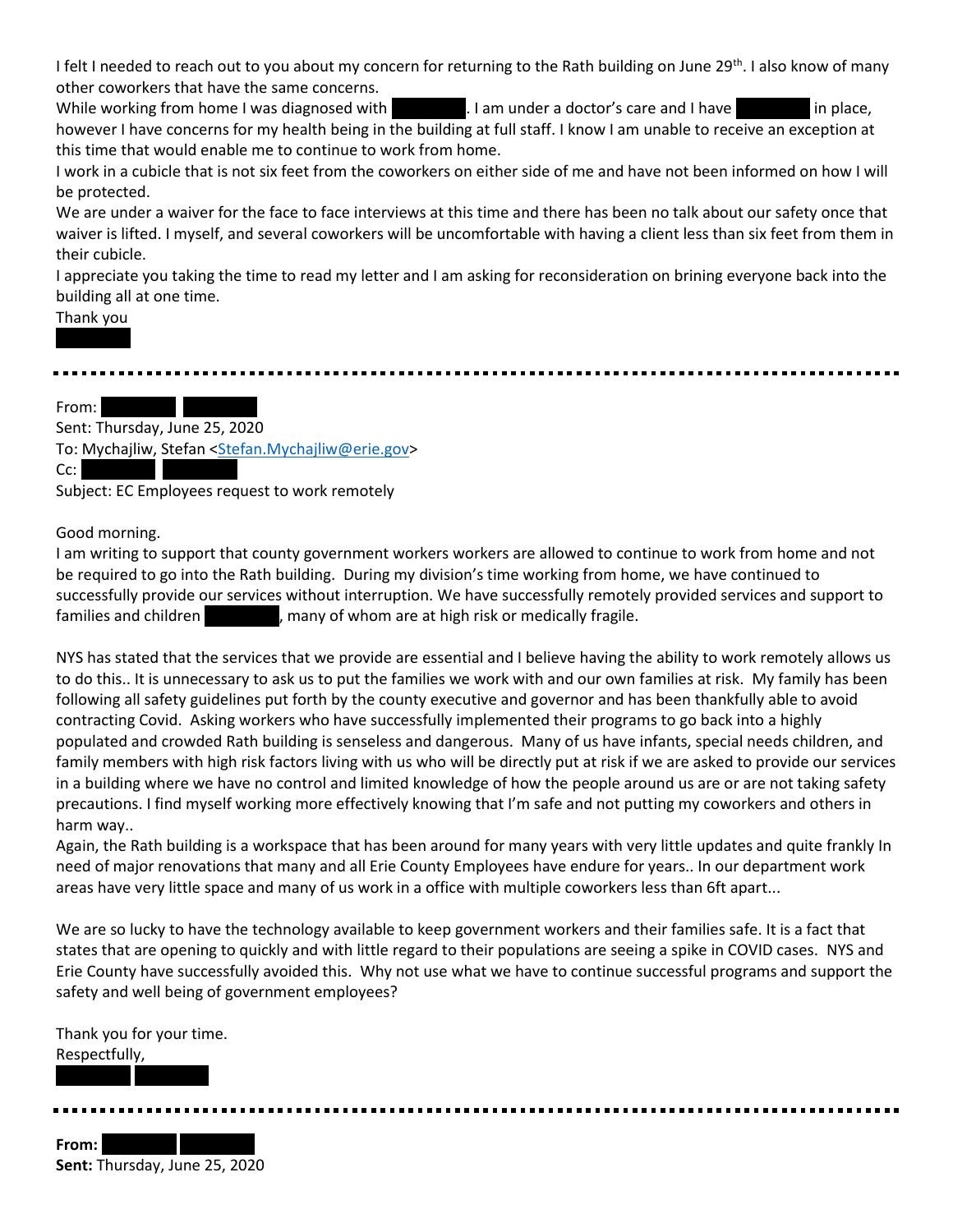| To: Mychajliw, Stefan <stefan.mychajliw@erie.gov></stefan.mychajliw@erie.gov>                                      |
|--------------------------------------------------------------------------------------------------------------------|
| Subject: return to work 6/29                                                                                       |
| Dear Comptroller:                                                                                                  |
| My name is<br>, I have worked for the county for years. I DO NOT WISH to return to the                             |
| Rath Building until such provisions are made for our clients to be interviewed at a 6 foot distance.               |
| people in my office, sharing a small amount of printers. Germs are spread quite easily. r I<br>Also, I have almost |
| appreciate all of your efforts and thank you. My phone is                                                          |
| Sincerely,                                                                                                         |
|                                                                                                                    |
|                                                                                                                    |
|                                                                                                                    |
| From:                                                                                                              |
| Sent: Thursday, June 25, 2020                                                                                      |
| To: Mychajliw, Stefan <stefan.mychajliw@erie.gov></stefan.mychajliw@erie.gov>                                      |
| Cc:                                                                                                                |
| Subject: Remote work                                                                                               |
| Dear Mr. Mychajliw,                                                                                                |
|                                                                                                                    |

I hope this e-mail finds you well. I am a REDACTED REDACTED REDACTED REDACTION In the Division of

in the **Redact Department of Erie County.** I am writing on behalf of myself and my division in asking that we continue to be able to work remotely rather than return to the Rath Building on 6/29. With the recent uptick in COVD-19 cases in Erie County it just does not make sense to call back the staff of an entire building to work on the same day. In addition, as of today we have not received the detailed information that was promised to us by the administration regarding re-opening procedures such as elevator usage (i.e. how many people can be in the lobby waiting for the elevator, etc), updated cleaning procedures, etc. We were told that we would be receiving an e-mail and a video and we have not received anything yet.

Our division has been working remotely since March 16, 2020 when we were essentially kicked out of the building with a few hours notice and I'm happy to say that there has been ZERO disruption in the ReDACTED Services that we are able to provide to the children and families in Erie County other than the limitations that the COVID pandemic has placed on services itself. We have the technology and resources to continue to work remotely. Thank you for your time and condideration.

Sincerely,

# From: **Redaction**

REDACTED REDACTED

**Sent:** Thursday, June 25, 2020

**To:** Mychajliw, Stefan [<Stefan.Mychajliw@erie.gov>](mailto:Stefan.Mychajliw@erie.gov)

**Subject:** return to work

REDACTED REDACTED

I am writing to express my concern about returning to the office in the Rath Bldg. I have successfully completed my job duties during this "work from home" period. I have continued to conduct intakes for all the REDACTED CASEWORKERS that contacted the REDACTED REDACTED REDACTED REDACTED REDACTED FOR THE DACTED TO A REDACTED REDACTED AT A REDACTED ASSAULT ON A REDACTED ASSAULT ON A REDACTED ASSAULT ON A REDACTION OF THE DACTED ASSA also manage the **REDACTED REDACTED Program which has continued. It seems too rushed for all employees to arrive on** Monday. The COVID-19 pandemic is not over and I feel unsafe being in contact with so many people. Myself, my are over and my redacted is aged and I worry about our health and safety. Please consider allowing "work from home" to continue and to set up a slower, safe, well thought-out transition to work by staggering the employees' return. This can be done by assigning alternating days in the office or weekly checkins. Thank-you for your attention to this concern.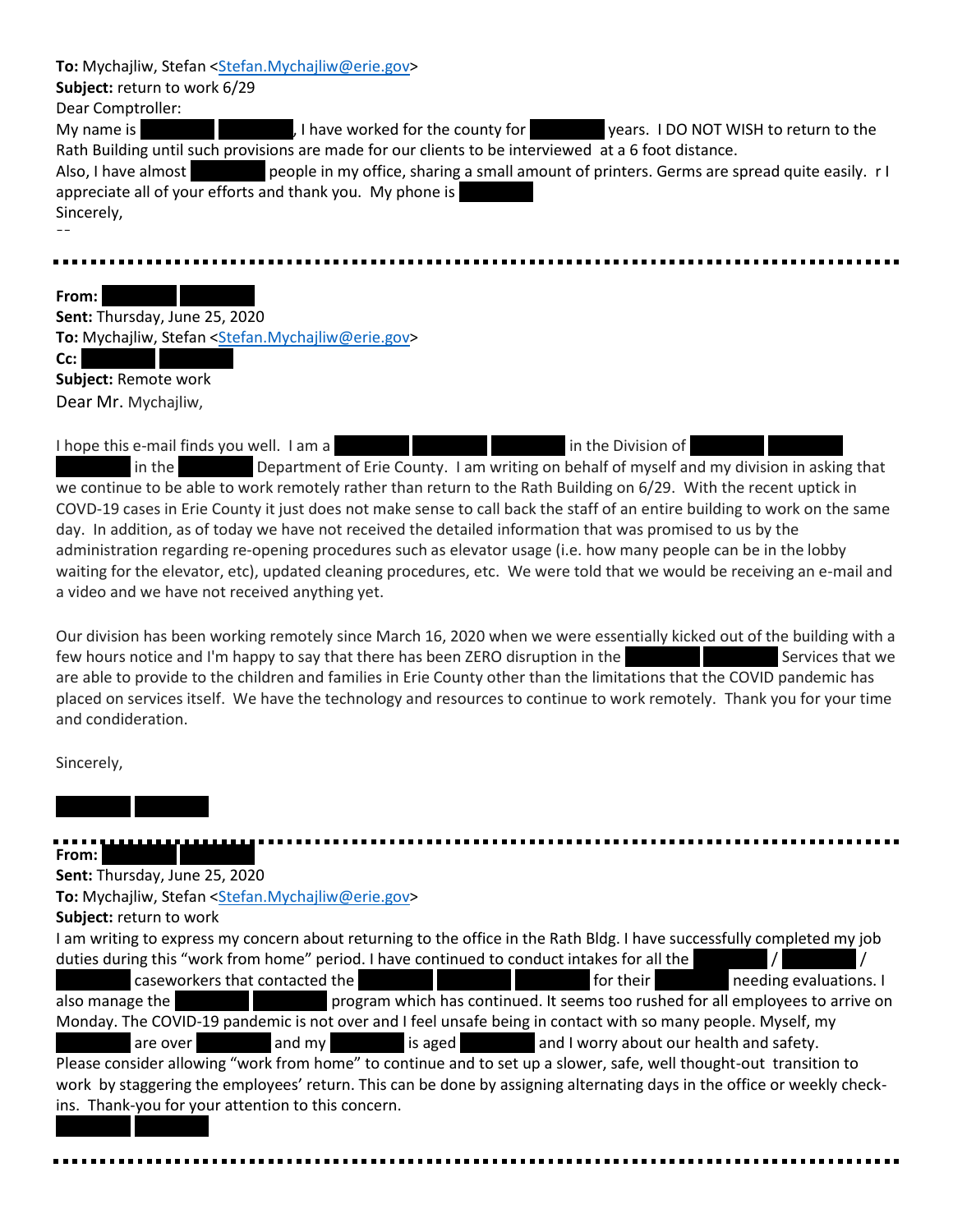**From:** 

**Sent:** Thursday, June 25, 2020 **To:** Mychajliw, Stefan [<Stefan.Mychajliw@erie.gov>](mailto:Stefan.Mychajliw@erie.gov) **Subject:** Remote work

I have been working remotely for the past several months ever since the pandemic. 100% of my work is able to be done remotely. I have not missed a single task. My job requires me to work in the field about half of the week already. I am a REDACTED REDACTED REDACTED REDACTED REDACTED REDACTED REDACTED REDACTED REDACTED REDACTED. My entire department recouped 100% of billings while working remotely. As leaders of Health and Government we should accept the changes in time and allow for work to be done remotely. We need to stop the spreading of this virus. I urge the decision makers to look at and reverse the decision of returning to the office.

Thank you,

From:

**Sent:** Thursday, June 25, 2020

REDACTED REDACTED

To: Mychajliw, Stefan [<Stefan.Mychajliw@erie.gov>](mailto:Stefan.Mychajliw@erie.gov)

**Subject:** work from home

Good morning Mr. Mychajliw,

I am very concern about the decision that all employees are to return to work during this current pandemic. I understand there has been protocols and things added to protect employees such as the anti-viral filtration system, 4 people at time in elevator, extra cleaning, etc.. However, I work at the Rath Building Reparts 1. I would be more comfortable had we worked on first floor and not walk into any elevators with others, or wait in hallway for an elevator with less than 4 to become available, use stair well with others, and restrooms.

Since all employees in our department have to return, we cannot use the lunch room because too small, we have to limit use of copier and fax due to running into other others even though we will where mask when leave our desk. I for see increase back problems, anxiety and more.

I really thought that the government employees would be treated as normal working people working for private companies and minimize the amount of people in the work place, even if it is alternating people working in office and other days remotely from home.

Respectfully,

From: **Sent:** Thursday, June 25, 2020 **To:** Mychajliw, Stefan [<Stefan.Mychajliw@erie.gov>](mailto:Stefan.Mychajliw@erie.gov) **Subject:** County Government

Good Morning,

I am sending this email in response to the recent plan to have county employees return to the Rath Building. I am so very grateful for my position with the county and since COVID-19 restrictions have been in place, I have been truly amazed by the county's support of its employees that were ordered to work from home. My supervisors quickly implemented plans to make this unprecedented transition feel seamless and because of their guidance, I was able to adjust to producing effective and good work from home.

My co workers and I have found creative ways to meet the needs of the families we serve and it is successful! We serve disenfranchised families and families with very medically fragile children and we have all made a concerted effort to safely do our work for them. The work that we do involves field work and since COVID, our work looks a little different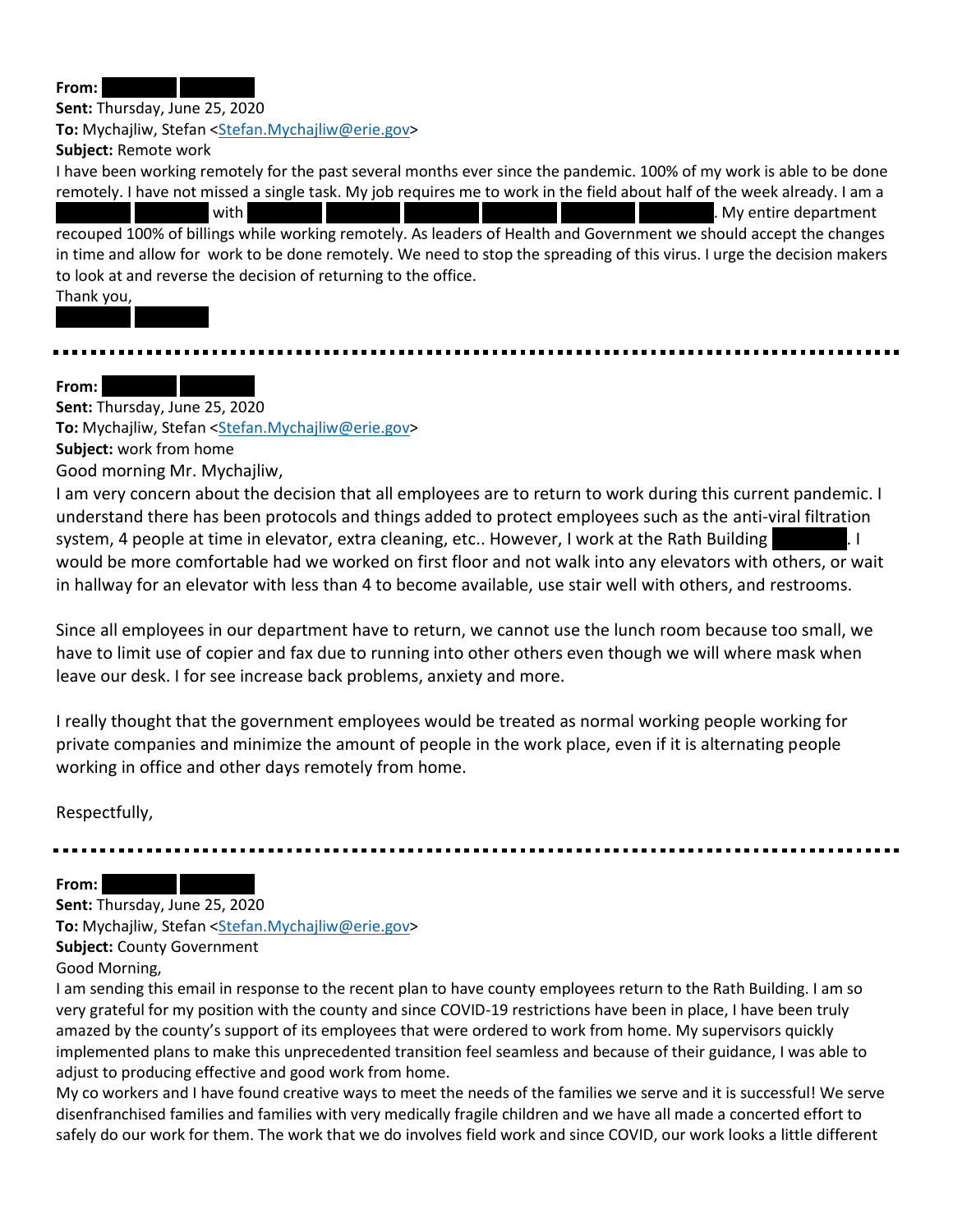but we are consistently managing our responsibilities from the safety of our homes and in the communities we serve. I believe it is careless to expect field workers to return to an already crowded work environment.

I was fortunate to work at an **REDACTED and being allowed to witness the tenacity and bravery of the public health** nurses was a privilege. I am proud to work for Erie County and I have been impressed with the county's response to COVID. I would like to believe that the county cares for the health and safety of its employees. Right now we are seeing what is happening in other parts of the country that have prematurely returned to "normal." I would be saddened to think that Erie County would neglect to consider the consequences of recklessly exposing employees in crowded departments.

Thank you for considering my email. Sincerely,

**From:** 

**Sent:** Thursday, June 25, 2020

REDACTED REDACTED

**To:** Mychajliw, Stefan [<Stefan.Mychajliw@erie.gov>](mailto:Stefan.Mychajliw@erie.gov)

**Subject:** Working remotely

Good Morning. I was advised that you were looking for information with regard to remote work. I work in the **REDACTED REDACTED REDACTED** Repair and have been working remotely since March 16th. I have been able to ensure no disruption at all to any of the services that families that I work with receive and all my work has continued uninterrupted. I have continued to virtually process all new referrals, conduct virtual home visits, and meet virtually to develop plans for children's services. All of my work has continued virtually with no interruption. We have technology to do so and I am able to access the virtual desktop to use all necessary software programs. Additionally, our State software is web-based so it can be accessed remotely. There is a procedure in place so that my Supervisor is in contact daily with me to monitor work loads, answer questions, advise, troubleshoot and ensure that all work is being completed.

I am very uneasy about returning to the Rath Building next week. I am very uncomfortable with the thought of being in an elevator even if it is with just three other people even wearing a mask. With so many people being asymptomatic there is no way to assure that we will not be exposed. Any exposure puts myself and family at risk when I come home and could cause further spread of the virus. Less people in the office would decrease the risk of exposure to everyone and the chance of contact spread. The CDC recommends tele-work where possible and reduced capacity at offices... I am glad to hear that you will advocate for this.

Sincerely,

**From:** 

**Sent:** Thursday, June 25, 2020

REDACTED REDACTED

**To:** Mychajliw, Stefan [<Stefan.Mychajliw@erie.gov>](mailto:Stefan.Mychajliw@erie.gov)

**Subject:** Employee support

I am writing to support that county government workers continue to work from home and not be required to go into the Rath building. During my division's time working from home, we have continued to successfully provide our services without interruption. We have successfully remotely provided services and support to REDACTED and

, many of whom are at high risk or medically fragile.

It is unnecessary to ask us to put the families we work with and our own families at risk. Especially when our department has done such a successful job with being able to work from home. Having so many people going back at the same time to the highly populated and crowded Rath building is senseless and dangerous.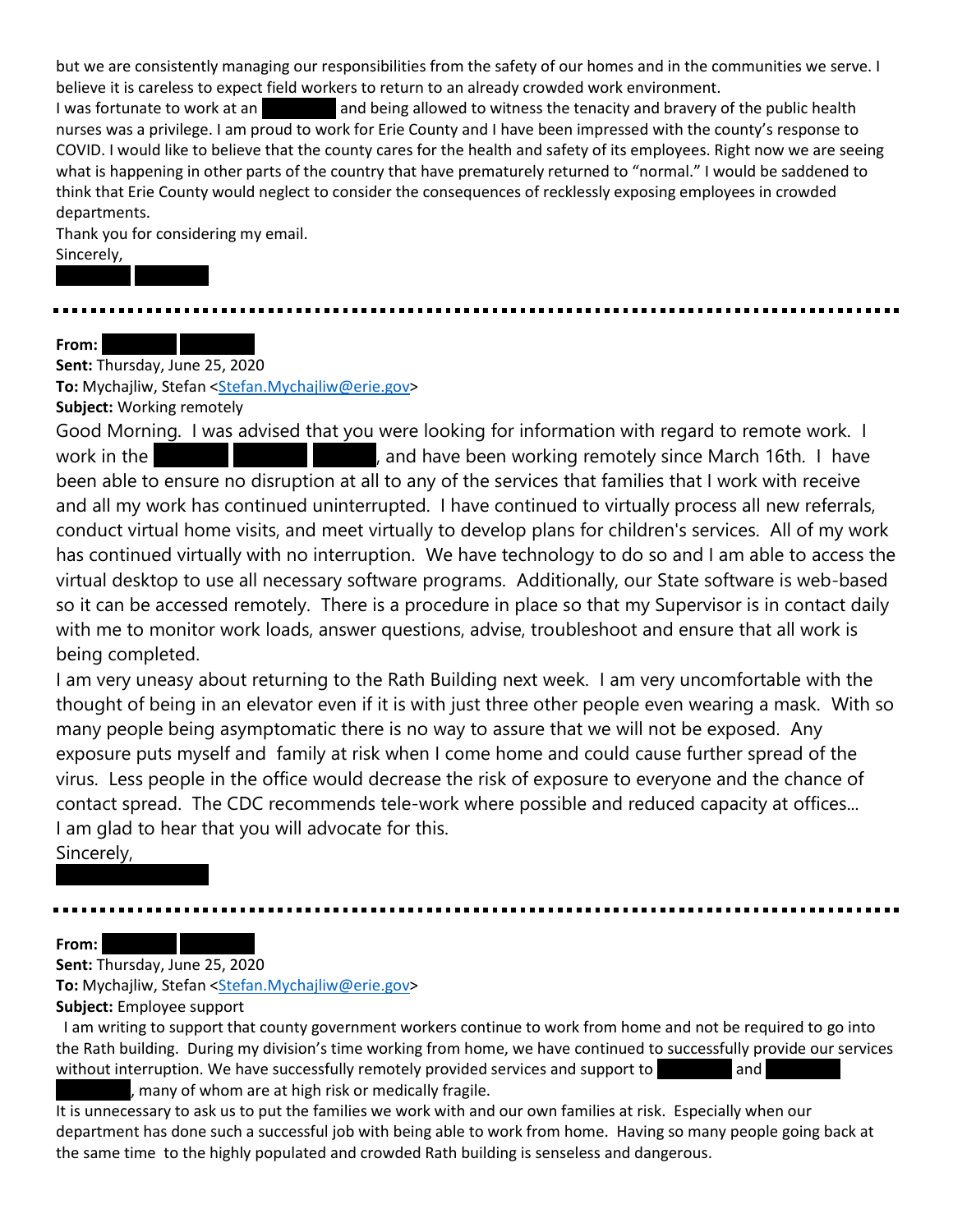I welcomed a new baby **REDACTED this past REDACTED and the thought of returning to work in environment with so** many people has been very uneasy for me. I know I am not the only one as many of us have infants, special needs children, and elder family members living with us who will be directly put at risk if we are asked to provide our services in a building where we have no control and limited knowledge of how the people around us are or are not taking safety precautions.

Our department is very lucky to have the technology available to keep government workers and their families safe. It is a fact that states that are opening to quickly and with little regard to their populations are seeing a spike in COVID cases. Hoping that you can help us avoid this and allow those workers who are doing well at home stay out of the building. Thank you for your time.

From: New Redaction Research

REDACTED REDACTED

**Sent:** Thursday, June 25, 2020 To: Mychajliw, Stefan [<Stefan.Mychajliw@erie.gov>](mailto:Stefan.Mychajliw@erie.gov) **Subject:** Employee Support

Good Morning,

Writing in hopes you can help keep county workers working remotely. Our department has been able to work at full speed while still at home. This allows us to continue to remain healthy during these unknown times.

Sending everyone back may undo everything we worked so hard to overcome.

Thank you for advocating for us!

REDACTED REDACTED

From: **REDACTED** 

**Sent:** Thursday, June 25, 2020 To: Mychajliw, Stefan [<Stefan.Mychajliw@erie.gov>](mailto:Stefan.Mychajliw@erie.gov) **Subject:** Remote Work Good morning,

When the announcement was made on March 16<sup>th</sup> that everyone except essential staff must work from home, my unit was able to transition to remote working quickly and by the next morning, we were all up and running doing the same work we do in the Rath every day. My unit for the county from the state. We were tasked with focusing on only claiming to maximize the reimbursement, due to expected county budget issues. I truly believe that we were able to bring in as much revenue as we did because we were remote with little distraction. Our work is measurable by department supervision and during the three months, we received accolades from supervision for our extra effort and success.

The announcement that we must all return to the Rath building is frightening and seems too soon. There has still been no communication as to what the procedures will be and what precautions will be taken to keep us safe. We all know we will need to wear masks, but what else? Will 15 people be in the elevators at the same time? If capacity is limited, will we need to arrive way before our starting time to ensure we are on time in our department? Will there be more flexible starting times so that everyone is not arriving together? Will bathrooms really be cleaned more than before? Will we have any assurance that they were actually cleaned? Many people use the Metro rail and don't feel comfortable doing that right now. Many people have children that will not be going back to school until September at the earliest and they do not feel comfortable sending their children to daycare or to have grandparents handle the child care. There are so many unknowns about returning and yet, we are expected to jump right back in.

When Mayor Brown announced that city workers that were able to work efficiently while remote and that many would probably continue to do so, it made sense. They were getting the job done, less office space would be required which creates decreases cost, less commuting equals better air quality (part of the green initiative that the county is also working on?).

*From the Merriam-Webster Dictionary: If* it ain't *broke*, *don't fix it definition* is - —used to say that one should not try to change something that is working well.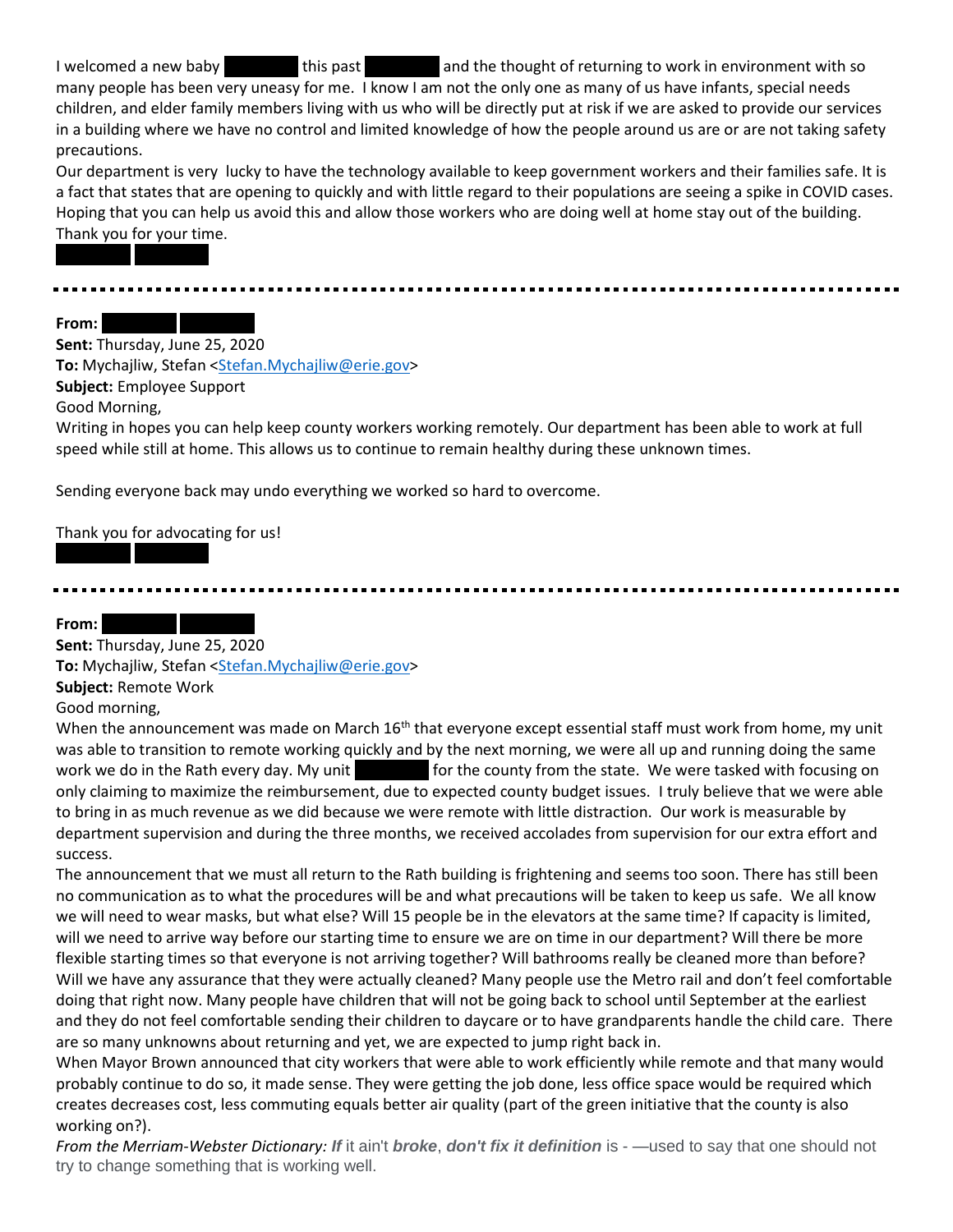I thank you for listening.

From:

**Sent:** Thursday, June 25, 2020 To: Mychajliw, Stefan [<Stefan.Mychajliw@erie.gov>](mailto:Stefan.Mychajliw@erie.gov) **Subject:** work from home

Mr. Mychajliw,

I am understanding that you are making a proposal to continue for us to work from home. I am in complete favor of continuing to work from home. I have been able to perform my duties at home without any interruptions! I am able to access everything I need from my home computer. I am able to keep in contact with my agencies and school districts through email and phone calls. I have been able to keep in touch with co-workers as well as supervisors.

I am immunocompromised as a REDACTED patient who is receiving REDACTED and feel that leaving my house would greatly jeopardized my health as well as my families. Also having younger at home, I don't feel comfortable sending them to a daycare or to their houses. I want to limit my exposure and this seems almost impossible to do this with having to go back into the Rath building. I am worried about cleanliness and the social distancing within the elevators as well as the bathrooms. I also feel that social distancing in my office would be difficult since I do not have an actual office that I can shut a door.

I also feel that this seems to be an unnecessary risk since I can't control what coworkers and as well as all the people that come in and out of the Rath building are doing. My family and I has been following the all guidelines issued by the governor and as well as our own health department, and our county executive. I am so scared since seeing what is happening in other states.

Since hearing that we have to return to the building on Monday, this has caused so much stress.

If you have any questions or need any further information please feel free to contact me.

# Thank you,

# From:

--

**Sent:** Thursday, June 25, 2020 **To:** Mychajliw, Stefan [<Stefan.Mychajliw@erie.gov>](mailto:Stefan.Mychajliw@erie.gov) **Subject:** work from home Dear Mr. Mychajiw,

I understand that you are proposing that we continue to work from home. I am in support of this as I have been able to do my job effectively and efficiently from home. In my position I have direct contact with clients in their home as well as being at the Rath building. My duties with clients can be done over the phone and through webcam and email. I have great concern in regard to social distancing, cleanliness, sanitation and movement within the Rath building. I am not sure how 4 people in an elevator will maintain social distance and get the volume of people to their floors in a timely manner. I also have concerns with exposure to Covid-19 as I am in the high risk group. Sadly I have had a from Covid. The amount of stress this has caused my family in immense. They worry about my health and safely as there is no way to control the exposure from people coming in and out of the Rath Buildiing or in the community. We all are seeing the alarming increase in states across the country. I am grateful that the Governor and County Executive have done a tremendous job in managing the spread of this virus but this is not the time to take unnecessary risks. Please continue our work from home order for the health and safely of everyone. Sincerely,

From:

REDACTED REDACTED

**Sent:** Thursday, June 25, 2020 **To:** Mychajliw, Stefan [<Stefan.Mychajliw@erie.gov>](mailto:Stefan.Mychajliw@erie.gov) **Subject:** return to work

--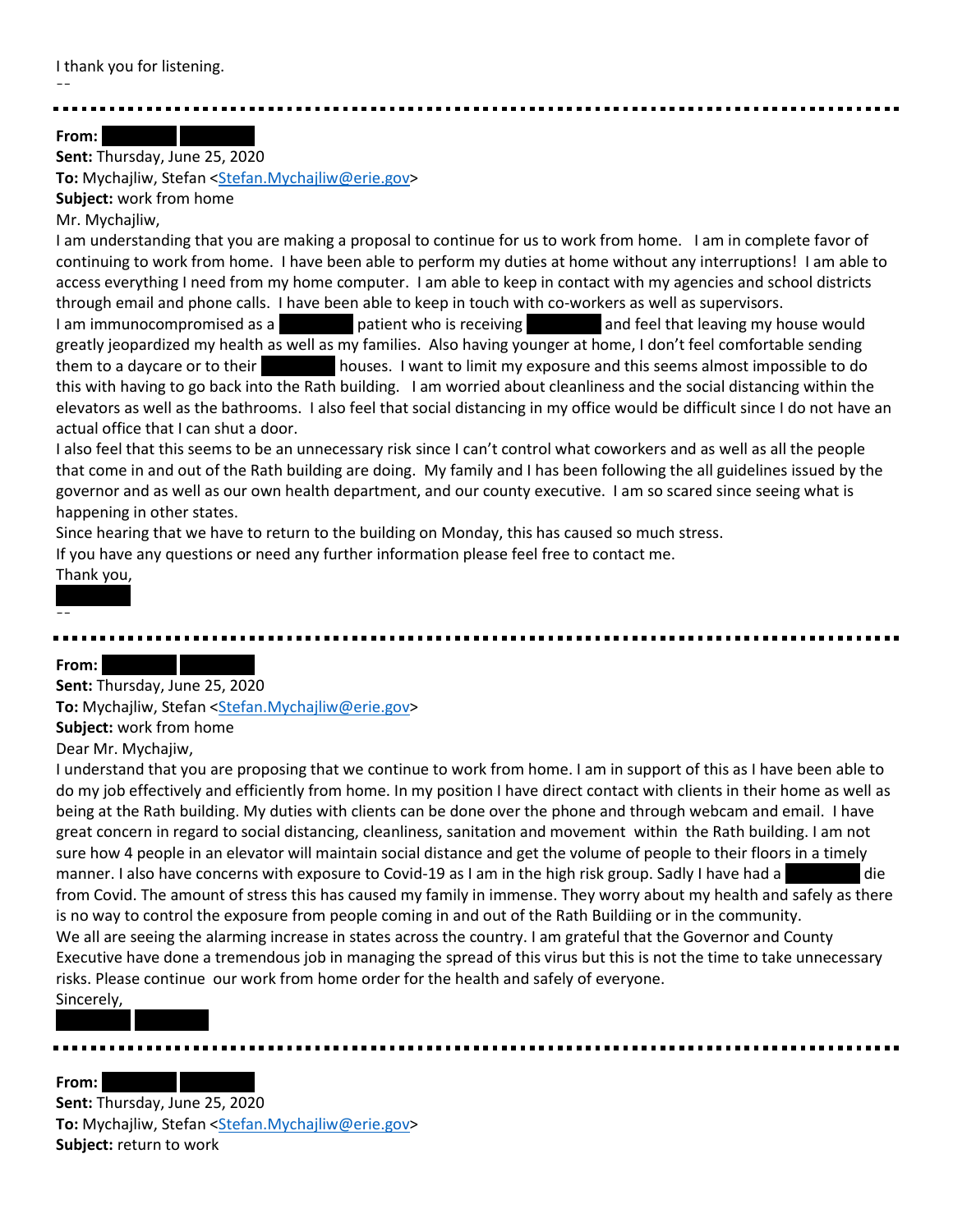Good morning, I am writing you today over concerns of returning to work. As I'm sure you are aware as a social service employee we have been directed to return to work effective 06/29/20. I have many concerns regarding returning so soon. First and foremost, the office that I work in has no way of setting up employees so that they are 6 feet apart. We are in cubicles that at best are 3 feet apart. Secondly, as we all know there is usually little to no cleaning ever done in the building. Even after administration claimed that they were disinfecting regularly, I rarely if ever saw any cleaning staff. We will be made to share common areas such as bathrooms that traditionally look like they have not been cleaned in months, and also rarely have any hot water or soap to properly wash our hands. There is also absolutely no ventilation in my office, and with a dinosaur of a HVAC system in the building air filtration is almost nonexistent. Lastly, I am a high risk individual as I am REDACTED. I have worked very hard protecting not only myself, but my family and small children, from this deadly virus by trying to limit unnecessary exposure. I cannot speak for other departments, however in we have worked very hard to prove that working from home is not only doable but effective. I see no reason that we should be made to come back to work in an environment that does not allow for or provide the proper protections, that have been wildly claimed are needed. Other agencies are continuing to allow their employees to work from home and I'm baffled as to why Erie County cannot do the same. I continuously listen to the County Executive talk about all the things we should be continuing to do in order to stop the spread and keep safe, but yet it seems as if we are doing the exact opposite within our own County building? I believe that it is absolutely irresponsible of the county to mandate that we return to work so soon with little to no guidance and/or directives in place. Our administration has been almost nonexistent, and we feel very alone and concerned, during these difficult and scary times. I would appreciate any attention or advice you could give regarding this matter. Thank you for your time. --

#### From:

#### **Sent:** Thursday, June 25, 2020

To: Mychajliw, Stefan [<Stefan.Mychajliw@erie.gov>](mailto:Stefan.Mychajliw@erie.gov)

**Subject:** Employee Support

Good morning. I am writing to support that county government workers workers are allowed to continue to work from home and not be required to go into the Rath building. During my division's time working from home, we have continued to successfully provide our services without interruption. We have successfully remotely provided services and support to families and children under the age of three, many of whom are at high risk or medically fragile. It is unnecessary to ask us to put the families we work with and our own families at risk. My family has been following all safety guidelines put forth by the county executive and governor and has been thankfully able to avoid contracting Covid. Asking workers who have successfully implemented their programs to go back into a highly populated and crowded Rath building is senseless and dangerous. Many of us have infants, special needs children, and elder family members living with us who will be directly put at risk if we are asked to provide our services in a building where we have no control and limited knowledge of how the people around us are or are not taking safety precautions. We are so lucky to have the technology available to keep government workers and their families safe. It is a fact that states that are opening to quickly and with little regard to their populations are seeing a spike in COVID cases. NYS and Erie County have successfully avoided this. Why not use what we have to continue successful programs and support the safety and well being of government employees?

Thank you for your time.

REDACTED REDACTED

Respectfully,

**From:** 

--

**Sent:** Thursday, June 25, 2020

To: Mychajliw, Stefan [<Stefan.Mychajliw@erie.gov>](mailto:Stefan.Mychajliw@erie.gov)

**Subject:** Rath building

Good morning. I would like to state that remote works very well for me at this time. I am able to complete and provide all of the needed support remotely for all of the families that we service through the Early Intervention. I am trying to make sure that my family and I continue to stay healthy through exercising the distancing rule and limit contact with the community at large. My REDACTED is currently at high risk because  $\begin{array}{ccc} \text{R} & \text{R} & \text{R} \\ \text{R} & \text{R} & \text{R} \\ \text{R} & \text{R} & \text{R} \end{array}$  is over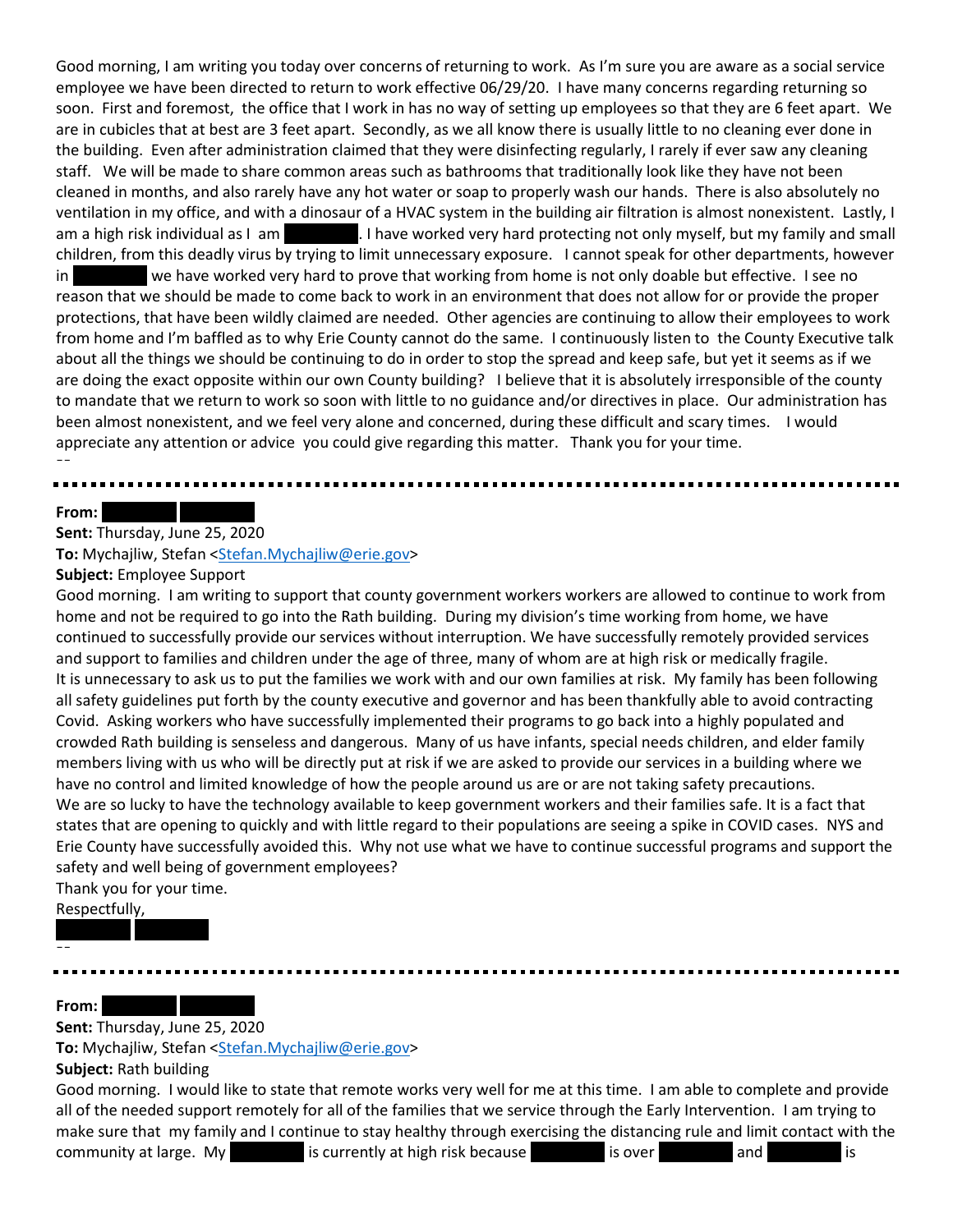. It is important for me to make sure that I feel safe and I think at this time until we are free of the risks It would be necessary for me to continue to work remotely. Thank you. --

#### From: New Redaction Research

**Sent:** Thursday, June 25, 2020 **To:** Mychajliw, Stefan [<Stefan.Mychajliw@erie.gov>](mailto:Stefan.Mychajliw@erie.gov) **Cc:** Martin, Mary [<Mary.Martin@erie.gov>](mailto:Mary.Martin@erie.gov) **Subject:** WORKING FROM HOME Stefan,

I want to thank you for advocating for us, EC employees, to work from home. Through this shutdown, I did learn that I could efficiently do most of my job from home. I am concerned for my health going back into the Rath building with everyone at the same time. This Covid-19 is very scary and deadly. Again thank you for your efforts. Well wishes,

REDACTED REDACTED

| - | - |
|---|---|
|   |   |

**From:** 

**Sent:** Thursday, June 25, 2020

**To:** Mychajliw, Stefan [<Stefan.Mychajliw@erie.gov>](mailto:Stefan.Mychajliw@erie.gov)

**Subject:** work from home

Good morning,

Our director has informed us that you will be speaking to the legislature to advocate for continued remote work. I am in complete support of this. Our division has been able to run our program remotely since March without any interruption to our services. Not only do I feel that I have been more productive simply by not having to travel in the field or back and forth to the Rath building, I also feel that we are able to keep our own families and the families we work with safe. Our program works only with REDACTED REDACTED REDACTED REDACTED REDACTED REDACTED REDACTED REDACTED REDACTED REDACTED REDACTED REDACTED REDACTED REDACTED REDACTED REDACTED REDACTED REDACTED REDACTED REDACTED REDACTED REDACTED

. Many of these **Redact Bachted are and are medically compromised. On a person level, I have been socially** distancing with my family since the pandemic began in order to keep myself and my family healthy. Following all directives and recommendations of the CDC, our governor, and our county executive. I cannot be certain that others have taken this illness as serious as the members of my household have. I am very concerned that going back to the Rath building puts everyone in my household at high risk of contracting and spreading a disease that we have been trying so hard to keep ourselves away from. Considering we are able to work effectively at home, it is an unnecessary risk to bring us back into a building that might only increase the spread of the disease. I have no control over the cleanliness of the work environment or the behavior of my coworkers or others coming to and from the building. To say that I am nervous about returning to the Rath building, despite attempts at cleaning the environment, is a HUGE understatement. Thank you

From: **REDACTED** RED

--

**Sent:** Thursday, June 25, 2020

REDACTED REDACTED

To: Mychajliw, Stefan [<Stefan.Mychajliw@erie.gov>](mailto:Stefan.Mychajliw@erie.gov)

**Subject:** Returning to Rath Building

Good morning Mr. Mychajliw,

It is my understanding that you are the person to contact regarding concerns with returning to full time in-person work at the Rath Building. I would like to express my concerns about our health and safety with regard to returning to the building. While we, as the Health Department, have been putting out all the health and safety protocols and guidance for EC businesses, organizations and individuals as we start to re-open, it appears that this very same guidance does not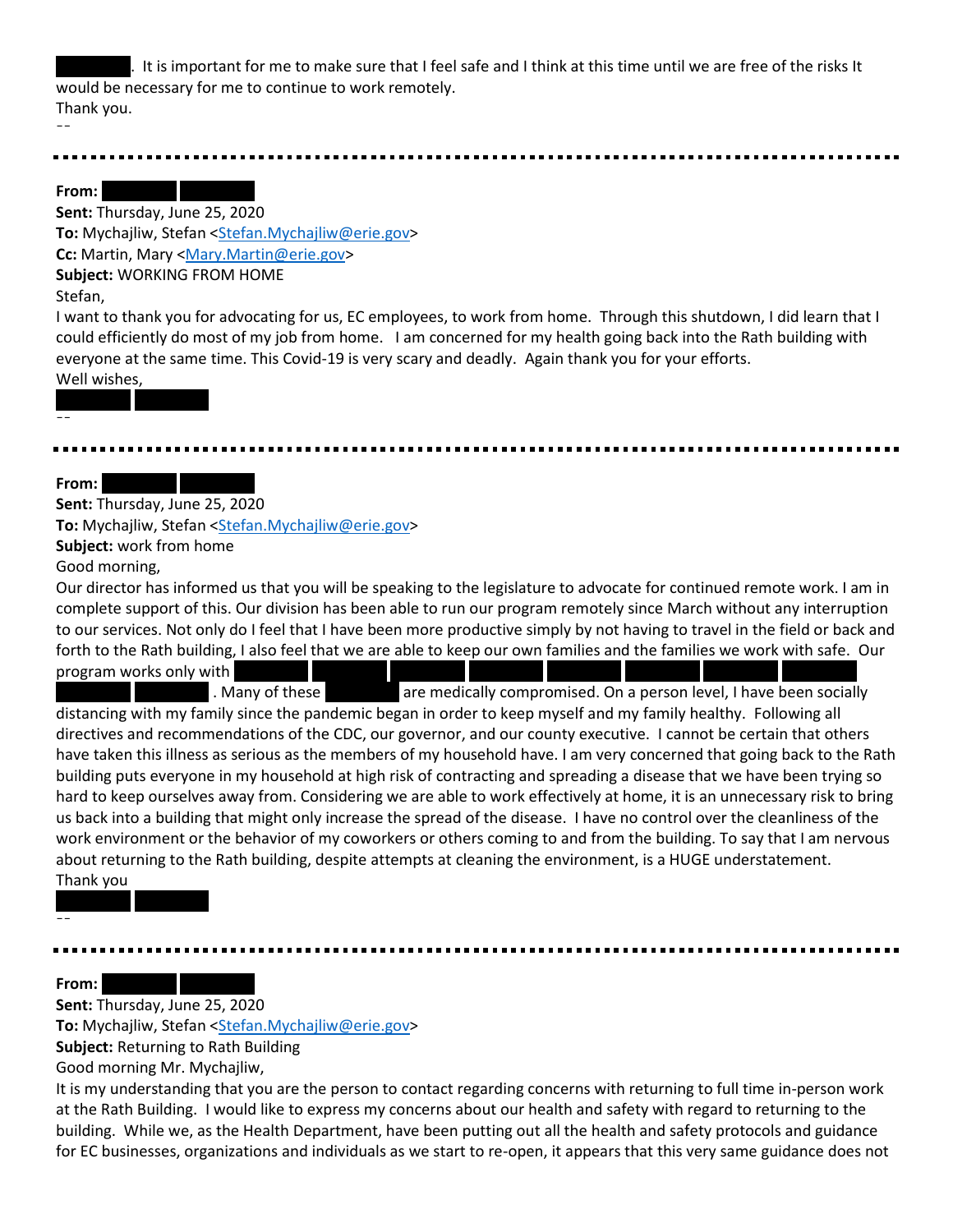apply to us, the workers. There have been no extra cleaning/disinfecting measures instituted other than wiping doorknobs; there have been no physical barriers installed for those working in open areas such as cubicles; there have been no daily health checks or temperature check procedures put into place; there have been no procedures to limit social distancing, especially at the beginning and end of the work day when everyone is entering and leaving at once; and there is no assurance there is adequate ventilation to keep the recirculated air from spreading virus/infection. These are the requirements for all other businesses to re-open, so we deserve the same health and safety measures as the general public.

Our department has been successfully working remotely with no interruption in service or workflow. We do not have the public come to our department to receive their services. There is no reason to put our health at risk at this time. I greatly appreciate you taking the time and effort to advocate for us to continue to work remotely until we can be assured we are truly safe to return to the building.

With gratitude,

REDACTED REDACTED

#### From:

**Sent:** Thursday, June 25, 2020 To: Mychajliw, Stefan [<Stefan.Mychajliw@erie.gov>](mailto:Stefan.Mychajliw@erie.gov) **Subject:** Remote worker Good morning Mr. Mychajliw,

My name is **REDACTED REDACTED REDACTED And I work in the REDACTED REDACTED AT A CONTEDACTED REDACTED REDACTION** of the Dept. of Social Services. I have been working remotely from home since March 27,2020. Last week we received an email informing us that were are going to be required to return to onsite work effective Monday June 29, 2020. This caused a great deal of anxiety and panic within me. I am an employee who is currently immuno-compromised and do not feel comfortable with returning onsite. One of the main reasons for this is due to multiple employees who work on the **Repart of the Rath Bldg.** (same floor I work on) were diagnosed with Covid 19. Since being out of work I've received two separate emails informing me of this. Another reason is due to the cleanliness of the building. Since I've been home I heard absolutely nothing regarding how the building has been properly sanitized/cleaned since the outbreaks of the virus were confirmed in the building. Lastly, with regards to the social distancing with him bringing **everyone** back at the same time, what happens when there is not enough space to have everyone within the required parameters of 6ft? Since I've been remotely working from home I feel like this opportunity has advanced not only myself but the County as well. My production levels have increased with regarding to the quantity of work that I have been able to produce. There are less interruptions/distractions throughout my work day. Because I am working from home I don't have the anxiety of touching a piece of work equipment or even using the restroom for that matter, like I am putting myself in danger of catching this deadly virus. I can not risk me or my family's health. My goal for this email is for the County Executive Mark Poloncarz to take a long hard look at his employees request to continue working remotely. Thank you Mr. Mychajliw for taking this opportunity to read my email. Sincerely,

--

From: **REDACTED**, **REDACTED** 

**Sent:** Thursday, June 25, 2020 **To:** Mychajliw, Stefan <Stefan.Mychajliw@erie.gov> **Subject:** Re:

Me again. You may already know this but the Union is in support of this. I spoke with them yesterday and was informed that because remote work is not in our contract they have nothing to legally grieve, but they are more than willing to meet with Administration to revise the contract to include remote work.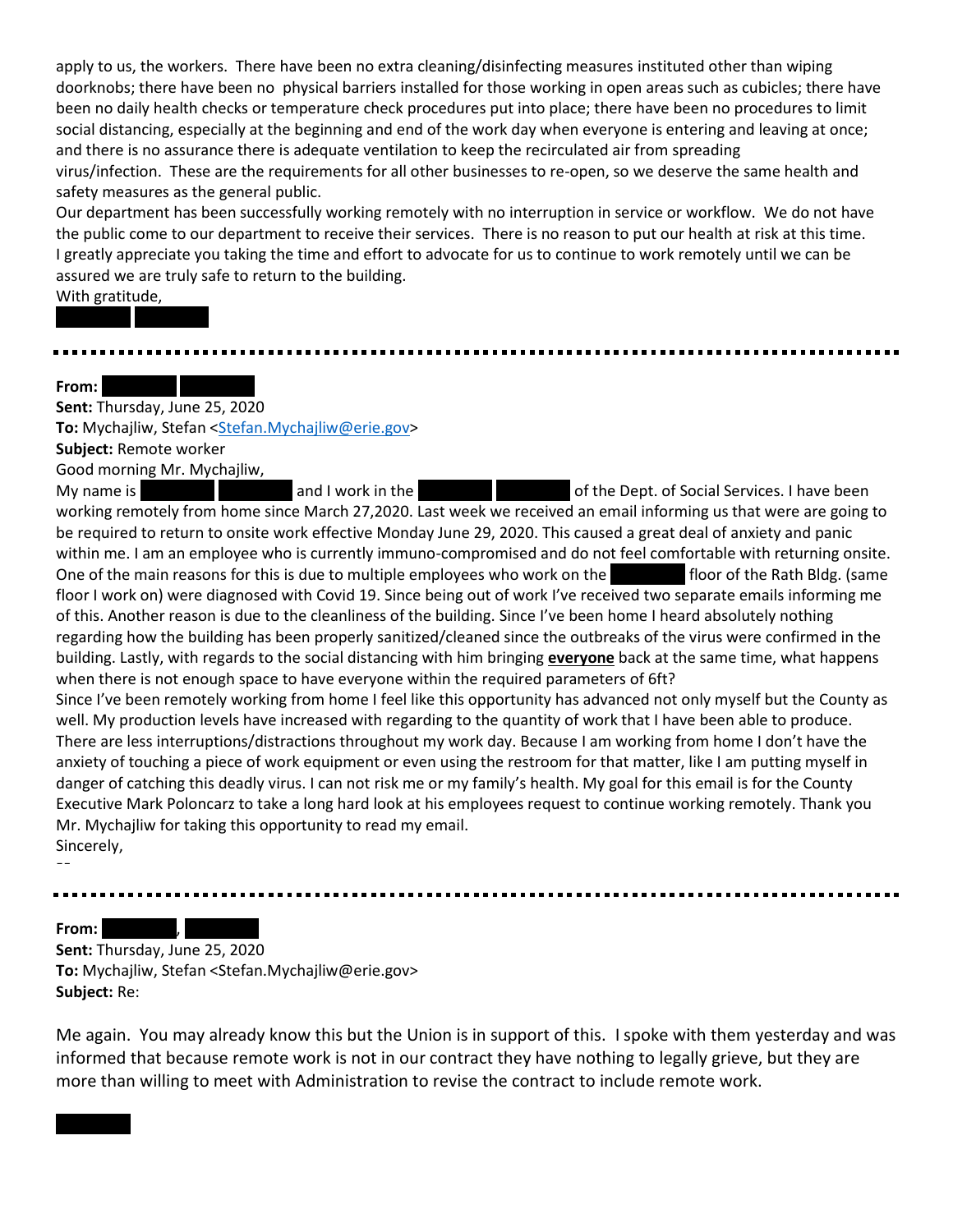**From:** 

**Sent:** Thursday, June 25, 2020 **To:** Mychajliw, Stefan **Subject:**

Good Morning. I was advised that you were looking for information with regard to remote work. My Division, the REDACTED REDACTED REDACTED REDACTED RED. As has been working remotely since March 16th. We have been able to ensure no disruption at all to any of our services and all work has continued uninterrupted. We have continued virtually to process all new referrals, conduct virtual home visits, meet virtually to develop plans for children's services, meet virtually to review and change service plans for children, communicate with staff, providers and school districts, process all payments to providers and reimbursements to parents, process our claims to NYS, process our claims, complete data entry and all other ancillary duties. In essence, all of our work continued virtually with no interruption. We have technology to do so and my staff are able to access the virtual desktop to use all necessary software programs. Additionally, our State software is webbased so can be accessed remotely. I have staff members. We have a procedure in place so that Supervisors are in contact daily with staff to monitor work loads, answer questions, advise, troubleshoot and ensure that all work is being completed.

I am less than confident that the Rath Building will meet the CDC recommendations to ensure our health and safety and am a strong advocate for my Division being allowed to continue remotely; particularly because we have already been so successful in doing so. I find it sad that in the 21st century this is not an option especially given the pandemic situation. The CDC recommends tele-work where possible and reduced capacity at offices...

I am glad to hear that you will advocate for this.

Sincerely,



From:

**Sent:** Thursday, June 25, 2020 **To:** Mychajliw, Stefan [<Stefan.Mychajliw@erie.gov>](mailto:Stefan.Mychajliw@erie.gov) **Subject:** working remotely

Good afternoon, and thank you for advocating for county employees

The COVID-19 pandemic has affected the lives of many. Members of our community experienced struggles, which led to increased hardships. These conditions, brought on by the pandemic, were never seen by those of us in the educational landscape. During this period, the division were asked for ways to remove challenges and search for solutions.

One solution to address community needs was found through remote work. While this health crisis was never intended to be an experiment in working remotely, the situation demonstrated an opportunity to test this concept. With much of our work devoted to the field and community, remote methods became a seamless fit.

While the risk to public health continues, remote work may be a solution that services the community. In doing so, it also can provide a safe work environment for county employees. This new found knowledge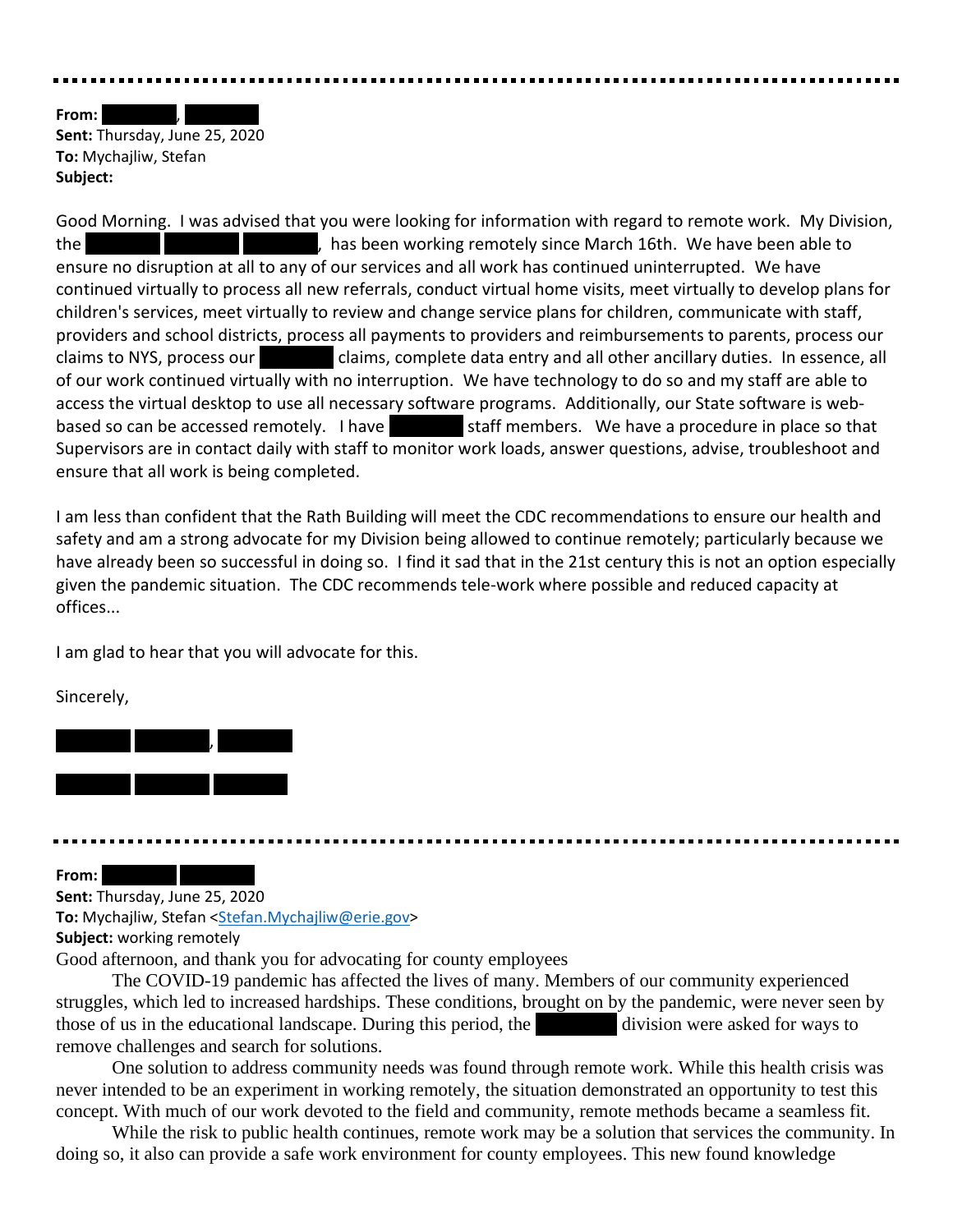obtained though the pandemic demonstrated an even more efficient way of offering services and establishing a system that is even stronger now than when it was initiated several months ago. --

**From:** 

#### **Sent:** Monday, June 29, 2020

**Subject:** Issues w/ FW: General Announcement 20200629 - Welcome Back

Good Morning,

I know your office received a copy of this email, but I just want to keep you updated as things progress in our some of areas. I had to address a few matters this morning, about desks still not being six feet apart, employees getting up from their desks and using the copies/printers without face coverings and there are no cleaning stations to be found as promised by the county administrators.

Take Care.

# --

## **WHISTLEBLOWER TIP**

#### June 30, 2020

As promised by the administration and the union there were to be cleaning stations in each office along with supplies. There are NONE. Room 329 has nothing, Room 394 has nothing. First floor has none for employees. Just wanted to bring this to your offices attention. Also workers are not wearing their masks in these offices when they get up to walk to the printer.

From: **REDACTED Example 2** 

**Sent:** Tuesday, July 7, 2020

**To:** Mychajliw, Stefan

#### **Subject:**

Good afternoon Mr. Mychajliw,

I had previously emailed you with concerns about returning to work at the Rath building. Originally we were told that we had to pick one of the days assigned to us for onsite work. Apparently this was not made clear in the most recent email and several of us did not report to the building for work today and are working virtually from home. Supervisors have contacted us saying that we were to be there today and because we didn't show up this morning, we would need to use our own time off even though we were working remotely all morning. This is absurd and it wasn't made clear, we are working from home and now being told to use our time while working. To top it off it has come to our attention that supervisors are only required to come into the building two days per week while we are required to come in three days. Is their health and safety more important than ours? I'm not sure how this is fair. Also they have not given us any resolutions to our resolutions to our

I appreciate you standing up for us and hopefully we can reach some type of resolution to make this safe and manageable for everyone.

Again, Thank you!

REDACTED REDACTED

**From:** Redeath Redaction Reduction Reduction Reduction Reduction Reduction Reduction Reduction Red

**Sent:** Tuesday, July 7, 2020 **To:** Mychajliw, Stefan <Stefan.Mychajliw@erie.gov> **Subject:** Rath Building

Good morning. I hope you remember me. I use to be  $R = \frac{1}{2}$  during the red/green budget (ReDACTED). I'm sending you this because I'm so happy you are fighting for the employees. I don't dare go to my Commissioner and complain because I'm sure I will end up on the lay-offs when the budget is being done for 2021. But this building is disgusting. We have no one taking out the garbages. The floor in the office hasn't been cleaned since before the shut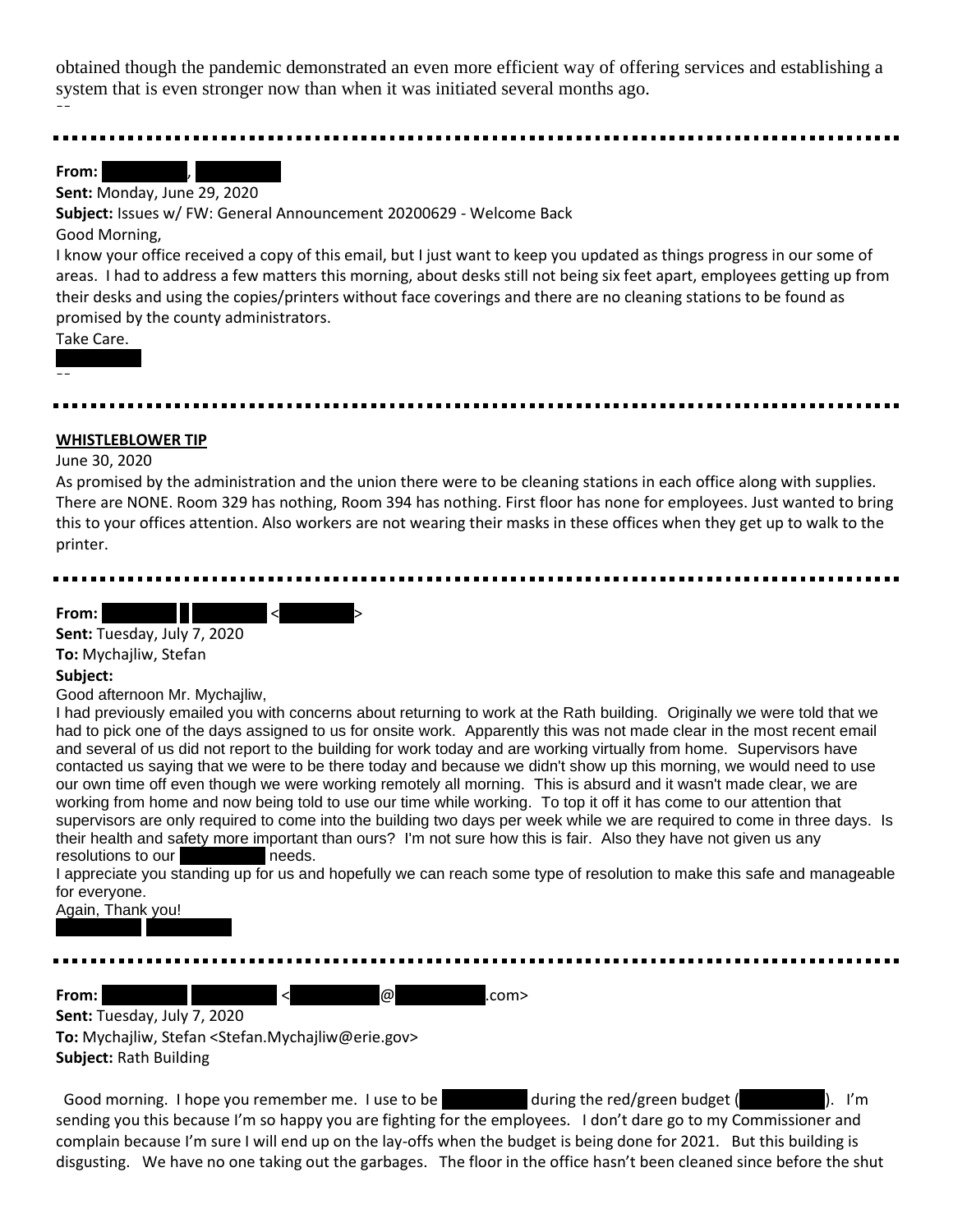| down. I'm not a germaphobe but this is bad. The clean the floors where the media will be but that is it. Bathrooms are                                                                                                                                                                       |
|----------------------------------------------------------------------------------------------------------------------------------------------------------------------------------------------------------------------------------------------------------------------------------------------|
| not clean. So I can only imagine the germs going around. Why are we back 100% when no one else is? I can do my job                                                                                                                                                                           |
| 100% from home. Actually I worked harder because I did work all the time at home. Not just 8 hours. Whenever I had                                                                                                                                                                           |
| down time - because my laptop was right there - I would jump on and do clean up, answer emails that came in late and                                                                                                                                                                         |
| just kept up all the time. I don't understand why no one else cares about the employees. The lobby is over crowded                                                                                                                                                                           |
| during times employees are coming in. And lunches. And the HVAC system. They are forcing the gyms and malls to                                                                                                                                                                               |
| update there's - how is ours? I know the air in this building is bad. I didn't have one while working from                                                                                                                                                                                   |
| home. I've been back and have had 3                                                                                                                                                                                                                                                          |
| year old<br>Keep up the fight. I hope you can get through to them. I have my<br>l at                                                                                                                                                                                                         |
| home that if <b>the search search search is a search search of the search search in the search search search in the search search in the search search in the search search in the search in the search in the search in the sea</b><br>seizures and major health problems. All we need is 1 |
| person to infect us all.                                                                                                                                                                                                                                                                     |
| Thanks - you're doing a great job!!!!!                                                                                                                                                                                                                                                       |
|                                                                                                                                                                                                                                                                                              |

# From:

Sent: Wednesday, July 8, 2020 To: Mychajliw, Stefan Subject:

Stephan:

I work in the **REDACTED Dept. I'm aware that you are working on the behalf of the Erie County Employees advocating** a work from home situation. A few points I would like to highlight. First there is nothing I do in the office I can't do at home. I am finding I get more work done at home due to less interruptions. I used my own high speed internet, my own PC and my own cell phone. I like others am not asking for compensation, I am advocating for a permanent partial work from home scenario. The are so many reasons why working from home is beneficial to everyone including our Democratic friends who are pushing the green new deal. What could be greener than lessening the daily drive to work and decreased office space which is no longer necessary. Not to mention the savings in parking, fuel and repairs and maintenance. Due to the times and the days of Covid 19, the days of full offices of workers and clients is and has always been a petri dish waiting for disaster. This is the workplace of yesterday's thinking. We must move forward change with the times and do what's in the best interest of all people. I could go on but, I know you know. If There's anything I can do to help, please let me know.

Respectfully,

#### From:

**Sent:** Monday, July 13, 2020 **To:** Comptroller [<Comptroller@erie.gov>](mailto:Comptroller@erie.gov) **Subject:** Pandemic

Stefan, I don't know if you remember me, this is retired county employee. I have been kept up on your letters on the pandemic, employees working from home, building not clean, union president not following through with the building being sanitized as **REDACTED has said to the news reporters.** I complained many times about the building being filthy. Bathrooms smelling worse then an outhouse. I even complained to the health department about the bathrooms many years ago. My bathrooms many years ago. My REDACTED works currently from home for erie county and would like to stay and be healthy and not bring anything home to **REDACTED child. This is typical erie county bull crap.** You can reach me if needed at

 $f$ rom:  $\leq$   $\qquad \qquad \textcircled{R}$  .com>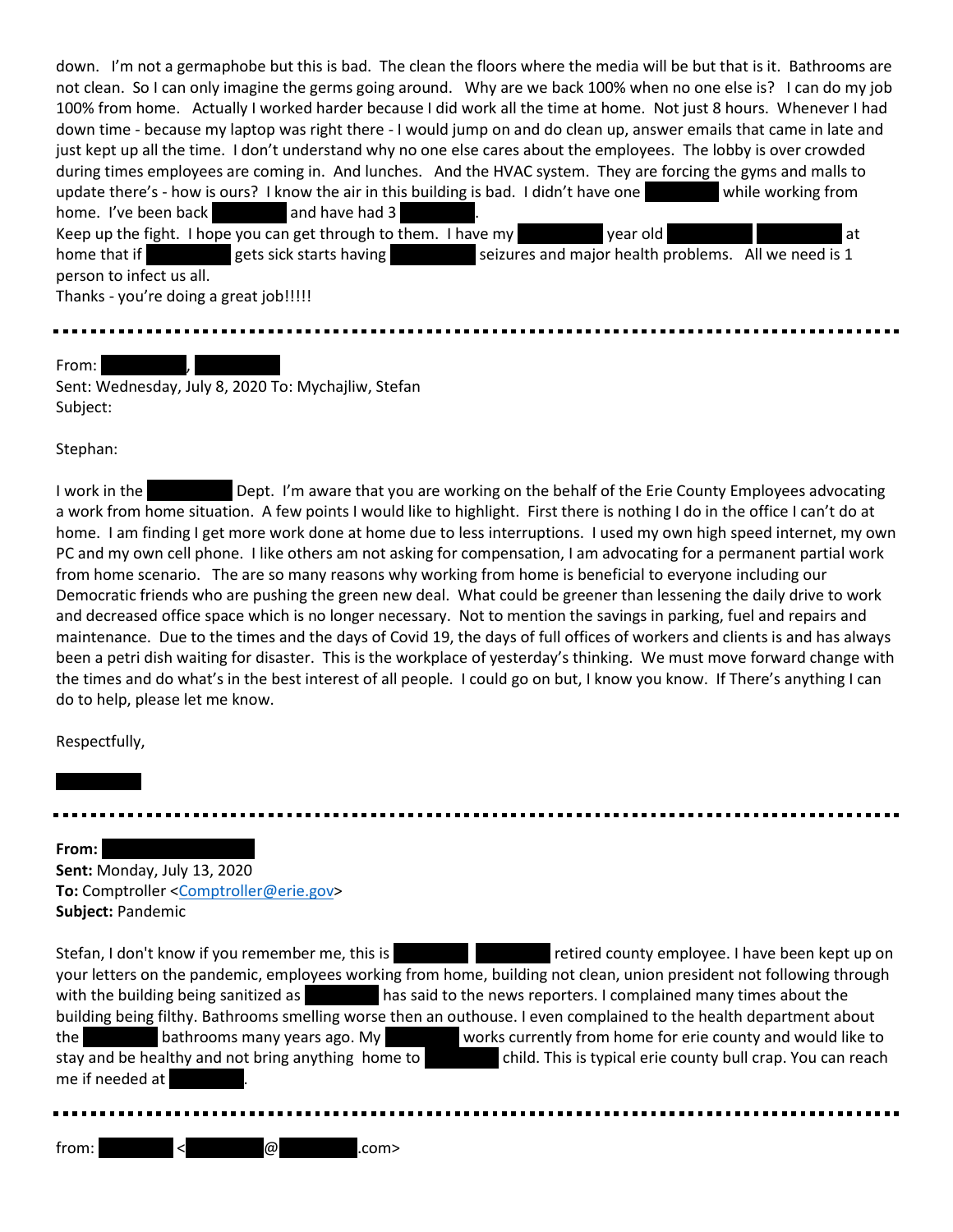| to:<br>Jul 14, 2020<br>date:<br>subject:<br>This is the "cleaning station" for<br>Floor Rath Building not even paper towels. Thought you'd like to<br>see it.                                                                                                                            |
|------------------------------------------------------------------------------------------------------------------------------------------------------------------------------------------------------------------------------------------------------------------------------------------|
| Here are the cleaning supplies in our<br>office                                                                                                                                                                                                                                          |
| from:<br>$\omega$<br>.com><br>$\prec$<br>to:<br>date:<br>Jul 14, 2020<br>subject:<br>Great! Thank you. Hopefully we will be able to find out who is actually cleaning the building. We've asked for logs and<br>the union (<br>told us that only<br>has access to the logs. Not members. |
| from:<br>to:<br>Jul 14, 2020<br>date:<br>subject: Building Cleaning Email<br>Child Support Offices on the second floor in the Rath were sent this email today by Supervision  soooo who exactly is                                                                                       |

Child Support Offices of<br>cleaning the building?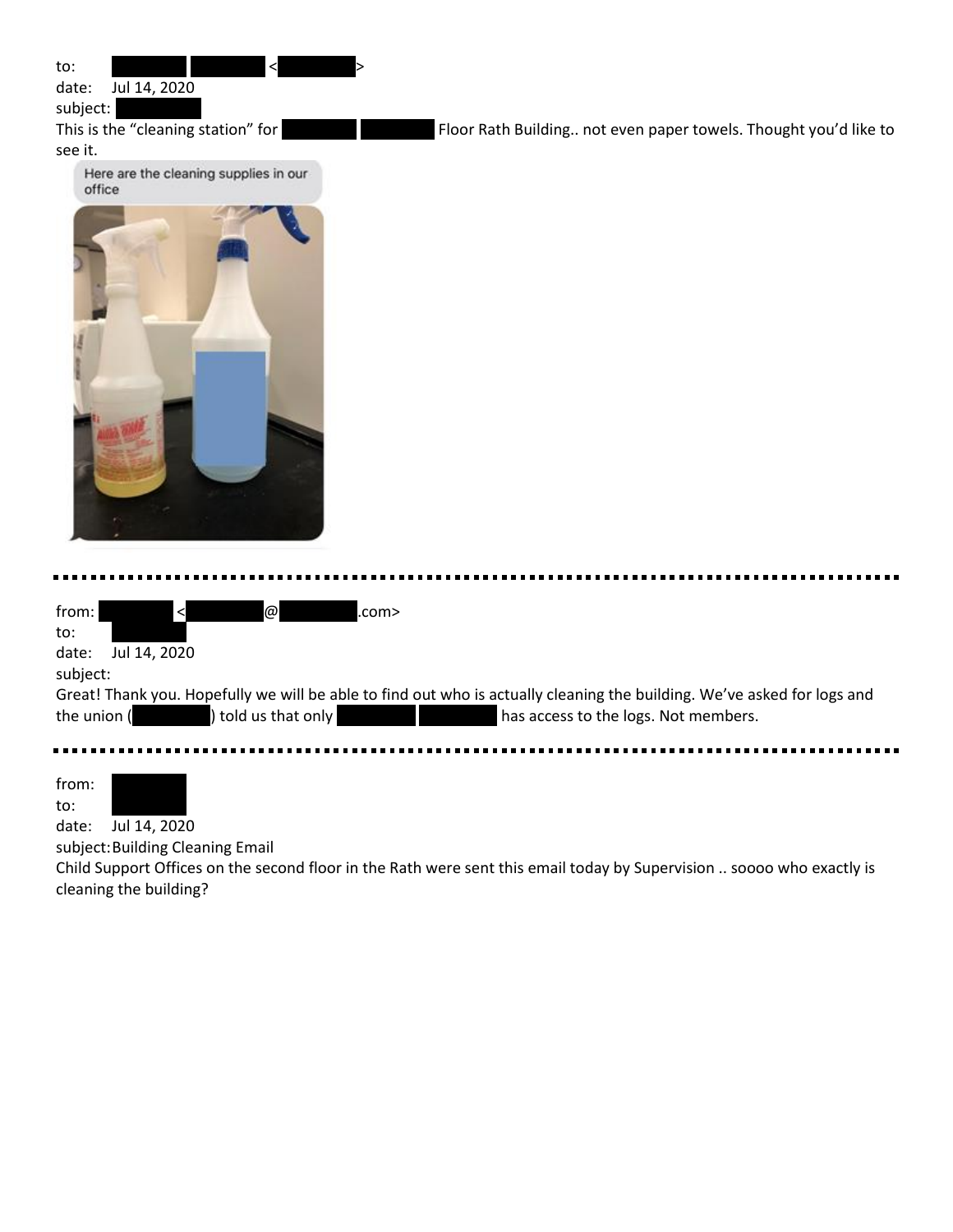| From:<br><b>Sent: Tuesday, July 14, 2020 9:02 AM</b>                  |  |
|-----------------------------------------------------------------------|--|
| To:<br>@erie.gov>                                                     |  |
| <b>Subject: Please Help</b>                                           |  |
| We have been asked by the cleaning people if we could                 |  |
| empty our own garbage<br>Nightly. They have lost most of their staff. |  |
| There is a large garbage can in the front of the office by            |  |
| the barney board.                                                     |  |
| There are extra bags up there also.<br>Thank You                      |  |
|                                                                       |  |
|                                                                       |  |
|                                                                       |  |
|                                                                       |  |

From: Redaction Redaction of the Redaction of the Redaction of the Redaction of the Redaction of the Redaction of the Redaction of the Redaction of the Redaction of the Redaction of the Redaction of the Redaction of the Re **Sent:** Tuesday, July 14, 2020 **To:** Mychajliw, Stefan [<Stefan.Mychajliw@erie.gov>](mailto:Stefan.Mychajliw@erie.gov) **Subject:** Re: Open Letter wrt reopening the Rath building

Good afternoon,

I thought you might like an update on the WFH situation. Most, if not all, of us who have gone through the County's process received identical letters denying our requests (redacted version attached). Myself and the employees I've discussed this with are 100% capable of working from home and maintaining our safety, so this is disappointing news.

Thanks for your help on this.

REDACTED REDACTED

Best,

É

From: **Sent:** Monday, July 20, 2020 To: Mychajliw, Stefan [<Stefan.Mychajliw@erie.gov>](mailto:Stefan.Mychajliw@erie.gov) **Subject:** Concerned worker Good morning,

I am writing this letter because I received an email that states we will be returning to work full staff as of August 17th. I have many concerns about returning to the Rath building. I have been diagnosed with a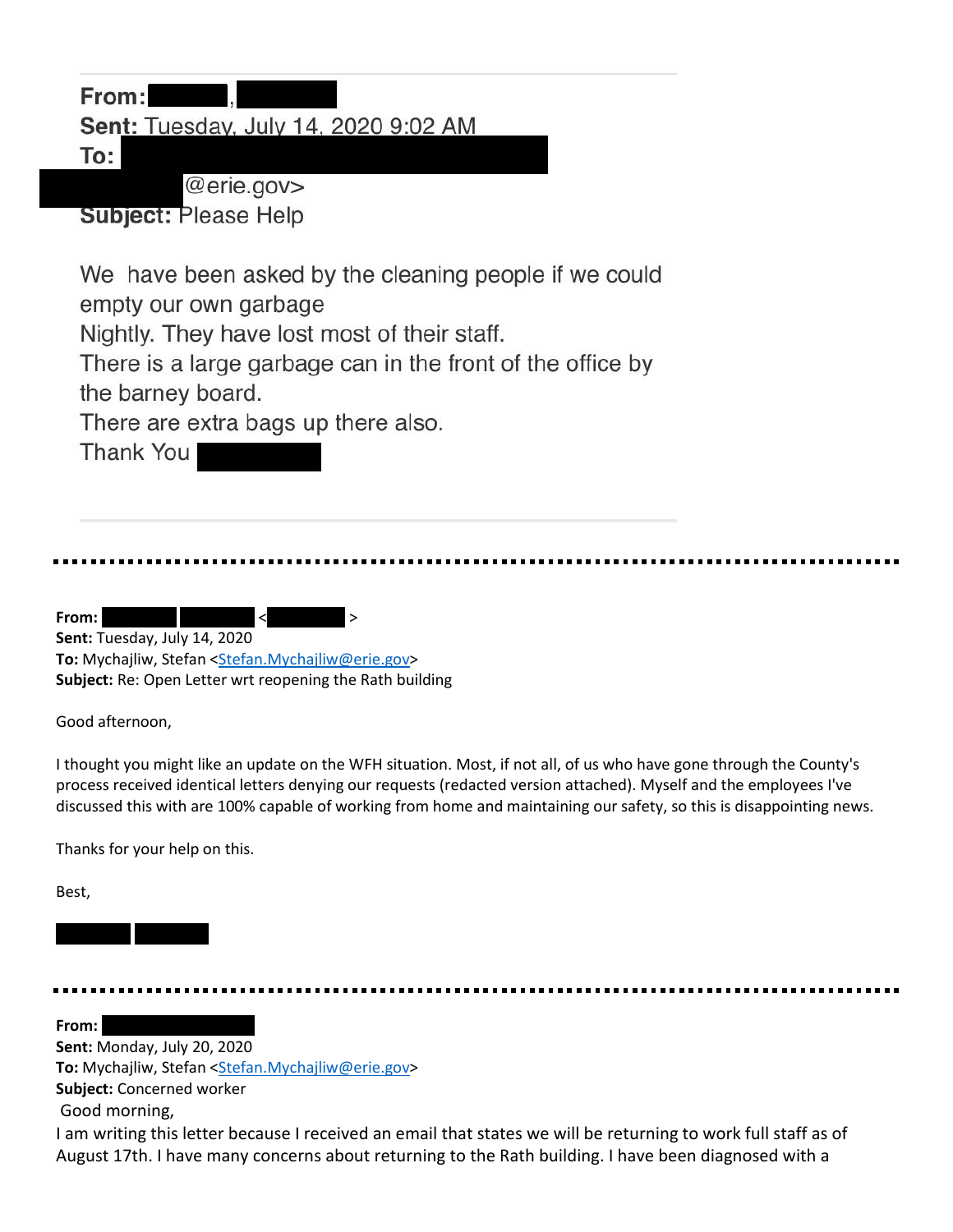am on medication to help control my **REDACTED REDACTED** REDACTED REDACTED, but I am still concerned for my health. I also have a **REDACTED who has REDACTED REDACTED REDACTED** and I am one of **REDACTED primary caregivers when needed.** I

condition called **REDACTED, it effects my REDACTED REDACTED** and leaves me vulnerable to infections. I

do have  $\begin{array}{r} \text{in place for both issues.} \end{array}$ 

My condition does not impede me from doing my job, but the thought of putting myself and family at risk, unnecessarily, by returning to the Rath building scares me immensely.

I have been and still continue to be very careful with the places I go and the people I surround myself with. I have to be. Now I am being told after months of being careful that I have to go into a building with people who I have no idea where they have been or who they surround themselves with, or what contact they may have had with an infected person. Not everyone believes Covid is dangerous and therefore might not be taking precautions outside of the workplace. It is safer to allow those who can do their jobs effectively to continue to do them while working from home.

There are so many things we still don't know about Covid, the symptoms vary from person to person and sometimes lasting months to feel better and have the energy to work. Why are we being asked to be put ourselves at risk when we face such uncertainty. If we can effectively do our jobs form home, why are we not allowed to do so? The CDC and WHO recommend you should avoid crowed places, places of close contact with others and confined or enclosed places. The risk is higher in places where these guidelines overlap, like many of our offices including the Rath building, where I work.

I will be completely honest, I miss being with my coworkers, but my health and my family's health is so much more important to me. With the risk of sounding dramatic, boldly put, I AM SCARD.

I am scared to return to a building that has not been proven to be cleaned effectively. I am scared to put myself and my family at risk of contracting a deadly disease.

Please reconsider and allow us to continue to work from home.

Thank you for your time,

REDACTED REDACTED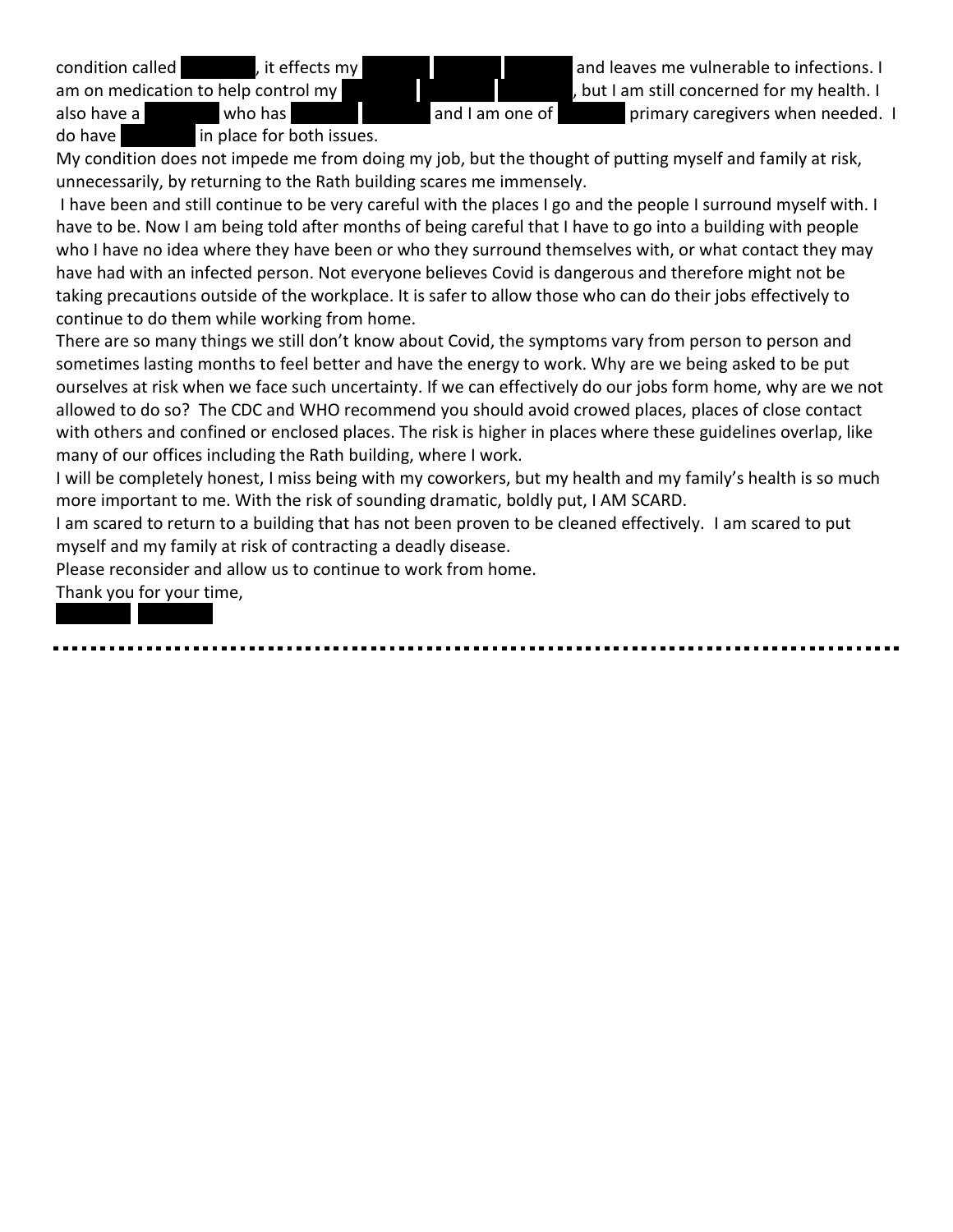

**MARK C. POLONCARZ COUNTY EXECUTIVE** 

Office for People with Disabilities 716-858-6215

Frank Commanta III, MPA **Executive Director** 

7/14/2020



The Eric County Office for People with Disabilities is in receipt of the medical documentation from your physician regarding your work from home accommodation request under the Americans with Disabilities Act (ADA) or New York Human Rights Law.

Based on this information, correspondence with your department, and review by our Work from Home Panel, your request to work from home cannot be granted due to the essential functions of your job duties and the needs of Erie County. Therefore, a reasonable accommodation is not possible and your case has been closed with this office. Please report to your supervisor upon receipt of this letter.

Should you have any questions, please call 716-858-6215.

Sincerely.  $16(a)$ Frank Cammarata **Executive Director** 



From:

Sent: Wednesday, July 15, 2020 To: Mychajliw, Stefan <Stefan.Mychajliw@erie.gov> Subject: Concerns -Returning to work for ECDSS employees

Hello Mr. Mychajiliw,

As an erie county employee who will begin gradually returning to work starting July 27th, I feel it is important to make my concerns known. I have also reached out to my union. I work on the **REDACTED floor at** RepACTED floor at REDACTED. My faith in proper safety and health guidelines is not high, thankfully, I do have a supervisor that mandates necessary precautions, however, this is a big building with many other employees and clients Who do not take it seriously. Due to COVID 19 my work hours have been reduced - no overtime, and my second part time job (furloughed). Even with the assistance from is  $\zeta$  is  $\zeta$  - Repart a month. It is strange to be serving the community facing these same issues that I am now facing- struggling financially, daycare issues, protecting our children and immune compromised family members. I am reaching out to you and other state and county members in hopes of eliciting assistance for employees daycare assistance, possible continued work from home to alleviate these worries, etc, etc. Thank you for your time.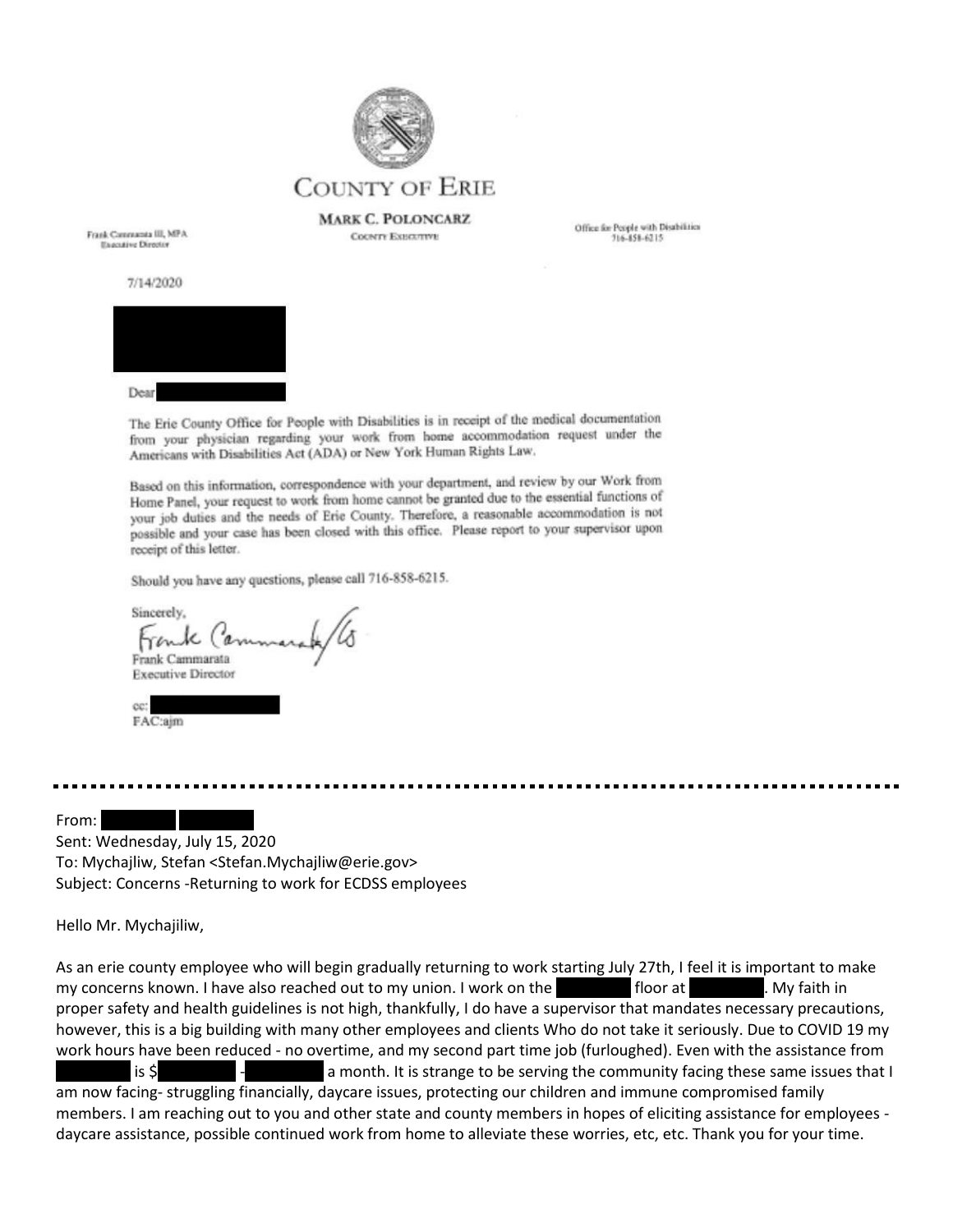REDACTED REDACTED

#### From: **Sent:** Thursday, July 16, 2020

**To:** Mychajliw, Stefan <Stefan.Mychajliw@erie.gov>

# Cc:

**Subject:** working from home

Hello Mr. Mychajliw,

This is my second time contacting you and I am so thankful for you being a voice for the workers fighting to stay out of the Rath Building.

A quick reminder of my situation. *(Note: Paragraph redacted to protect identifying personal information) (Note: Paragraph redacted to protect identifying personal information)* 

I received an E-mail from the Head of  $R = 1$  that I am to report back to work on August 17<sup>th</sup>. This terrifies me the thought of not being able to see **REDACTED or bring something in to** REDACTED home that could cost

# life.

I have heard how the Rath Building is being cleaned, desks are 6 feet apart, masks are being warn, and it's "safe" to go back. I have worked at the Rath Building long enough to know that with the amount of people coming in and out there is no way to keep it clean, make sure all employees wears mask and it's impossible to social distance……especially when it is time to swipe out!!! Elevators are packed and everyone waiting to get the clock to swipe out.

It has been shown that workers have been more productive at home without the distractions. There are workers that prefer to work on-site and I believe the building is 50% staffed right now.

The experts are saying we are going to get a second wave. I am scared, frustrated and mad that we are fighting for our lives and our family lives when we can do the work at home.

Any suggestions on this matter would be greatly appreciated.

# Thank you once again,



from:

to: REDACTED REDACTED < REDACTED> date: Jul 20, 2020

subject:Good Morning

The first wave of employees is set to go back a week from today. Many of us feel like we still have no resolution regarding work from home, clean work spaces, plastic dividers for desks.. etc.. employees are still not adhering to protocol. Sanitizers are not placed at copiers as promised.. the list goes on and on. What if anything can be done before the first wave of employees return next Monday then keep them working from home ? Thanks so much

# **From:**

# **Sent:** Monday, July 27, 2020

**To:** Mychajliw, Stefan <Stefan.Mychajliw@erie.gov> **Subject:** Remote Workers

Morning Mr. Mychajilw,

I know you have been a strong advocate for us ECDSS employees that have been working remotely. Unfortunately, our words fall on deaf ears. Poloncarz as well as his administration have shown us they do not care one way or the other. Nor does the union that should be representing us (although we pay for their services). I myself have emailed Poloncarz about some safety concerns. Advising him he to walk the lower floors. To see how crowded offices are & how desks have been moved to face each other. It's easy from him & his administration to say "We Are All in this Together", when clearly we are not. They do not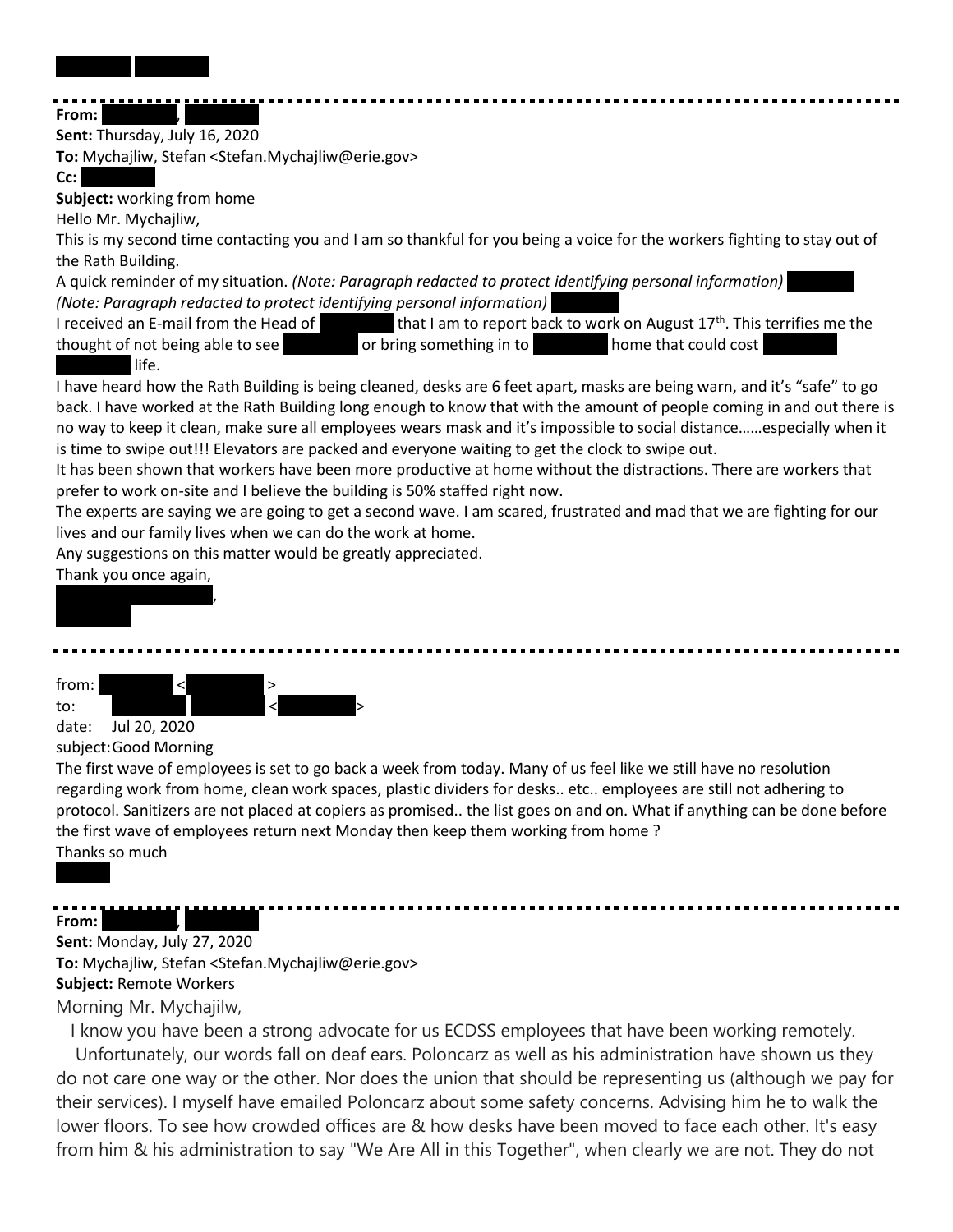share office space as some of us ECDSS employees do. They are also not aware of what department duties are. Ex. Some do not see clients face to face. Our work is completed via phone calls, paperwork, email. So why take up unnecessary office space?

I am sure you are also aware of the Work from Home Request Form that was sent by upper administration. Which I took the opportunity to complete & returned the form 7/13. Two weeks prior to my return to work date of which was today 7/27. I have yet to receive a response. (Prior to the Pandemic I personally went through some issues in my office. My emotional well being & TeDAC have been improved while working remotely). Yet, the request form seems to of been set up as if we actually have an opportunity or choice when clearly we do not.

It's just unfortunate that we have people in office that are stuck in the ice ages & do not know how to adapt with the times/situations. Remote work is the future.

I want to thank you for voicing your concerns about how it makes more sense for us to remain remotely for a variety of reasons and having been the most supportive to us ECDSS remote employees during this difficult time. Your hard work is appreciated by many. Also thanks for taking the time for reading my email.

## Sincerely,

#### **From:**

**Sent:** Thursday, July 30, 2020

**To:** Mychajliw, Stefan <Stefan.Mychajliw@erie.gov>

**Subject:** concerns

REDACTED REDACTED

REDACTED REDACTED

Good afternoon,

I am writing you because I have a few concerns in regards to COVID-19 and returning to work full time. I've been employed with the county for years, and have been in the dept since -present. I've been working remotely from home since April 2020 and have actually been productive while working from home. I also have a REDACTED year old REDACTED who has been out of school since the pandemic started. A few months ago, we were told by the director of  $R = R$ ,  $R = R$  and  $R = R$  wia email that they were trying to get us to work from home on a more permanent basis. Since then, we have been told to come in at least 6 days a month. Now effective next week we are required to come in 75% of the time and 100% starting 8/17/20. This concerns me for a few reasons. First, there is STILL a pandemic and there is absolutely no social distancing in the office that I work in (Room Rath). My desk partner is NOT 6 feet away from me and when I expressed my concerns to my supervisor,

, I was told "there's nothing that I can do about that." Second, I have no child care for my  $\blacksquare$  year old . When I expressed my child care issues to  $R = \frac{1}{2}$  a few weeks ago while I was working in the office, told me "I feel sorry for people like you who don't qualify for child care assistance, you'll just have to figure something out." My concern is not only putting my child in a community setting while the virus is still here, but also not being able to afford it. While we are offered 10 hours of overtime a month, we can only work overtime if we work in the office, not if we are working from home. My income has drastically changed since the pandemic started as I can not work overtime because I have refused to go into a building where there is absolutely no social distancing and no fresh air circulating. The thought of sitting in an office in a mask for 8 hours has caused me great anxiety. There are workers who have refused to work from home as well as workers who apparently haven't been productive at home who are working in the building. I am not one of those people. I AM productive at home and have been since the pandemic started. Someone needs to fight for us and realize that our safety comes first. When I am forced to go into the office full time, my vear old has already expressed concern of being around me. While used to be my primary babysitter, because **REDACTED lives in a** REDACTED building, I can no longer take my there as the management no longer allows outsiders in EDAC building. I would greatly appreciate any help or suggestions that you can help in this matter and I thank you for everything that you've done thus far.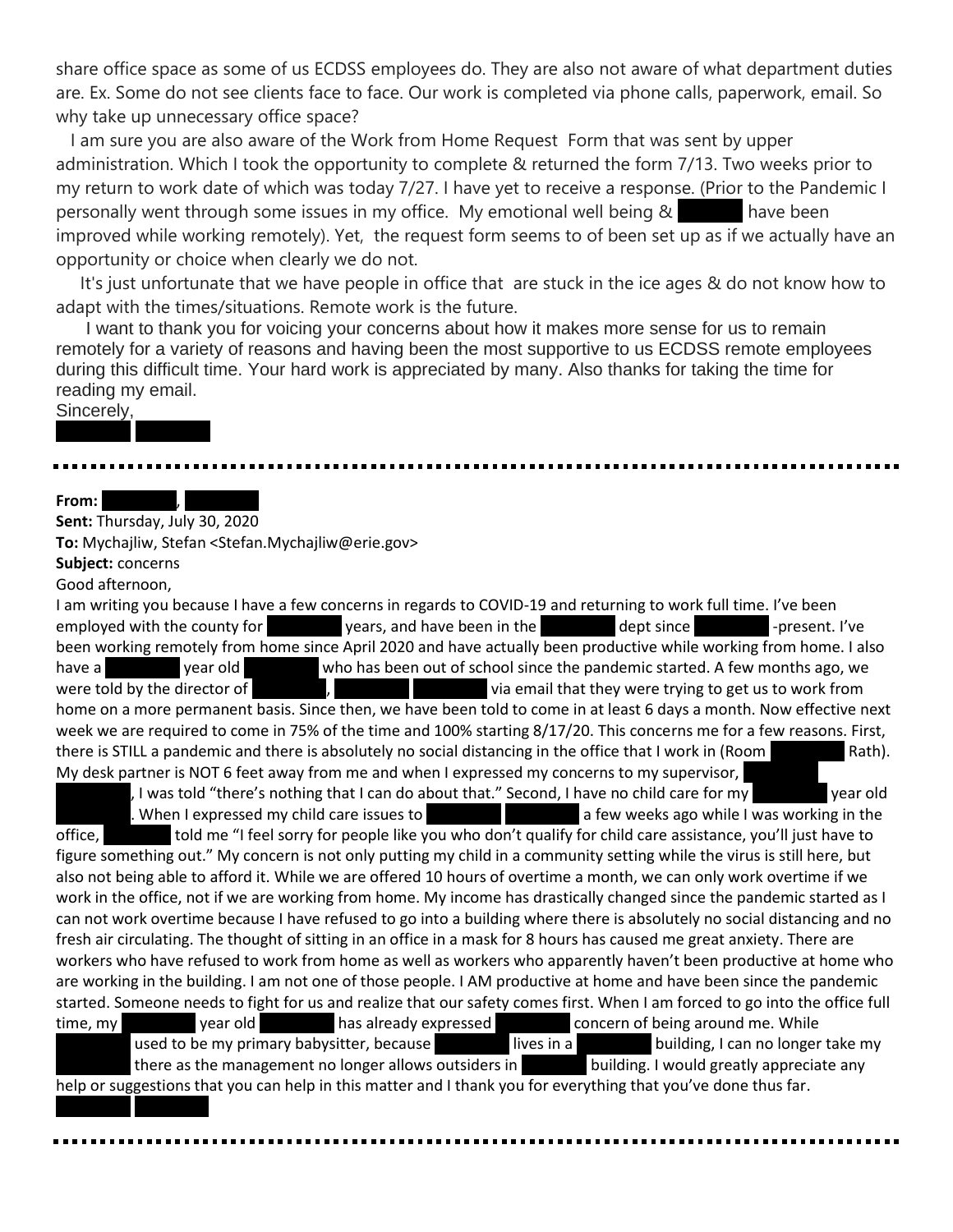#### **WHISTLEBLOWER TIP**

#### July 31, 2020

We are required to return to work after successfully working from home the last several months due to covid. My job entails seeing clients face to face. We had a waiver that exempt us from face to face until next week. When asked supervision about a plan regarding the safety for us, coworkers, families, clients all we were told is no barriers between workers and clients and structurally we cannot be socially distanced at the span of 6 feet. How are we expected to accept that? We are humans and have families and are scared in this crazy world. We have done everything asked including quarantine, stay home, stay in compliance, deal with changes everyday. It is disrespectful that we have been given no plan or sense of safety or options about returning to work. I can speak for myself when I say I am losing sleep super anxious and making myself sick over this as I have a family of my own to protect. The building is not ready and not safe for this return. We are safe at home working productively.

**Social Services was supplied with sanitizer and cleaning supplies within a few days after depts. were notified. Plexiglass and interviewing clients face to face has still not been addressed fully from my understanding.**

#### **WHISTLEBLOWER TIP**

#### July 31, 2020

The workers in the Rath building are due to return August 3rd. There is no communication with the employees on how they are going to keep use safe. There have been reports of no cleaning or sanitizing supplies provided for the workers that are already in the building. We want to know how they are going to handle sanitize the bathrooms after each use. We received an email stating there was no guarantee they would be providing barriers between us the clients. If the interview waiver is lifted we may be forced to have clients at our desks. This would be too close for proper social distancing to occur. When we have reached out to department heads, the union and even the commissioner of social services we are met with silence on this matter. We are all concerned and scared of catching Covid 19 and possibly spreading it to our families and loved ones. We think our safety should be of the utmost concern to all parties who are making these decisions on our behalf without even consulting the workers of Erie County. Please help us to have the face to face interview waiver extended and continue to have the workers who choose to work from home continue to do so for the safety of everyone involved.

#### **WHISTLEBLOWER TIP**

July 31, 2020

I am writing to you as concerns of Safety at the Erie County Rath Building. I am currently a

who is working from home and will be returning on August 4.2020. As I have spoken with the people who are currently working in my office on the **REDACTED floor I have been told that there is not anyone cleaning** the area and no cleaning supplies available. Also my main concern is that we have direct client contact. Many of our clients are homeless and live a risky lifestyle. The state had suspended face to face contact until August when we will have to resume servicing clients face to face. We get no communication from the Administration on what plans they have on the protection of both the clients & the staff. I am a big client advocate and do believe that we need to address our clients needs. For the last 3 months we have been doing this from home with little to no issues, just the same amount that we would experience in the office. The response for barriers and other measures is met with there is no money available, don't you think someone should have thought of this piece of the puzzles before all the money was spent. Just a little background of me as a worker, I have REDACTED REDACTED with Erie County dealing with the public, I worked vears in the Department and the rest has been in DSS. We have had many issues over the years but none to this point that I feel no one cares about the Worker or Clients entering the Rath. If there is anything you can do is greatly appreciated. Thank You for listening to my voice a Erie County Worker.

...............................

From:

**Sent:** Friday, July 31, 2020 **To:** Mychajliw, Stefan **Subject:** Concerned employees of the Rath building

------------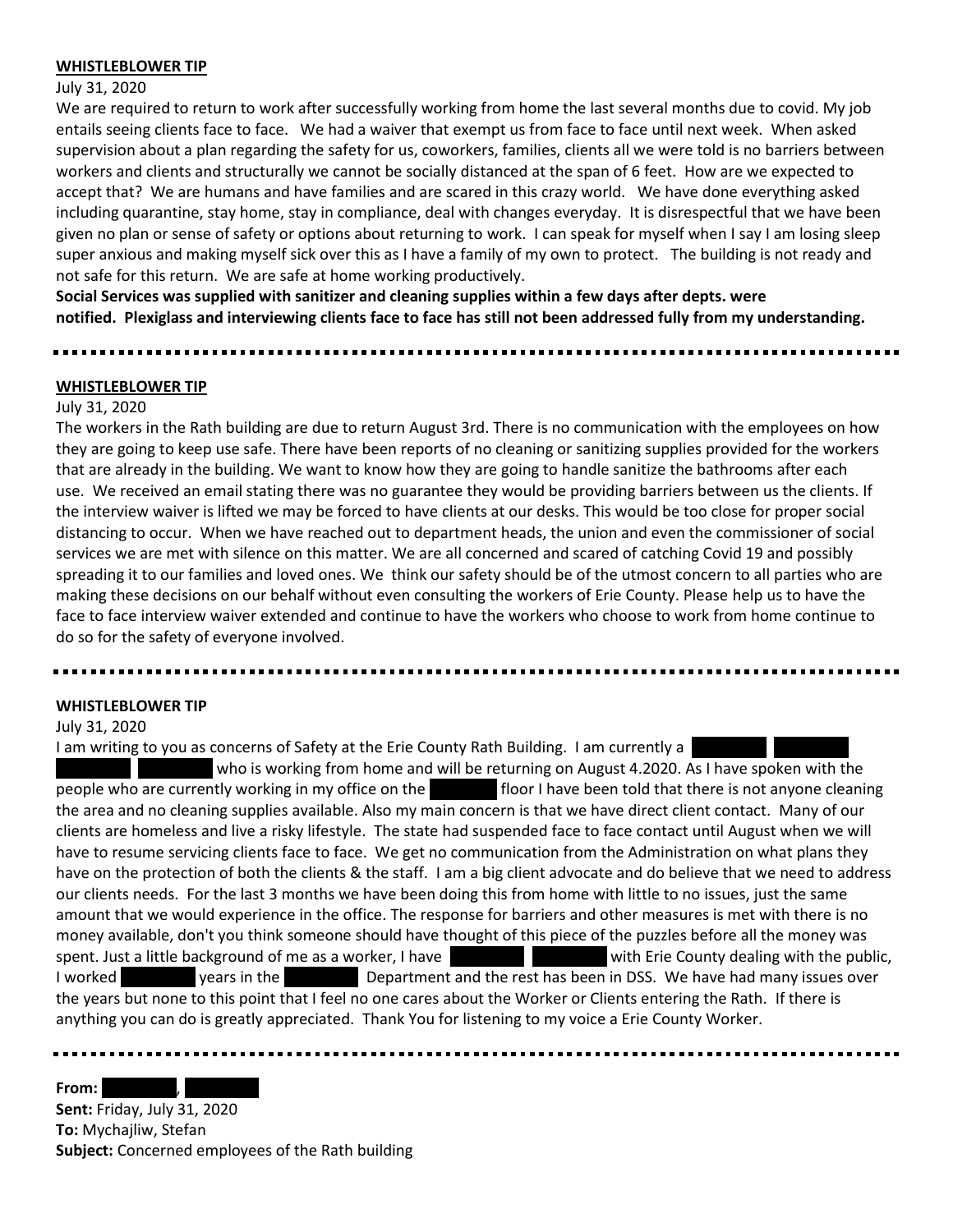I am writing this letter on behalf of myself and my coworkers in the Rath building.

As you know the employees in the Rath building are being brought back into the office as of August 3<sup>rd</sup>. We have been told the reasoning was due to the face to face interview waivers possible expiration. We fully understand that we will need to be available to see to the needs of our clients.

We, as REDACTED REDACTED REDACTION REDACTION REDACTION REDACTION REDACTION REDACTION REDACTION REDACTION REDACTION REDACTION REDACTION REDACTION REDACTION REDACTION REDACTION REDACTION REDACTION REDACTION REDACTION REDACTI and knowledge to help the residents of Erie County. If the waiver is not extended, we are being told that there is no guarantee of barriers between us and the client or a guarantee of proper social distancing. The

cubicles are not 6 feet apart and if a client is sitting at our desk, they would be less than 3 feet from the worker conducting the interview. I implore you to reconsider extending the face to face waiver for a longer period of time.

Please keep Erie County employees safe. The same way you are keeping the residents of Erie County safe, by enforcing proper social distancing, closing down bars and restaurants that violate your order and cancelling events where proper social distancing cannot be managed. We fear social distancing cannot be managed effectively in the building once all the workers are brought back.

With all due respect, myself and my coworkers have no faith that the building is as sanitary as you have expressed. We want assurance that the bathrooms will be sanitized after use, that surfaces will be sanitized on a scheduled basis and proper social distancing and proper mask wearing will be enforced to the fullest extent. We are also asking if the waiver is extended to allow those who choose to work from home to continue to do so. I am sure you are aware, the at home workers are doing extremely well keeping in compliance with all mandates. We are more productive working from home. mainly due to the fact that we feel safe from Covid 19. We are all aware and cannot wait for the world to open again, but until that time we are asking for you to keep us safe.

This letter is written out of shear concern for the wellbeing of myself, my coworkers, loved ones, and anyone that should not be unnecessarily exposed to Covid 19.

Thank you for your time and taking our concerns under advisement. --

From: **REDACTED REDACTED Sent:** Wednesday, August 5, 2020 **To:** Mychajliw, Stefan [<Stefan.Mychajliw@erie.gov>](mailto:Stefan.Mychajliw@erie.gov) Subject: Re: Hello again, There is a confirmed positive case of COVID in the Rath building. Unfortunately, this is exactly what we knew what happen. If you'd like more details, I can provide them.



I know **REDACTED is on vacation, but I thought I'd reach out to all of you at the top for guidance. I was asked to** present some staff concerns to you in a collaborative effort.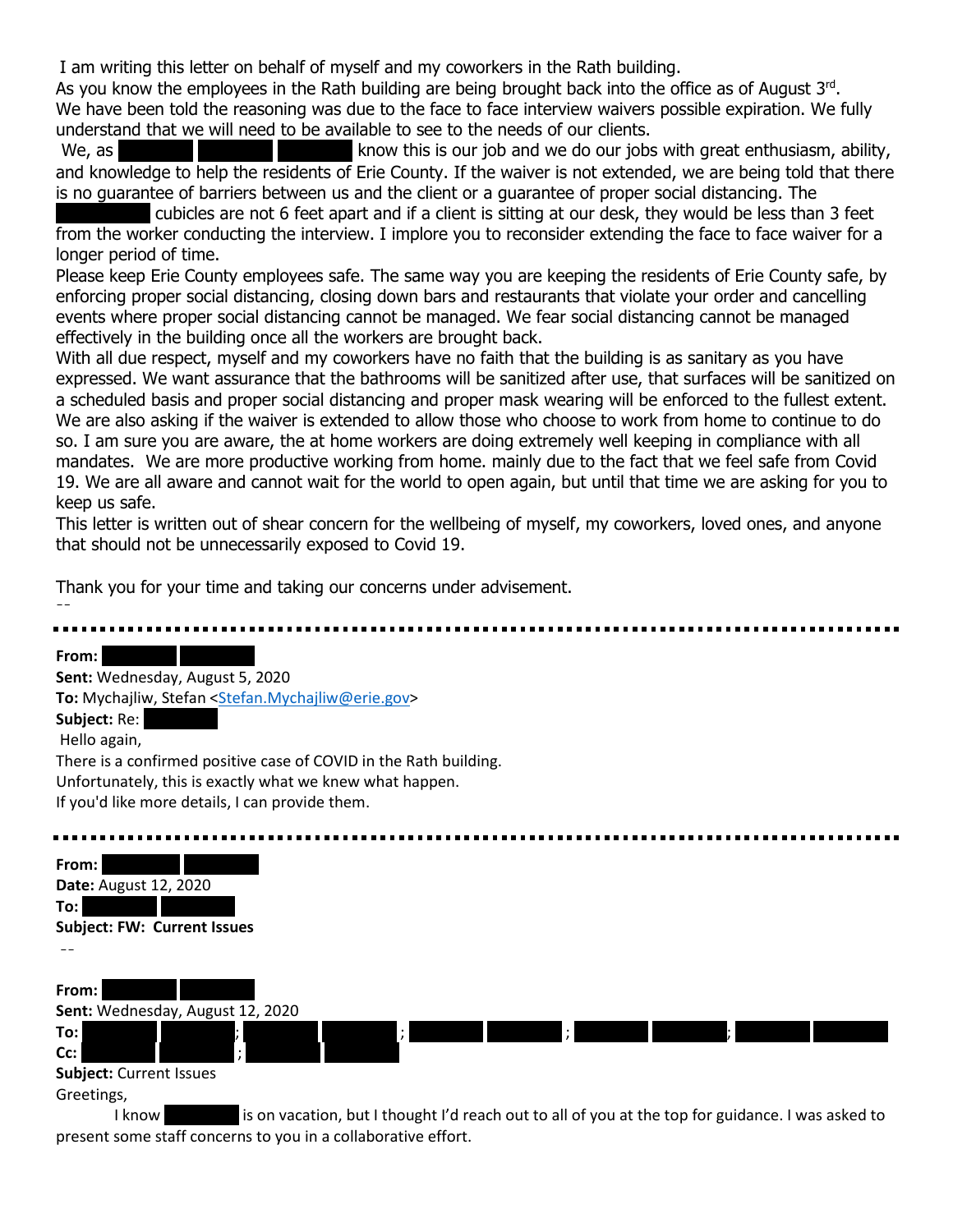Our staff with school age children are in panic mode. As schools release their education plans, including full remote or hybrid situations, our staff is at a loss as to how to proceed. You've indicated that there was a policy in the making for work at home, yet we've heard nothing but rumor and conflicting information. No surveys, no discussion.

We can no longer be the status quo of "it's not our problem" ...this pandemic is EVERYONE'S problem, and it is not of our making. While it is comforting to read REDACTED REDACTED REDACTED REDACTION REDACTION REDACTION RED resources regarding child care issues, child care facilities are NOT the answer for school aged education. They are ill equipped to handle the various curriculum needs of multiple children in different grades and school districts in a made up "school" setting, they will not have the staff to assist students, explain lessons, provide individual instruction, etc. Many child care centers have let parents know already they are not teachers and will not be able to assist in meaningful education. Are we--are YOU--ok with our children becoming educationally disadvantaged because of an employer that COULD be flexible, but refuses to be? Limited availability and cost will also be huge factors for staff that does not qualify for assistance. For instance, school age programs are listed at costs from \$60-95 a day PER SCHOOL AGE CHILD, and only up to age 12, and enrolling no more than 10 children. This is not affordable or feasible for most staff. If our kids are going to daycare instead of school, we have actually had no effect on reducing exposure in a pandemic. We have only successful put lower paid child care workers and our children at higher risk.

 Most large western NY companies are allowing remote work wherever possible. Some will reassess at the end of the year, some have announced they will be staying remote until the end of school year. These are not people who are trying NOT to work, they are trying to work AND keep their families safe. Company names can be provided if needed, but I'm sure you all pay attention to the community news outlets. Does Erie County think so little of its staff? Rhetorical question here.

 Several staff members are applying for the Families First Act for the extended child care provision. The Federal Policy indicates the criteria to be met to utilize this program. The county add- in indicates the decision would be made on a "case by case" basis, which appears in direct conflict with the Federal Policy. This needs your immediate attention as the Families First Act will be the last resort for many people, and per the Federal guidance, there are only a few situations that would result in denial, and those provisions are geared to medical professionals. We need to ensure that a panel of opinions does not override the Federal mandates and cause more harm to union members.

 People need solid information in order to act for the upcoming school year. The county CANNOT be the last working entity to have a plan in place…why are we always running too little too late? We need a solid plan that works for both the agency (not the personal opinions of individuals in personnel or in higher office), the staff, and for the future. I beseech you yet again to make a public statement to your members indicating what action is being taken to protect parents in the workplace, to protect our children. We need to recognize that this is not a one size fits all solution, we need flexibility and options. Flexible work shifts AND remote work. We need UPPER MANAGEMENT TO TRUST that we have good staff that will work hard and well even in various settings.

 I call on you and the rest of our elected Union representatives to **ACT NOW**, before we lose valuable employees, before we lose years of experience and knowledge, before Union members children are put at further risk. We need answers NOW, not a week before school.

 You have remained largely silent thus far in terms of public statements. We need you to stand and represent us, fight for MORE and provide us information. This is not the time to back down or be washed over. I would appreciate and update this week, so that I can let staff know how to proceed.

Yours in Membership, REDACTED REDACTED

From: To: Ste  $\lt$ : + Sent: Thu, Aug 20, 2020 Subject: Rath building

Good morning Mr. Mychajliw,

I have written you previously regarding the social services work from home issue. When I approached the director of immediate response to me was "take a leave", even before hearing me